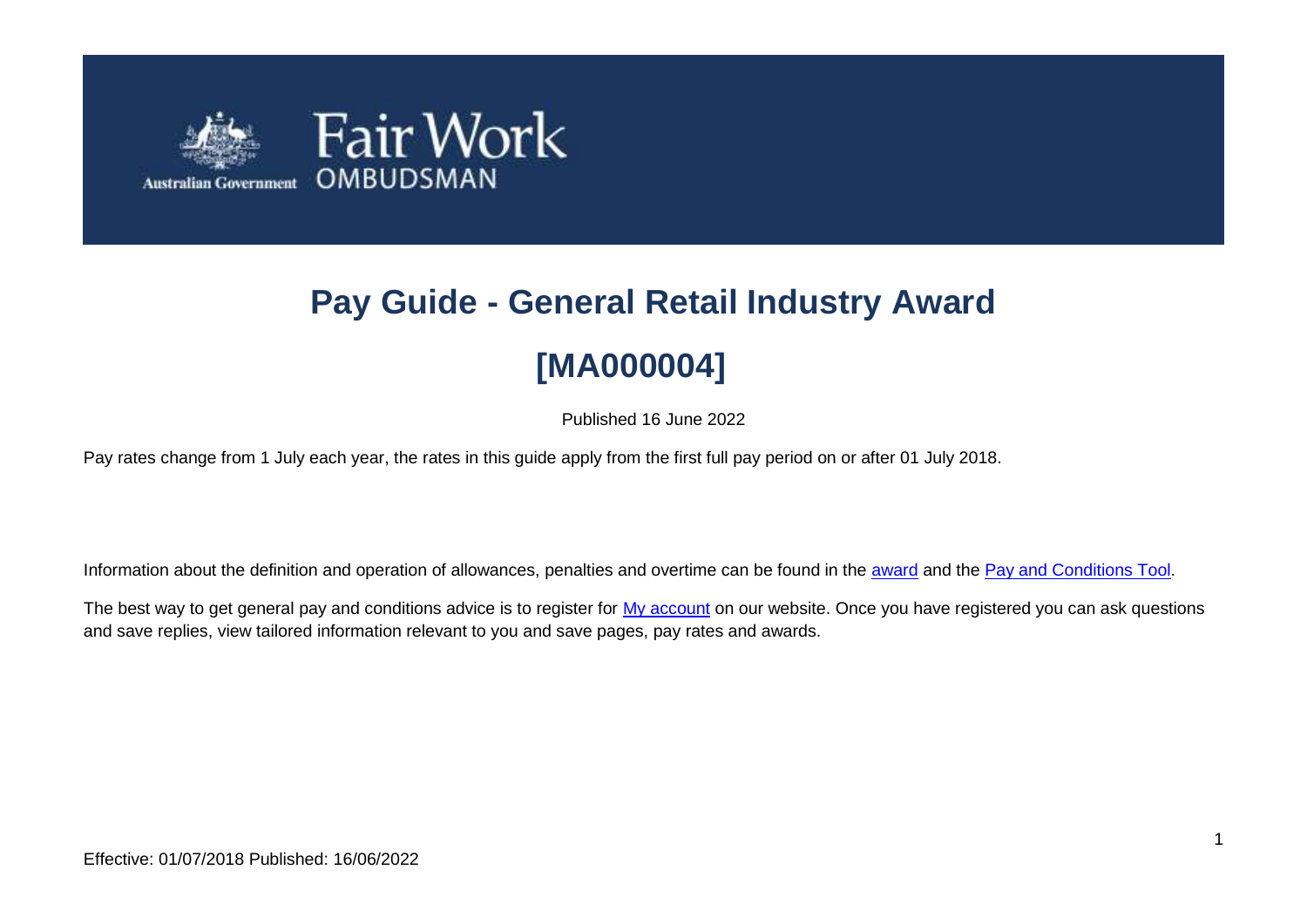# **Rates of pay Adult Full-time & part-time**

#### **Table 1 of 3**

| <b>Classification</b>   | Weekly pay rate | Hourly pay rate | Evening -<br><b>Monday to</b><br>Friday after 6pm | Saturday - not<br><b>shiftworkers</b> | Sunday - not<br>shiftworkers | <b>Public holiday -</b><br>not shiftworkers |
|-------------------------|-----------------|-----------------|---------------------------------------------------|---------------------------------------|------------------------------|---------------------------------------------|
| Retail employee level 1 | \$789.90        | \$20.79         | \$25.99                                           | \$25.99                               | \$37.42                      | \$46.78                                     |
| Retail employee level 2 | \$808.70        | \$21.28         | \$26.60                                           | \$26.60                               | \$38.30                      | \$47.88                                     |
| Retail employee level 3 | \$821.40        | \$21.62         | \$27.03                                           | \$27.03                               | \$38.92                      | \$48.65                                     |
| Retail employee level 4 | \$837.40        | \$22.04         | \$27.55                                           | \$27.55                               | \$39.67                      | \$49.59                                     |
| Retail employee level 5 | \$871.80        | \$22.94         | \$28.68                                           | \$28.68                               | \$41.29                      | \$51.62                                     |
| Retail employee level 6 | \$884.50        | \$23.28         | \$29.10                                           | \$29.10                               | \$41.90                      | \$52.38                                     |
| Retail employee level 7 | \$928.80        | \$24.44         | \$30.55                                           | \$30.55                               | \$43.99                      | \$54.99                                     |
| Retail employee level 8 | \$966.50        | \$25.43         | \$31.79                                           | \$31.79                               | \$45.77                      | \$57.22                                     |

| <b>Classification</b>   | <b>Shiftwork - Monday</b><br>to Friday - non-<br>baking production<br>employees | <b>Early morning shift -</b><br>baking production<br>employees | <b>Night shift - baking</b><br>production<br>employees | Saturday -<br><b>shiftworkers</b> | Sunday -<br><b>shiftworkers</b> |
|-------------------------|---------------------------------------------------------------------------------|----------------------------------------------------------------|--------------------------------------------------------|-----------------------------------|---------------------------------|
| Retail employee level 1 | \$27.03                                                                         | \$23.39                                                        | \$27.03                                                | \$31.19                           | \$41.58                         |
| Retail employee level 2 | \$27.66                                                                         | \$23.94                                                        | \$27.66                                                | \$31.92                           | \$42.56                         |
| Retail employee level 3 | \$28.11                                                                         | \$24.32                                                        | \$28.11                                                | \$32.43                           | \$43.24                         |
| Retail employee level 4 | \$28.65                                                                         | \$24.80                                                        | \$28.65                                                | \$33.06                           | \$44.08                         |
| Retail employee level 5 | \$29.82                                                                         | \$25.81                                                        | \$29.82                                                | \$34.41                           | \$45.88                         |
| Retail employee level 6 | \$30.26                                                                         | \$26.19                                                        | \$30.26                                                | \$34.92                           | \$46.56                         |
| Retail employee level 7 | \$31.77                                                                         | \$27.50                                                        | \$31.77                                                | \$36.66                           | \$48.88                         |
| Retail employee level 8 | \$33.06                                                                         | \$28.61                                                        | \$33.06                                                | \$38.15                           | \$50.86                         |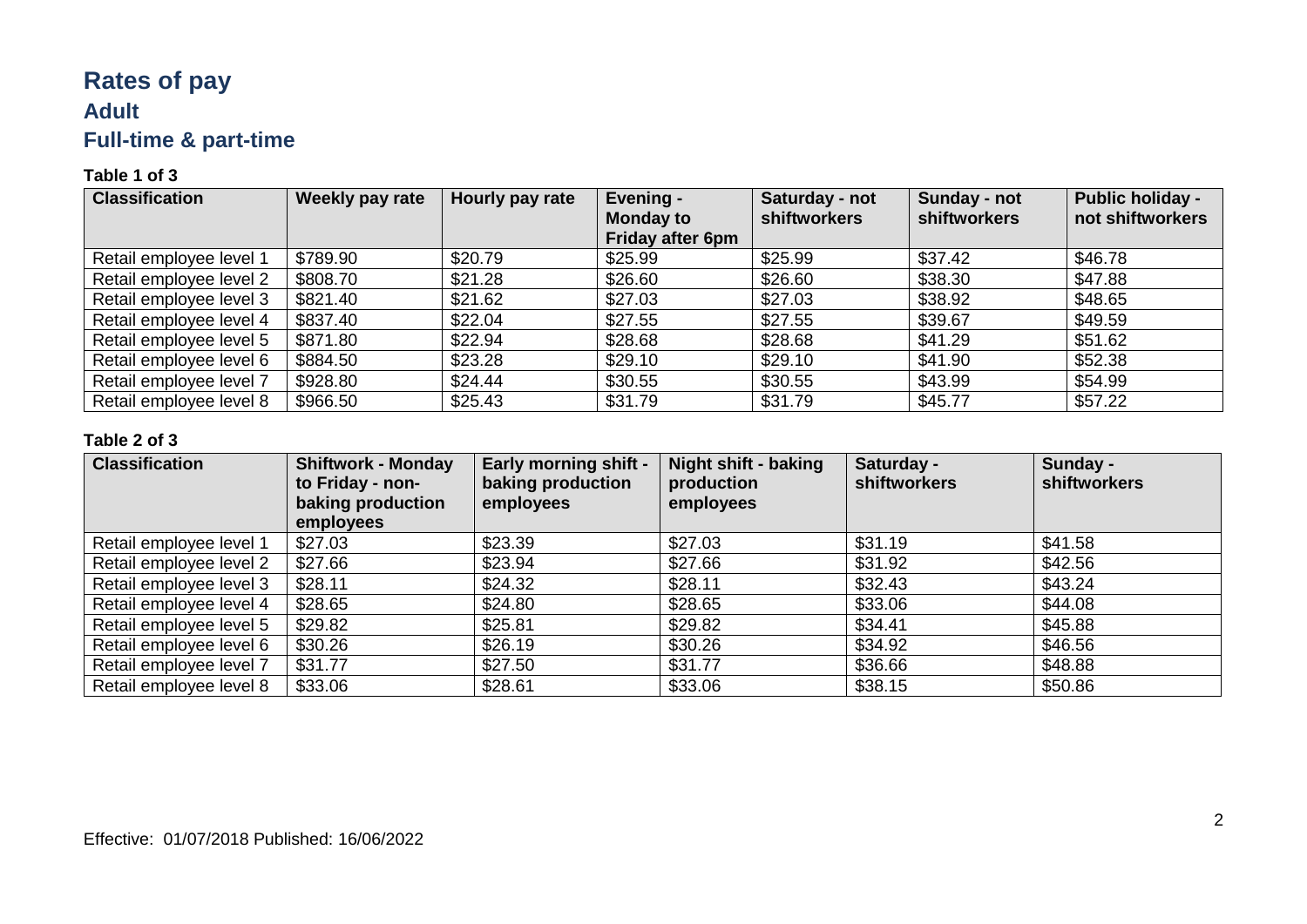**Table 3 of 3**

| <b>Classification</b>   | <b>Public holiday -</b><br>shiftworkers | <b>Overtime - Monday</b><br>to Saturday - first 3 | <b>Overtime - Monday</b><br>to Saturday - after 3 | <b>Overtime - Sunday</b> | <b>Overtime - public</b><br>holiday |
|-------------------------|-----------------------------------------|---------------------------------------------------|---------------------------------------------------|--------------------------|-------------------------------------|
|                         |                                         | hours                                             | <b>hours</b>                                      |                          |                                     |
| Retail employee level 1 | \$46.78                                 | \$31.19                                           | \$41.58                                           | \$41.58                  | \$51.98                             |
| Retail employee level 2 | \$47.88                                 | \$31.92                                           | \$42.56                                           | \$42.56                  | \$53.20                             |
| Retail employee level 3 | \$48.65                                 | \$32.43                                           | \$43.24                                           | \$43.24                  | \$54.05                             |
| Retail employee level 4 | \$49.59                                 | \$33.06                                           | \$44.08                                           | \$44.08                  | \$55.10                             |
| Retail employee level 5 | \$51.62                                 | \$34.41                                           | \$45.88                                           | \$45.88                  | \$57.35                             |
| Retail employee level 6 | \$52.38                                 | \$34.92                                           | \$46.56                                           | \$46.56                  | \$58.20                             |
| Retail employee level 7 | \$54.99                                 | \$36.66                                           | \$48.88                                           | \$48.88                  | \$61.10                             |
| Retail employee level 8 | \$57.22                                 | \$38.15                                           | \$50.86                                           | \$50.86                  | \$63.58                             |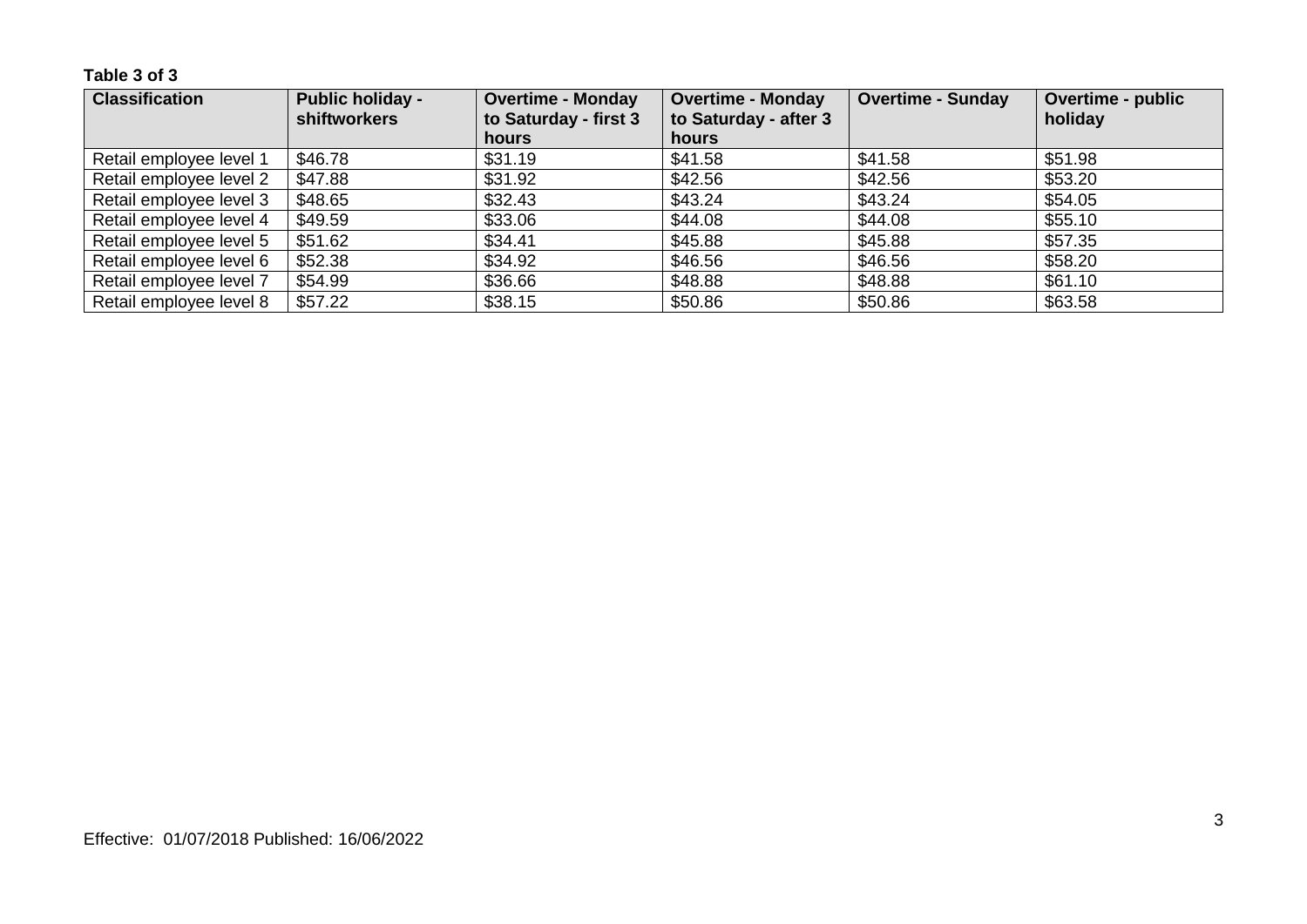### **Casual**

#### **Table 1 of 3**

| <b>Classification</b>   | Hourly pay rate | Saturday - not<br><b>shiftworkers</b> | Sunday - not<br>shiftworkers | <b>Public holiday - not</b><br><b>shiftworkers</b> | Shiftwork - Monday<br>to Friday - non-<br>baking production<br>employees |
|-------------------------|-----------------|---------------------------------------|------------------------------|----------------------------------------------------|--------------------------------------------------------------------------|
| Retail employee level 1 | \$25.99         | \$28.07                               | \$38.46                      | \$51.98                                            | \$32.22                                                                  |
| Retail employee level 2 | \$26.60         | \$28.73                               | \$39.37                      | \$53.20                                            | \$32.98                                                                  |
| Retail employee level 3 | \$27.03         | \$29.19                               | \$40.00                      | \$54.05                                            | \$33.51                                                                  |
| Retail employee level 4 | \$27.55         | \$29.75                               | \$40.77                      | \$55.10                                            | \$34.16                                                                  |
| Retail employee level 5 | \$28.68         | \$30.97                               | \$42.44                      | \$57.35                                            | \$35.56                                                                  |
| Retail employee level 6 | \$29.10         | \$31.43                               | \$43.07                      | \$58.20                                            | \$36.08                                                                  |
| Retail employee level 7 | \$30.55         | \$32.99                               | \$45.21                      | \$61.10                                            | \$37.88                                                                  |
| Retail employee level 8 | \$31.79         | \$34.33                               | \$47.05                      | \$63.58                                            | \$39.42                                                                  |

| <b>Classification</b>   | <b>Early morning shift -</b><br>baking production<br>employees | <b>Night shift - baking</b><br>production<br>employees | Saturday -<br>shiftworkers | Sunday -<br><b>shiftworkers</b> | <b>Public holiday -</b><br><b>shiftworkers</b> |
|-------------------------|----------------------------------------------------------------|--------------------------------------------------------|----------------------------|---------------------------------|------------------------------------------------|
| Retail employee level 1 | \$28.59                                                        | \$32.22                                                | \$36.38                    | \$46.78                         | \$51.98                                        |
| Retail employee level 2 | \$29.26                                                        | \$32.98                                                | \$37.24                    | \$47.88                         | \$53.20                                        |
| Retail employee level 3 | \$29.73                                                        | \$33.51                                                | \$37.84                    | \$48.65                         | \$54.05                                        |
| Retail employee level 4 | \$30.31                                                        | \$34.16                                                | \$38.57                    | \$49.59                         | \$55.10                                        |
| Retail employee level 5 | \$31.54                                                        | \$35.56                                                | \$40.15                    | \$51.62                         | \$57.35                                        |
| Retail employee level 6 | \$32.01                                                        | \$36.08                                                | \$40.74                    | \$52.38                         | \$58.20                                        |
| Retail employee level 7 | \$33.61                                                        | \$37.88                                                | \$42.77                    | \$54.99                         | \$61.10                                        |
| Retail employee level 8 | \$34.97                                                        | \$39.42                                                | \$44.50                    | \$57.22                         | \$63.58                                        |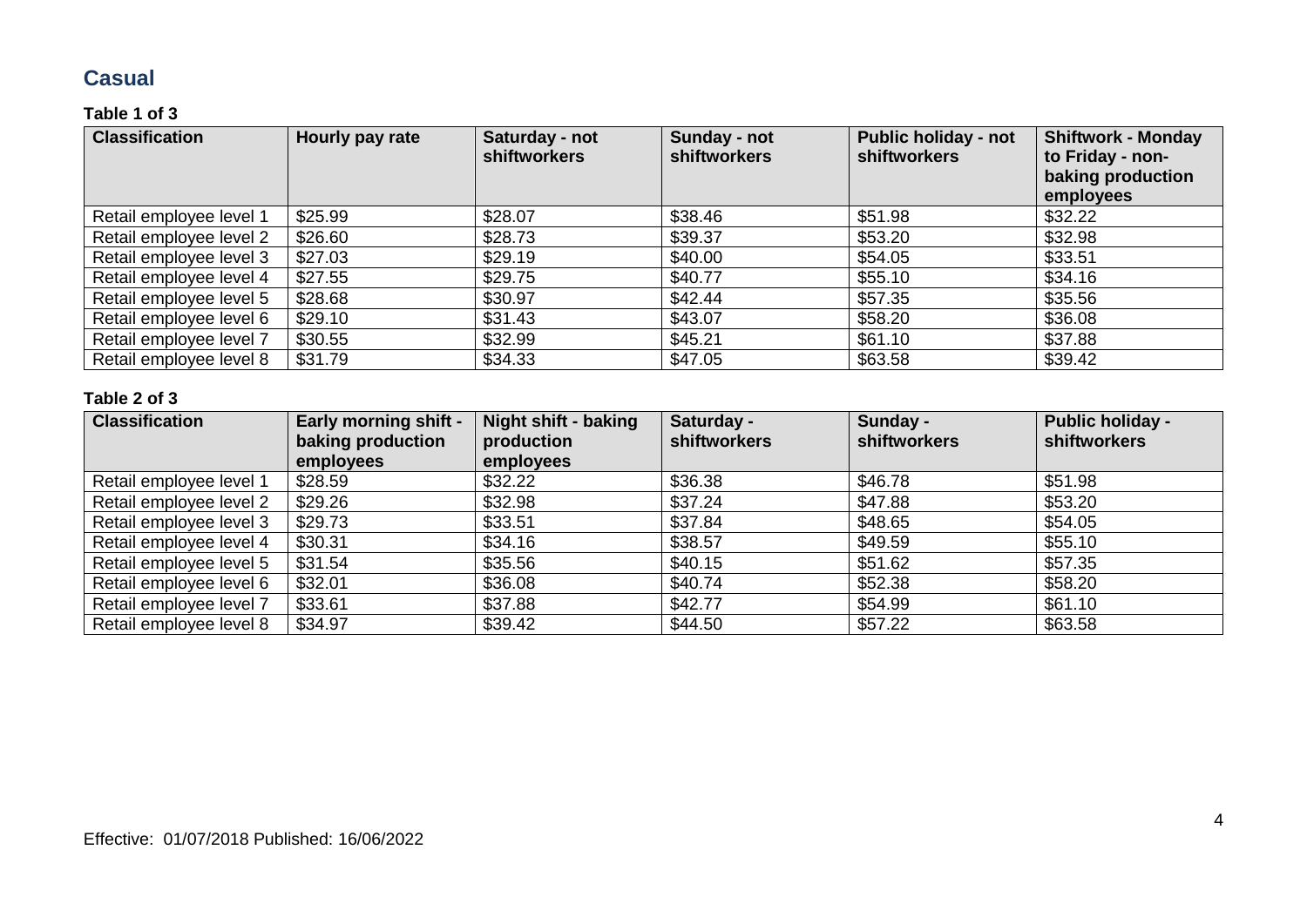| <b>Classification</b>   | <b>Overtime - Monday to</b>     | <b>Overtime - Monday to</b> | Overtime - Sunday | Overtime - public holiday |
|-------------------------|---------------------------------|-----------------------------|-------------------|---------------------------|
|                         | <b>Saturday - first 3 hours</b> | Saturday - after 3 hours    |                   |                           |
| Retail employee level 1 | \$36.38                         | \$46.78                     | \$46.78           | \$57.17                   |
| Retail employee level 2 | \$37.24                         | \$47.88                     | \$47.88           | \$58.52                   |
| Retail employee level 3 | \$37.84                         | \$48.65                     | \$48.65           | \$59.46                   |
| Retail employee level 4 | \$38.57                         | \$49.59                     | \$49.59           | \$60.61                   |
| Retail employee level 5 | \$40.15                         | \$51.62                     | \$51.62           | \$63.09                   |
| Retail employee level 6 | \$40.74                         | \$52.38                     | \$52.38           | \$64.02                   |
| Retail employee level 7 | \$42.77                         | \$54.99                     | \$54.99           | \$67.21                   |
| Retail employee level 8 | \$44.50                         | \$57.22                     | \$57.22           | \$69.93                   |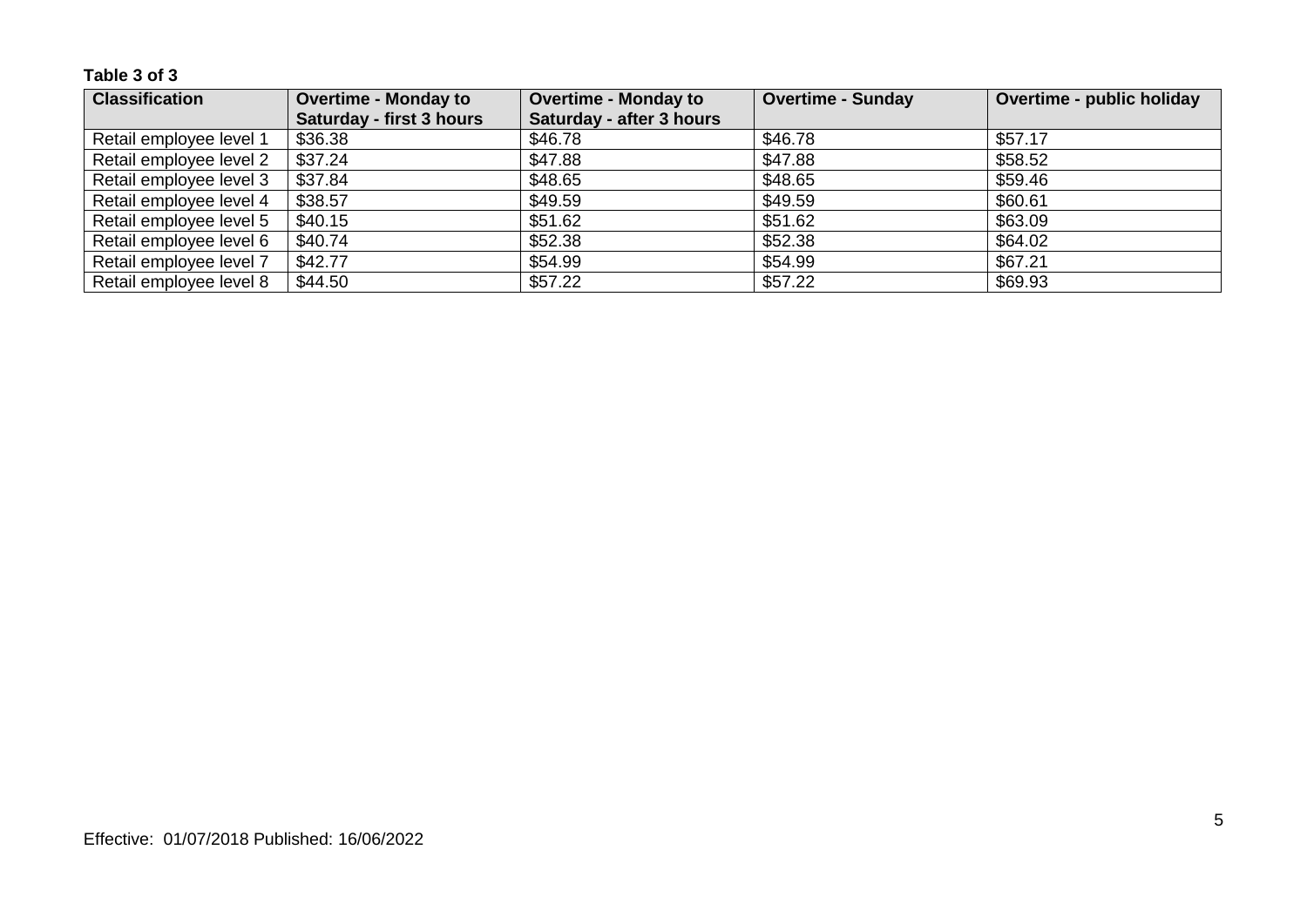# **Junior - Full-time & part-time - Under 16 years**

#### **Table 1 of 3**

| <b>Classification</b>   | Weekly pay rate | Hourly pay rate | Evening -<br><b>Monday to</b><br>Friday after 6pm | Saturday - not<br><b>shiftworkers</b> | Sunday - not<br>shiftworkers | <b>Public holiday -</b><br>not shiftworkers |
|-------------------------|-----------------|-----------------|---------------------------------------------------|---------------------------------------|------------------------------|---------------------------------------------|
| Retail employee level 1 | \$355.46        | \$9.35          | \$11.69                                           | \$11.69                               | \$16.83                      | \$21.04                                     |
| Retail employee level 2 | \$363.92        | \$9.58          | \$11.98                                           | \$11.98                               | \$17.24                      | \$21.56                                     |
| Retail employee level 3 | \$369.63        | \$9.73          | \$12.16                                           | \$12.16                               | \$17.51                      | \$21.89                                     |
| Retail employee level 4 | \$376.83        | \$9.92          | \$12.40                                           | \$12.40                               | \$17.86                      | \$22.32                                     |
| Retail employee level 5 | \$392.31        | \$10.32         | \$12.90                                           | \$12.90                               | \$18.58                      | \$23.22                                     |
| Retail employee level 6 | \$398.03        | \$10.47         | \$13.09                                           | \$13.09                               | \$18.85                      | \$23.56                                     |
| Retail employee level 7 | \$417.96        | \$11.00         | \$13.75                                           | \$13.75                               | \$19.80                      | \$24.75                                     |
| Retail employee level 8 | \$434.93        | \$11.45         | \$14.31                                           | \$14.31                               | \$20.61                      | \$25.76                                     |

| <b>Classification</b>   | <b>Shiftwork - Monday</b><br>to Friday - non-<br>baking production<br>employees | <b>Early morning shift -</b><br>baking production<br>employees | Night shift - baking<br>production<br>employees | Saturday -<br><b>shiftworkers</b> | Sunday -<br>shiftworkers |
|-------------------------|---------------------------------------------------------------------------------|----------------------------------------------------------------|-------------------------------------------------|-----------------------------------|--------------------------|
| Retail employee level 1 | \$12.16                                                                         | \$10.52                                                        | \$12.16                                         | \$14.03                           | \$18.70                  |
| Retail employee level 2 | \$12.45                                                                         | \$10.78                                                        | \$12.45                                         | \$14.37                           | \$19.16                  |
| Retail employee level 3 | \$12.65                                                                         | \$10.95                                                        | \$12.65                                         | \$14.60                           | \$19.46                  |
| Retail employee level 4 | \$12.90                                                                         | \$11.16                                                        | \$12.90                                         | \$14.88                           | \$19.84                  |
| Retail employee level 5 | \$13.42                                                                         | \$11.61                                                        | \$13.42                                         | \$15.48                           | \$20.64                  |
| Retail employee level 6 | \$13.61                                                                         | \$11.78                                                        | \$13.61                                         | \$15.71                           | \$20.94                  |
| Retail employee level 7 | \$14.30                                                                         | \$12.38                                                        | \$14.30                                         | \$16.50                           | \$22.00                  |
| Retail employee level 8 | \$14.89                                                                         | \$12.88                                                        | \$14.89                                         | \$17.18                           | \$22.90                  |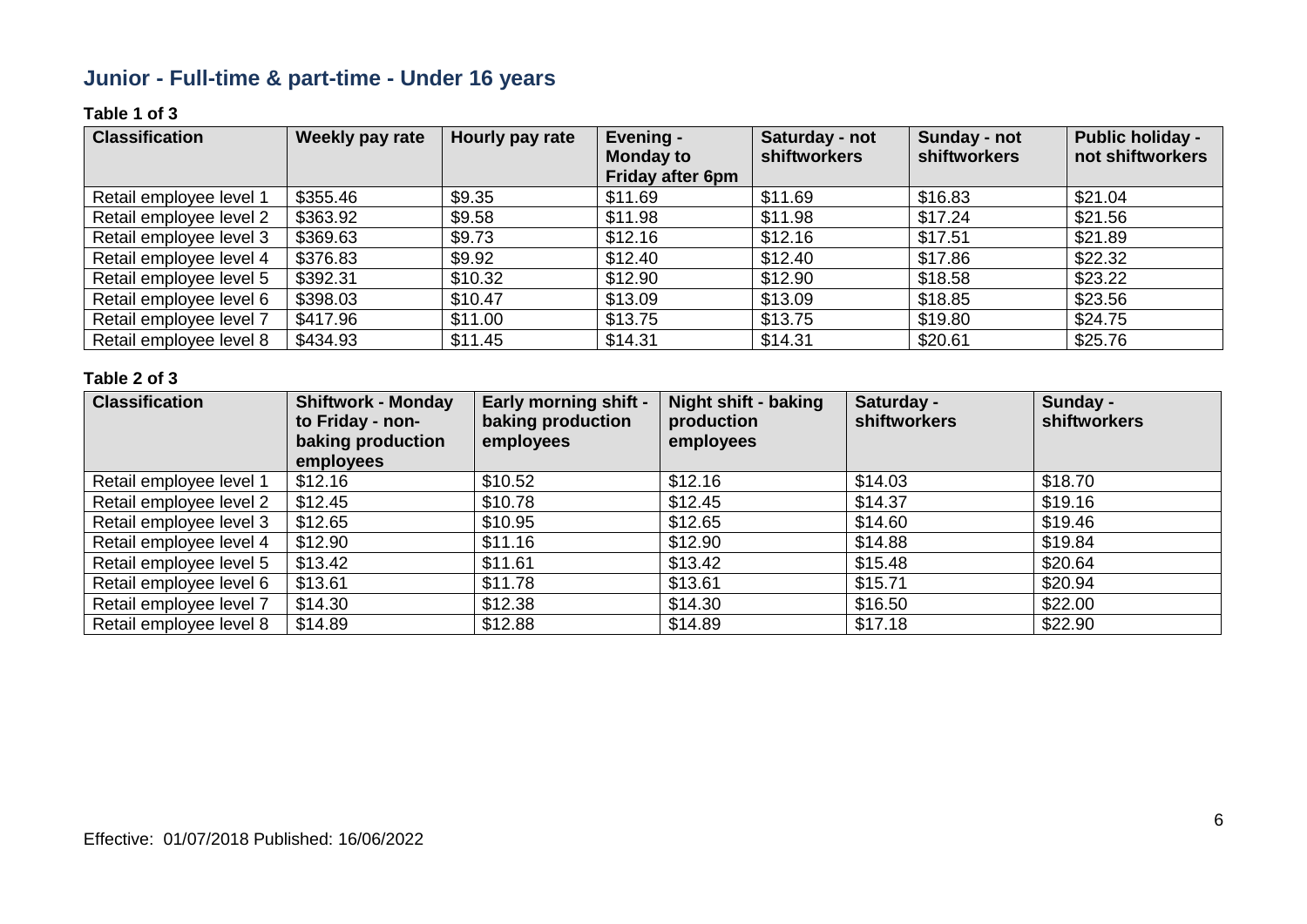| <b>Classification</b>   | <b>Public holiday -</b><br>shiftworkers | <b>Overtime - Monday</b><br>to Saturday - first 3 | <b>Overtime - Monday</b><br>to Saturday - after 3 | <b>Overtime - Sunday</b> | <b>Overtime - public</b><br>holiday |
|-------------------------|-----------------------------------------|---------------------------------------------------|---------------------------------------------------|--------------------------|-------------------------------------|
|                         |                                         | <b>hours</b>                                      | hours                                             |                          |                                     |
| Retail employee level 1 | \$21.04                                 | \$14.03                                           | \$18.70                                           | \$18.70                  | \$23.38                             |
| Retail employee level 2 | \$21.56                                 | \$14.37                                           | \$19.16                                           | \$19.16                  | \$23.95                             |
| Retail employee level 3 | \$21.89                                 | \$14.60                                           | \$19.46                                           | \$19.46                  | \$24.33                             |
| Retail employee level 4 | \$22.32                                 | \$14.88                                           | \$19.84                                           | \$19.84                  | \$24.80                             |
| Retail employee level 5 | \$23.22                                 | \$15.48                                           | \$20.64                                           | \$20.64                  | \$25.80                             |
| Retail employee level 6 | \$23.56                                 | \$15.71                                           | \$20.94                                           | \$20.94                  | \$26.18                             |
| Retail employee level 7 | \$24.75                                 | \$16.50                                           | \$22.00                                           | \$22.00                  | \$27.50                             |
| Retail employee level 8 | \$25.76                                 | \$17.18                                           | \$22.90                                           | \$22.90                  | \$28.63                             |

# **Junior - Full-time & part-time - 16 years**

#### **Table 1 of 3**

| <b>Classification</b>   | Weekly pay rate | Hourly pay rate | Evening -<br><b>Monday to</b><br>Friday after 6pm | Saturday - not<br>shiftworkers | Sunday - not<br>shiftworkers | <b>Public holiday -</b><br>not shiftworkers |
|-------------------------|-----------------|-----------------|---------------------------------------------------|--------------------------------|------------------------------|---------------------------------------------|
| Retail employee level 1 | \$394.95        | \$10.39         | \$12.99                                           | \$12.99                        | \$18.70                      | \$23.38                                     |
| Retail employee level 2 | \$404.35        | \$10.64         | \$13.30                                           | \$13.30                        | \$19.15                      | \$23.94                                     |
| Retail employee level 3 | \$410.70        | \$10.81         | \$13.51                                           | \$13.51                        | \$19.46                      | \$24.32                                     |
| Retail employee level 4 | \$418.70        | \$11.02         | \$13.78                                           | \$13.78                        | \$19.84                      | \$24.80                                     |
| Retail employee level 5 | \$435.90        | \$11.47         | \$14.34                                           | \$14.34                        | \$20.65                      | \$25.81                                     |
| Retail employee level 6 | \$442.25        | \$11.64         | \$14.55                                           | \$14.55                        | \$20.95                      | \$26.19                                     |
| Retail employee level 7 | \$464.40        | \$12.22         | \$15.28                                           | \$15.28                        | \$22.00                      | \$27.50                                     |
| Retail employee level 8 | \$483.25        | \$12.72         | \$15.90                                           | \$15.90                        | \$22.90                      | \$28.62                                     |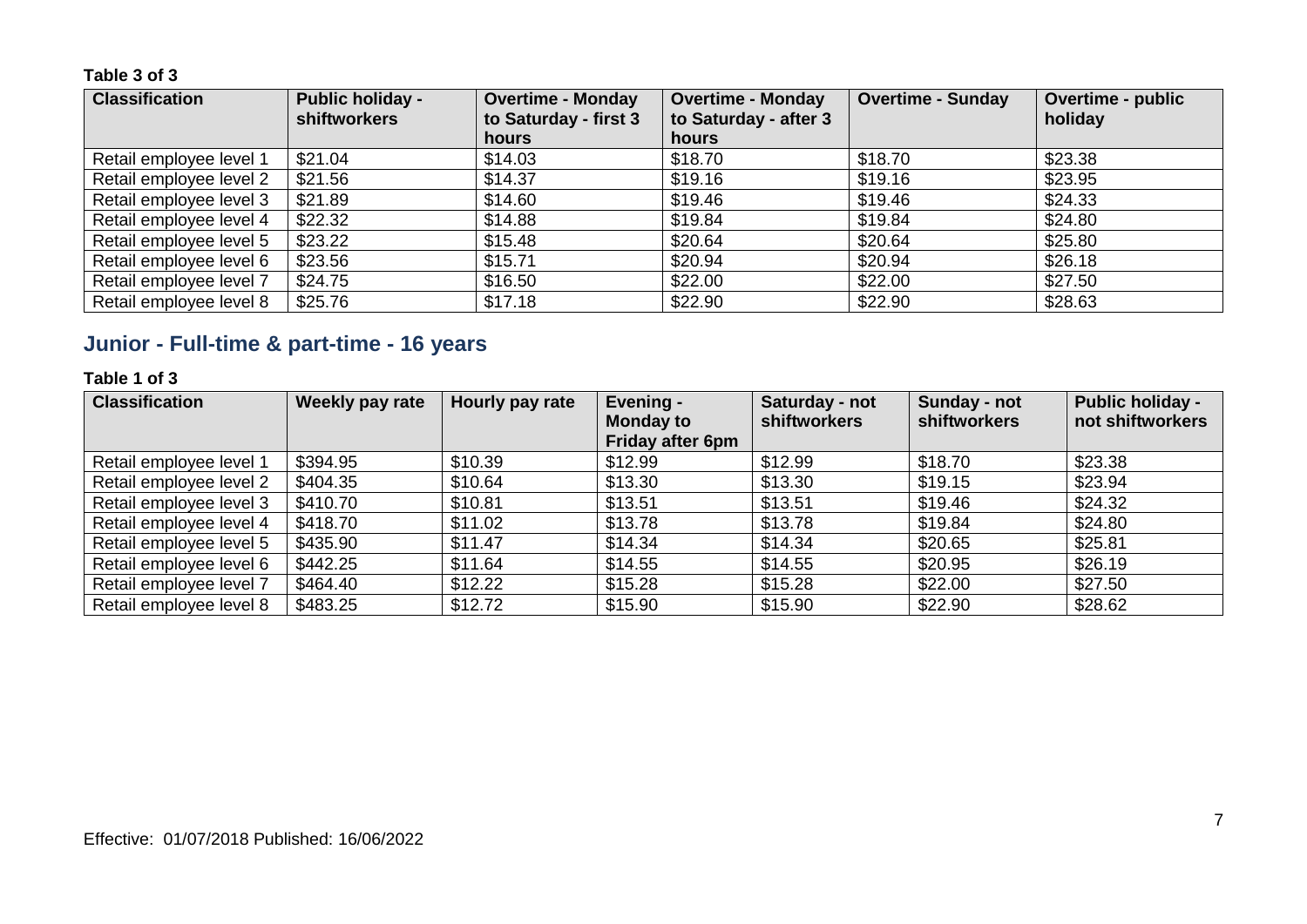#### **Table 2 of 3**

| <b>Classification</b>   | <b>Shiftwork - Monday</b><br>to Friday - non-<br>baking production<br>employees | <b>Early morning shift -</b><br>baking production<br>employees | Night shift - baking<br>production<br>employees | Saturday -<br><b>shiftworkers</b> | Sunday -<br>shiftworkers |
|-------------------------|---------------------------------------------------------------------------------|----------------------------------------------------------------|-------------------------------------------------|-----------------------------------|--------------------------|
| Retail employee level 1 | \$13.51                                                                         | \$11.69                                                        | \$13.51                                         | \$15.59                           | \$20.78                  |
| Retail employee level 2 | \$13.83                                                                         | \$11.97                                                        | \$13.83                                         | \$15.96                           | \$21.28                  |
| Retail employee level 3 | \$14.05                                                                         | \$12.16                                                        | \$14.05                                         | \$16.22                           | \$21.62                  |
| Retail employee level 4 | \$14.33                                                                         | \$12.40                                                        | \$14.33                                         | \$16.53                           | \$22.04                  |
| Retail employee level 5 | \$14.91                                                                         | \$12.90                                                        | \$14.91                                         | \$17.21                           | \$22.94                  |
| Retail employee level 6 | \$15.13                                                                         | \$13.10                                                        | \$15.13                                         | \$17.46                           | \$23.28                  |
| Retail employee level 7 | \$15.89                                                                         | \$13.75                                                        | \$15.89                                         | \$18.33                           | \$24.44                  |
| Retail employee level 8 | \$16.54                                                                         | \$14.31                                                        | \$16.54                                         | \$19.08                           | \$25.44                  |

| <b>Classification</b>   | <b>Public holiday -</b><br><b>shiftworkers</b> | <b>Overtime - Monday</b><br>to Saturday - first 3 | <b>Overtime - Monday</b><br>to Saturday - after 3 | <b>Overtime - Sunday</b> | <b>Overtime - public</b><br>holiday |
|-------------------------|------------------------------------------------|---------------------------------------------------|---------------------------------------------------|--------------------------|-------------------------------------|
|                         |                                                | hours                                             | <b>hours</b>                                      |                          |                                     |
| Retail employee level 1 | \$23.38                                        | \$15.59                                           | \$20.78                                           | \$20.78                  | \$25.98                             |
| Retail employee level 2 | \$23.94                                        | \$15.96                                           | \$21.28                                           | \$21.28                  | \$26.60                             |
| Retail employee level 3 | \$24.32                                        | \$16.22                                           | \$21.62                                           | \$21.62                  | \$27.03                             |
| Retail employee level 4 | \$24.80                                        | \$16.53                                           | \$22.04                                           | \$22.04                  | \$27.55                             |
| Retail employee level 5 | \$25.81                                        | \$17.21                                           | \$22.94                                           | \$22.94                  | \$28.68                             |
| Retail employee level 6 | \$26.19                                        | \$17.46                                           | \$23.28                                           | \$23.28                  | \$29.10                             |
| Retail employee level 7 | \$27.50                                        | \$18.33                                           | \$24.44                                           | \$24.44                  | \$30.55                             |
| Retail employee level 8 | \$28.62                                        | \$19.08                                           | \$25.44                                           | \$25.44                  | \$31.80                             |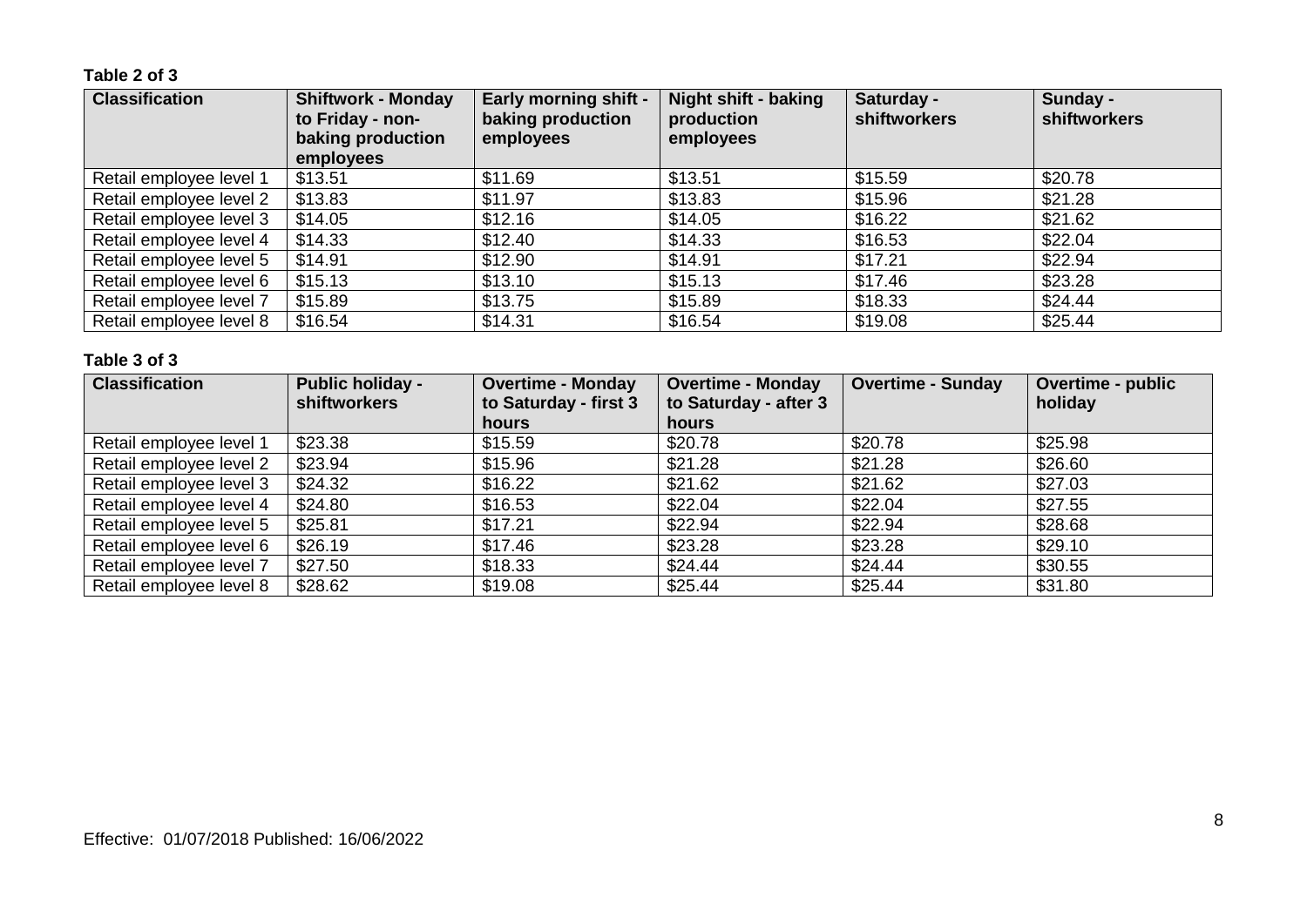# **Junior - Full-time & part-time - 17 years**

#### **Table 1 of 3**

| <b>Classification</b>   | Weekly pay rate | Hourly pay rate | Evening -<br><b>Monday to</b><br>Friday after 6pm | Saturday - not<br><b>shiftworkers</b> | Sunday - not<br>shiftworkers | <b>Public holiday -</b><br>not shiftworkers |
|-------------------------|-----------------|-----------------|---------------------------------------------------|---------------------------------------|------------------------------|---------------------------------------------|
| Retail employee level 1 | \$473.94        | \$12.47         | \$15.59                                           | \$15.59                               | \$22.45                      | \$28.06                                     |
| Retail employee level 2 | \$485.22        | \$12.77         | \$15.96                                           | \$15.96                               | \$22.99                      | \$28.73                                     |
| Retail employee level 3 | \$492.84        | \$12.97         | \$16.21                                           | \$16.21                               | \$23.35                      | \$29.18                                     |
| Retail employee level 4 | \$502.44        | \$13.22         | \$16.53                                           | \$16.53                               | \$23.80                      | \$29.75                                     |
| Retail employee level 5 | \$523.08        | \$13.77         | \$17.21                                           | \$17.21                               | \$24.79                      | \$30.98                                     |
| Retail employee level 6 | \$530.70        | \$13.97         | \$17.46                                           | \$17.46                               | \$25.15                      | \$31.43                                     |
| Retail employee level 7 | \$557.28        | \$14.67         | \$18.34                                           | \$18.34                               | \$26.41                      | \$33.01                                     |
| Retail employee level 8 | \$579.90        | \$15.26         | \$19.08                                           | \$19.08                               | \$27.47                      | \$34.34                                     |

| <b>Classification</b>   | <b>Shiftwork - Monday</b><br>to Friday - non-<br>baking production<br>employees | <b>Early morning shift -</b><br>baking production<br>employees | <b>Night shift - baking</b><br>production<br>employees | Saturday -<br><b>shiftworkers</b> | Sunday -<br>shiftworkers |
|-------------------------|---------------------------------------------------------------------------------|----------------------------------------------------------------|--------------------------------------------------------|-----------------------------------|--------------------------|
| Retail employee level 1 | \$16.21                                                                         | \$14.03                                                        | \$16.21                                                | \$18.71                           | \$24.94                  |
| Retail employee level 2 | \$16.60                                                                         | \$14.37                                                        | \$16.60                                                | \$19.16                           | \$25.54                  |
| Retail employee level 3 | \$16.86                                                                         | \$14.59                                                        | \$16.86                                                | \$19.46                           | \$25.94                  |
| Retail employee level 4 | \$17.19                                                                         | \$14.87                                                        | \$17.19                                                | \$19.83                           | \$26.44                  |
| Retail employee level 5 | \$17.90                                                                         | \$15.49                                                        | \$17.90                                                | \$20.66                           | \$27.54                  |
| Retail employee level 6 | \$18.16                                                                         | \$15.72                                                        | \$18.16                                                | \$20.96                           | \$27.94                  |
| Retail employee level 7 | \$19.07                                                                         | \$16.50                                                        | \$19.07                                                | \$22.01                           | \$29.34                  |
| Retail employee level 8 | \$19.84                                                                         | \$17.17                                                        | \$19.84                                                | \$22.89                           | \$30.52                  |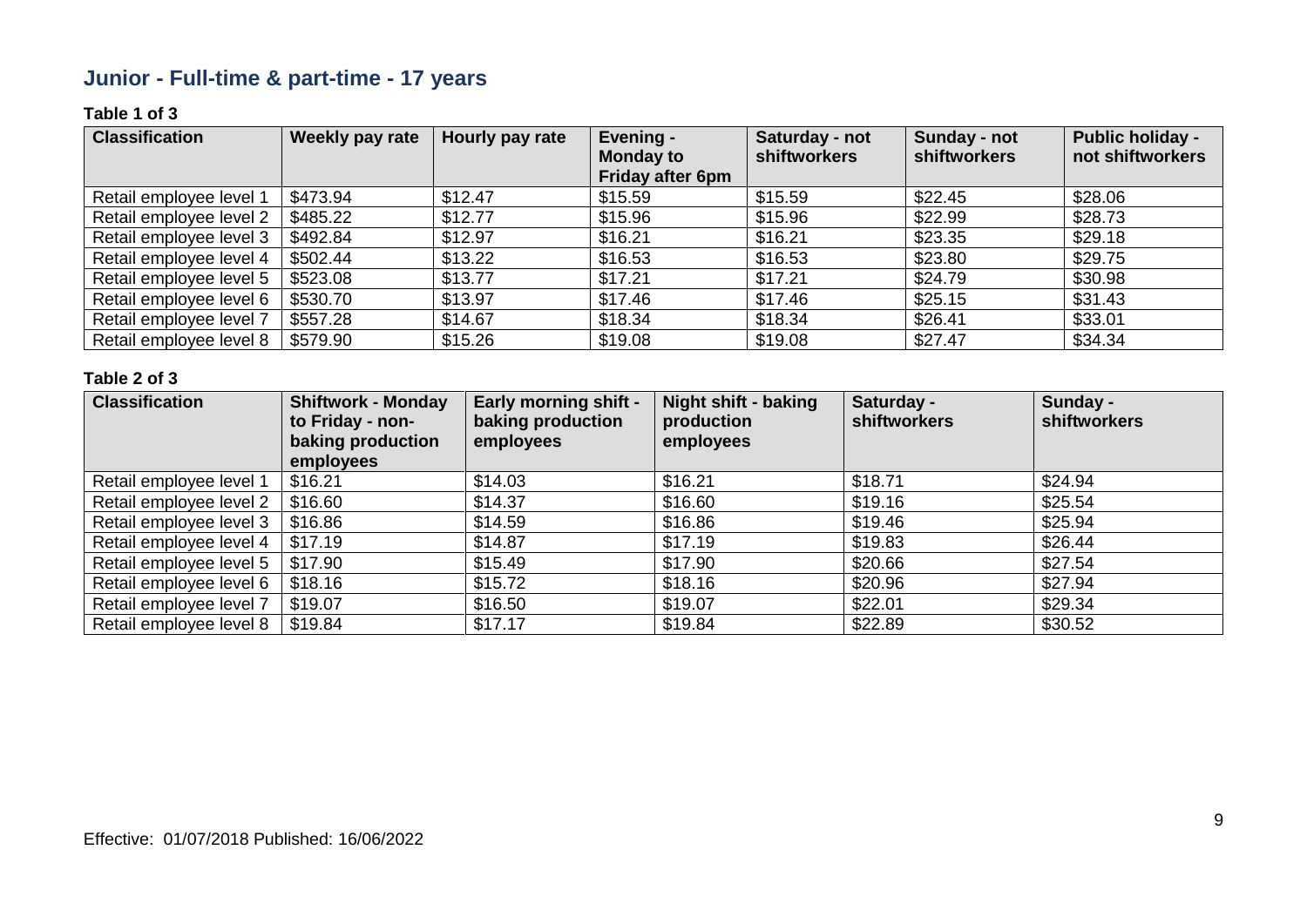| <b>Classification</b>   | <b>Public holiday -</b><br><b>shiftworkers</b> | <b>Overtime - Monday</b><br>to Saturday - first 3 | <b>Overtime - Monday</b><br>to Saturday - after 3 | <b>Overtime - Sunday</b> | Overtime - public<br>holiday |
|-------------------------|------------------------------------------------|---------------------------------------------------|---------------------------------------------------|--------------------------|------------------------------|
|                         |                                                | hours                                             | hours                                             |                          |                              |
| Retail employee level 1 | \$28.06                                        | \$18.71                                           | \$24.94                                           | \$24.94                  | \$31.18                      |
| Retail employee level 2 | \$28.73                                        | \$19.16                                           | \$25.54                                           | \$25.54                  | \$31.93                      |
| Retail employee level 3 | \$29.18                                        | \$19.46                                           | \$25.94                                           | \$25.94                  | \$32.43                      |
| Retail employee level 4 | \$29.75                                        | \$19.83                                           | \$26.44                                           | \$26.44                  | \$33.05                      |
| Retail employee level 5 | \$30.98                                        | \$20.66                                           | \$27.54                                           | \$27.54                  | \$34.43                      |
| Retail employee level 6 | \$31.43                                        | \$20.96                                           | \$27.94                                           | \$27.94                  | \$34.93                      |
| Retail employee level 7 | \$33.01                                        | \$22.01                                           | \$29.34                                           | \$29.34                  | \$36.68                      |
| Retail employee level 8 | \$34.34                                        | \$22.89                                           | \$30.52                                           | \$30.52                  | \$38.15                      |

# **Junior - Full-time & part-time - 18 years**

#### **Table 1 of 3**

| <b>Classification</b>   | Weekly pay rate | Hourly pay rate | Evening -<br><b>Monday to</b><br><b>Friday after 6pm</b> | Saturday - not<br><b>shiftworkers</b> | Sunday - not<br><b>shiftworkers</b> | <b>Public holiday -</b><br>not shiftworkers |
|-------------------------|-----------------|-----------------|----------------------------------------------------------|---------------------------------------|-------------------------------------|---------------------------------------------|
| Retail employee level 1 | \$552.93        | \$14.55         | \$18.19                                                  | \$18.19                               | \$26.19                             | \$32.74                                     |
| Retail employee level 2 | \$566.09        | \$14.90         | \$18.63                                                  | \$18.63                               | \$26.82                             | \$33.53                                     |
| Retail employee level 3 | \$574.98        | \$15.13         | \$18.91                                                  | \$18.91                               | \$27.23                             | \$34.04                                     |
| Retail employee level 4 | \$586.18        | \$15.43         | \$19.29                                                  | \$19.29                               | \$27.77                             | \$34.72                                     |
| Retail employee level 5 | \$610.26        | \$16.06         | \$20.08                                                  | \$20.08                               | \$28.91                             | \$36.14                                     |
| Retail employee level 6 | \$619.15        | \$16.29         | \$20.36                                                  | \$20.36                               | \$29.32                             | \$36.65                                     |
| Retail employee level 7 | \$650.16        | \$17.11         | \$21.39                                                  | \$21.39                               | \$30.80                             | \$38.50                                     |
| Retail employee level 8 | \$676.55        | \$17.80         | \$22.25                                                  | \$22.25                               | \$32.04                             | \$40.05                                     |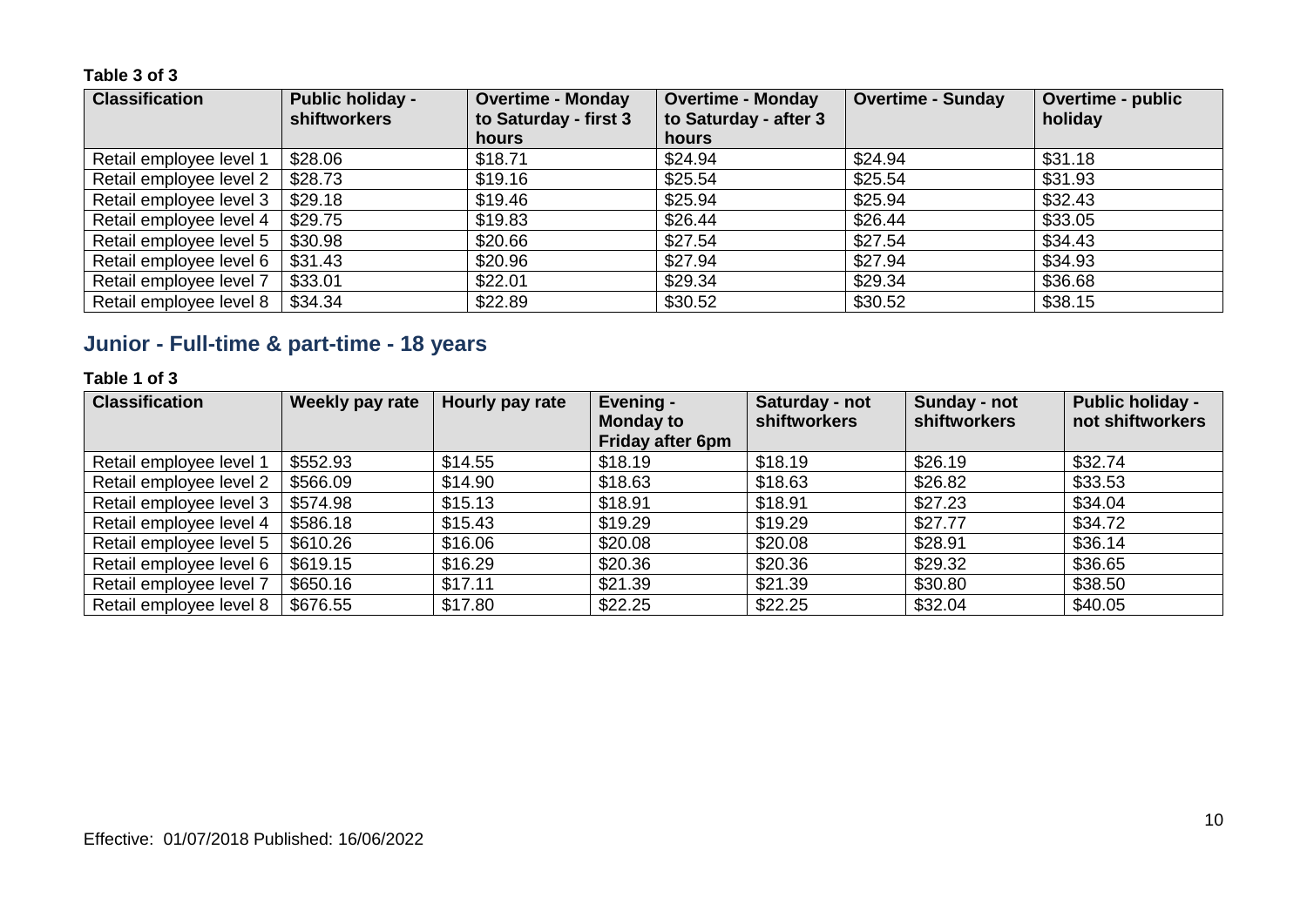#### **Table 2 of 3**

| <b>Classification</b>   | <b>Shiftwork - Monday</b><br>to Friday - non-<br>baking production<br>employees | <b>Early morning shift -</b><br>baking production<br>employees | Night shift - baking<br>production<br>employees | Saturday -<br><b>shiftworkers</b> | Sunday -<br><b>shiftworkers</b> |
|-------------------------|---------------------------------------------------------------------------------|----------------------------------------------------------------|-------------------------------------------------|-----------------------------------|---------------------------------|
| Retail employee level 1 | \$18.92                                                                         | \$16.37                                                        | \$18.92                                         | \$21.83                           | \$29.10                         |
| Retail employee level 2 | \$19.37                                                                         | \$16.76                                                        | \$19.37                                         | \$22.35                           | \$29.80                         |
| Retail employee level 3 | \$19.67                                                                         | \$17.02                                                        | \$19.67                                         | \$22.70                           | \$30.26                         |
| Retail employee level 4 | \$20.06                                                                         | \$17.36                                                        | \$20.06                                         | \$23.15                           | \$30.86                         |
| Retail employee level 5 | \$20.88                                                                         | \$18.07                                                        | \$20.88                                         | \$24.09                           | \$32.12                         |
| Retail employee level 6 | \$21.18                                                                         | \$18.33                                                        | \$21.18                                         | \$24.44                           | \$32.58                         |
| Retail employee level 7 | \$22.24                                                                         | \$19.25                                                        | \$22.24                                         | \$25.67                           | \$34.22                         |
| Retail employee level 8 | \$23.14                                                                         | \$20.03                                                        | \$23.14                                         | \$26.70                           | \$35.60                         |

| <b>Classification</b>   | <b>Public holiday -</b><br><b>shiftworkers</b> | <b>Overtime - Monday</b><br>to Saturday - first 3 | <b>Overtime - Monday</b><br>to Saturday - after 3 | <b>Overtime - Sunday</b> | <b>Overtime - public</b><br>holiday |
|-------------------------|------------------------------------------------|---------------------------------------------------|---------------------------------------------------|--------------------------|-------------------------------------|
|                         |                                                | hours                                             | hours                                             |                          |                                     |
| Retail employee level 1 | \$32.74                                        | \$21.83                                           | \$29.10                                           | \$29.10                  | \$36.38                             |
| Retail employee level 2 | \$33.53                                        | \$22.35                                           | \$29.80                                           | \$29.80                  | \$37.25                             |
| Retail employee level 3 | \$34.04                                        | \$22.70                                           | \$30.26                                           | \$30.26                  | \$37.83                             |
| Retail employee level 4 | \$34.72                                        | \$23.15                                           | \$30.86                                           | \$30.86                  | \$38.58                             |
| Retail employee level 5 | \$36.14                                        | \$24.09                                           | \$32.12                                           | \$32.12                  | \$40.15                             |
| Retail employee level 6 | \$36.65                                        | \$24.44                                           | \$32.58                                           | \$32.58                  | \$40.73                             |
| Retail employee level 7 | \$38.50                                        | \$25.67                                           | \$34.22                                           | \$34.22                  | \$42.78                             |
| Retail employee level 8 | \$40.05                                        | \$26.70                                           | \$35.60                                           | \$35.60                  | \$44.50                             |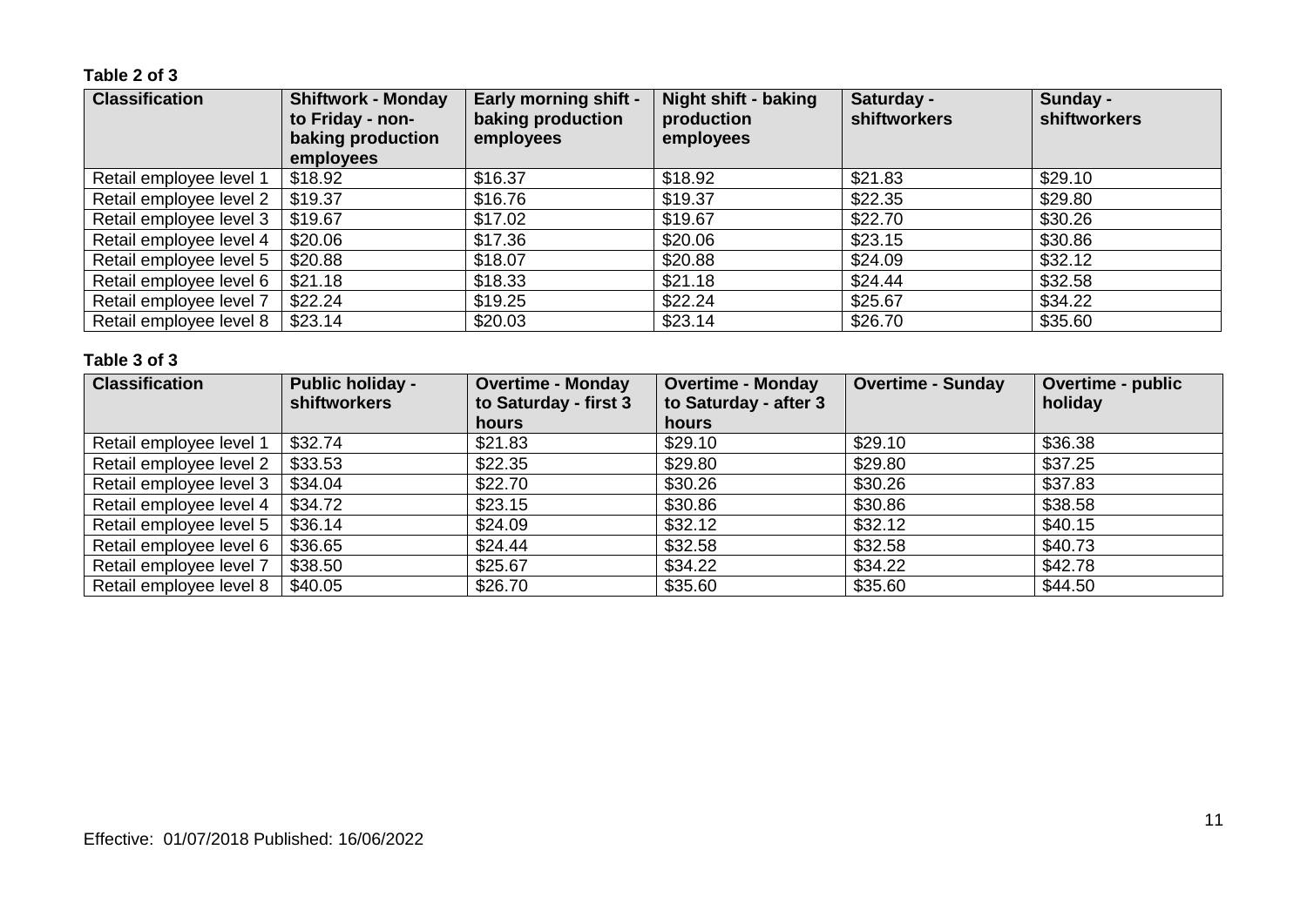# **Junior - Full-time & part-time - 19 years**

#### **Table 1 of 3**

| <b>Classification</b>   | Weekly pay rate | Hourly pay rate | Evening -<br><b>Monday to</b><br>Friday after 6pm | Saturday - not<br><b>shiftworkers</b> | Sunday - not<br>shiftworkers | <b>Public holiday -</b><br>not shiftworkers |
|-------------------------|-----------------|-----------------|---------------------------------------------------|---------------------------------------|------------------------------|---------------------------------------------|
| Retail employee level 1 | \$631.92        | \$16.63         | \$20.79                                           | \$20.79                               | \$29.93                      | \$37.42                                     |
| Retail employee level 2 | \$646.96        | \$17.03         | \$21.29                                           | \$21.29                               | \$30.65                      | \$38.32                                     |
| Retail employee level 3 | \$657.12        | \$17.29         | \$21.61                                           | \$21.61                               | \$31.12                      | \$38.90                                     |
| Retail employee level 4 | \$669.92        | \$17.63         | \$22.04                                           | \$22.04                               | \$31.73                      | \$39.67                                     |
| Retail employee level 5 | \$697.44        | \$18.35         | \$22.94                                           | \$22.94                               | \$33.03                      | \$41.29                                     |
| Retail employee level 6 | \$707.60        | \$18.62         | \$23.28                                           | \$23.28                               | \$33.52                      | \$41.90                                     |
| Retail employee level 7 | \$743.04        | \$19.55         | \$24.44                                           | \$24.44                               | \$35.19                      | \$43.99                                     |
| Retail employee level 8 | \$773.20        | \$20.35         | \$25.44                                           | \$25.44                               | \$36.63                      | \$45.79                                     |

| <b>Classification</b>   | <b>Shiftwork - Monday</b><br>to Friday - non-<br>baking production | <b>Early morning shift -</b><br>baking production<br>employees | <b>Night shift - baking</b><br>production<br>employees | Saturday -<br>shiftworkers | Sunday -<br>shiftworkers |
|-------------------------|--------------------------------------------------------------------|----------------------------------------------------------------|--------------------------------------------------------|----------------------------|--------------------------|
|                         | employees                                                          |                                                                |                                                        |                            |                          |
| Retail employee level 1 | \$21.62                                                            | \$18.71                                                        | \$21.62                                                | \$24.95                    | \$33.26                  |
| Retail employee level 2 | \$22.14                                                            | \$19.16                                                        | \$22.14                                                | \$25.55                    | \$34.06                  |
| Retail employee level 3 | \$22.48                                                            | \$19.45                                                        | \$22.48                                                | \$25.94                    | \$34.58                  |
| Retail employee level 4 | \$22.92                                                            | \$19.83                                                        | \$22.92                                                | \$26.45                    | \$35.26                  |
| Retail employee level 5 | \$23.86                                                            | \$20.64                                                        | \$23.86                                                | \$27.53                    | \$36.70                  |
| Retail employee level 6 | \$24.21                                                            | \$20.95                                                        | \$24.21                                                | \$27.93                    | \$37.24                  |
| Retail employee level 7 | \$25.42                                                            | \$21.99                                                        | \$25.42                                                | \$29.33                    | \$39.10                  |
| Retail employee level 8 | \$26.46                                                            | \$22.89                                                        | \$26.46                                                | \$30.53                    | \$40.70                  |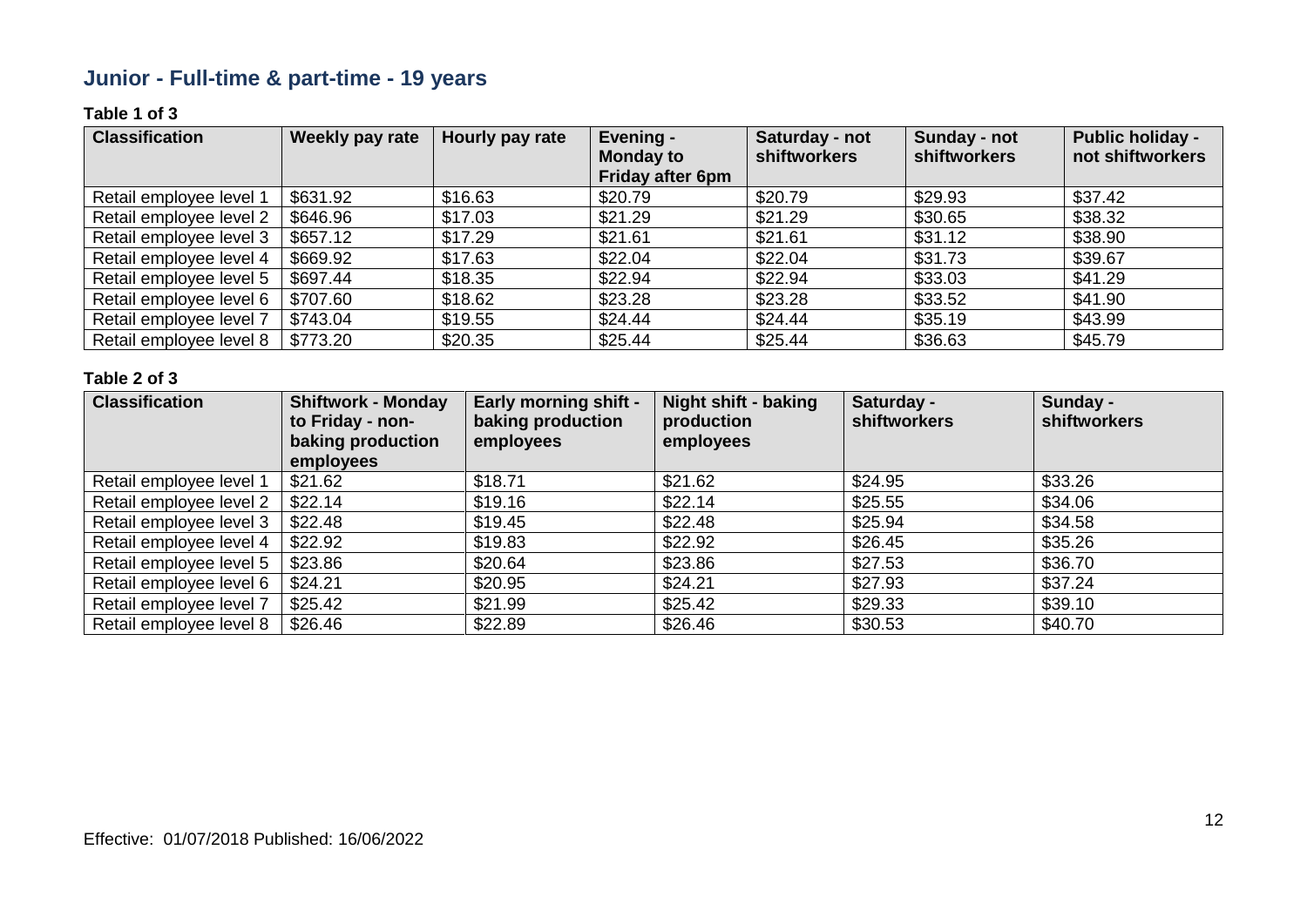| <b>Classification</b>   | <b>Public holiday -</b><br><b>shiftworkers</b> | <b>Overtime - Monday</b><br>to Saturday - first 3 | <b>Overtime - Monday</b><br>to Saturday - after 3 | <b>Overtime - Sunday</b> | <b>Overtime - public</b><br>holiday |
|-------------------------|------------------------------------------------|---------------------------------------------------|---------------------------------------------------|--------------------------|-------------------------------------|
|                         |                                                | hours                                             | hours                                             |                          |                                     |
| Retail employee level 1 | \$37.42                                        | \$24.95                                           | \$33.26                                           | \$33.26                  | \$41.58                             |
| Retail employee level 2 | \$38.32                                        | \$25.55                                           | \$34.06                                           | \$34.06                  | \$42.58                             |
| Retail employee level 3 | \$38.90                                        | \$25.94                                           | \$34.58                                           | \$34.58                  | \$43.23                             |
| Retail employee level 4 | \$39.67                                        | \$26.45                                           | \$35.26                                           | \$35.26                  | \$44.08                             |
| Retail employee level 5 | \$41.29                                        | \$27.53                                           | \$36.70                                           | \$36.70                  | \$45.88                             |
| Retail employee level 6 | \$41.90                                        | \$27.93                                           | \$37.24                                           | \$37.24                  | \$46.55                             |
| Retail employee level 7 | \$43.99                                        | \$29.33                                           | \$39.10                                           | \$39.10                  | \$48.88                             |
| Retail employee level 8 | \$45.79                                        | \$30.53                                           | \$40.70                                           | \$40.70                  | \$50.88                             |

### **Junior - Full-time & part-time - 20 years, employed by the employer for 6 months or less**

#### **Table 1 of 3**

| <b>Classification</b>   | Weekly pay rate | Hourly pay rate | Evening -<br><b>Monday to</b><br><b>Friday after 6pm</b> | Saturday - not<br><b>shiftworkers</b> | Sunday - not<br>shiftworkers | <b>Public holiday -</b><br>not shiftworkers |
|-------------------------|-----------------|-----------------|----------------------------------------------------------|---------------------------------------|------------------------------|---------------------------------------------|
| Retail employee level 1 | \$710.91        | \$18.71         | \$23.39                                                  | \$23.39                               | \$33.68                      | \$42.10                                     |
| Retail employee level 2 | \$727.83        | \$19.15         | \$23.94                                                  | \$23.94                               | \$34.47                      | \$43.09                                     |
| Retail employee level 3 | \$739.26        | \$19.45         | \$24.31                                                  | \$24.31                               | \$35.01                      | \$43.76                                     |
| Retail employee level 4 | \$753.66        | \$19.83         | \$24.79                                                  | \$24.79                               | \$35.69                      | \$44.62                                     |
| Retail employee level 5 | \$784.62        | \$20.65         | \$25.81                                                  | \$25.81                               | \$37.17                      | \$46.46                                     |
| Retail employee level 6 | \$796.05        | \$20.95         | \$26.19                                                  | \$26.19                               | \$37.71                      | \$47.14                                     |
| Retail employee level 7 | \$835.92        | \$22.00         | \$27.50                                                  | \$27.50                               | \$39.60                      | \$49.50                                     |
| Retail employee level 8 | \$869.85        | \$22.89         | \$28.61                                                  | \$28.61                               | \$41.20                      | \$51.50                                     |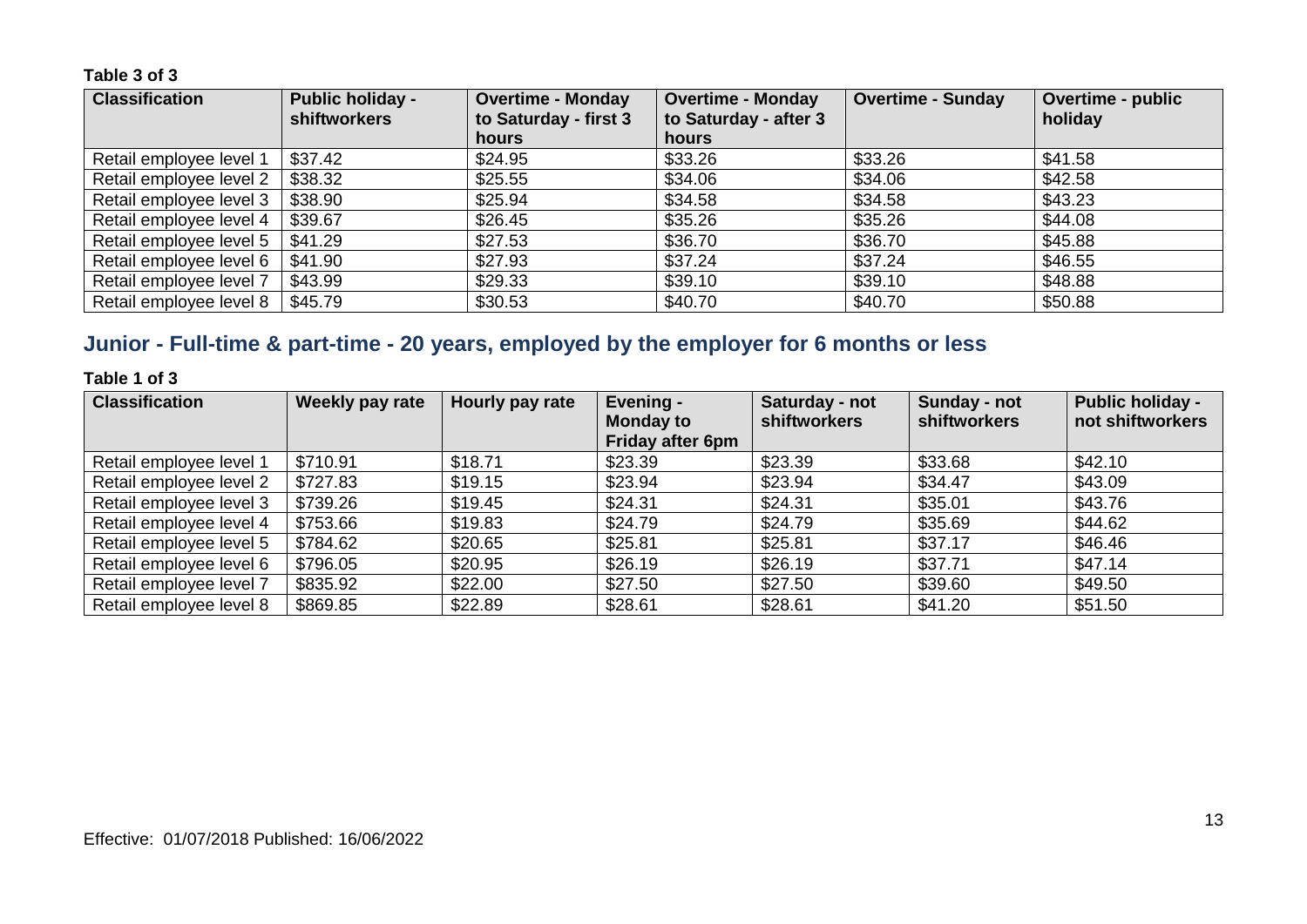#### **Table 2 of 3**

| <b>Classification</b>   | <b>Shiftwork - Monday</b><br>to Friday - non-<br>baking production<br>employees | <b>Early morning shift -</b><br>baking production<br>employees | Night shift - baking<br>production<br>employees | Saturday -<br><b>shiftworkers</b> | Sunday -<br>shiftworkers |
|-------------------------|---------------------------------------------------------------------------------|----------------------------------------------------------------|-------------------------------------------------|-----------------------------------|--------------------------|
| Retail employee level 1 | \$24.32                                                                         | \$21.05                                                        | \$24.32                                         | \$28.07                           | \$37.42                  |
| Retail employee level 2 | \$24.90                                                                         | \$21.54                                                        | \$24.90                                         | \$28.73                           | \$38.30                  |
| Retail employee level 3 | \$25.29                                                                         | \$21.88                                                        | \$25.29                                         | \$29.18                           | \$38.90                  |
| Retail employee level 4 | \$25.78                                                                         | \$22.31                                                        | \$25.78                                         | \$29.75                           | \$39.66                  |
| Retail employee level 5 | \$26.85                                                                         | \$23.23                                                        | \$26.85                                         | \$30.98                           | \$41.30                  |
| Retail employee level 6 | \$27.24                                                                         | \$23.57                                                        | \$27.24                                         | \$31.43                           | \$41.90                  |
| Retail employee level 7 | \$28.60                                                                         | \$24.75                                                        | \$28.60                                         | \$33.00                           | \$44.00                  |
| Retail employee level 8 | \$29.76                                                                         | \$25.75                                                        | \$29.76                                         | \$34.34                           | \$45.78                  |

| <b>Classification</b>   | <b>Public holiday -</b><br>shiftworkers | <b>Overtime - Monday</b><br>to Saturday - first 3 | <b>Overtime - Sunday</b><br><b>Overtime - Monday</b><br>to Saturday - after 3 |         | <b>Overtime - public</b><br>holiday |
|-------------------------|-----------------------------------------|---------------------------------------------------|-------------------------------------------------------------------------------|---------|-------------------------------------|
|                         |                                         | hours                                             | <b>hours</b>                                                                  |         |                                     |
| Retail employee level 1 | \$42.10                                 | \$28.07                                           | \$37.42                                                                       | \$37.42 | \$46.78                             |
| Retail employee level 2 | \$43.09                                 | \$28.73                                           | \$38.30                                                                       | \$38.30 | \$47.88                             |
| Retail employee level 3 | \$43.76                                 | \$29.18                                           | \$38.90                                                                       | \$38.90 | \$48.63                             |
| Retail employee level 4 | \$44.62                                 | \$29.75                                           | \$39.66                                                                       | \$39.66 | \$49.58                             |
| Retail employee level 5 | \$46.46                                 | \$30.98                                           | \$41.30                                                                       | \$41.30 | \$51.63                             |
| Retail employee level 6 | \$47.14                                 | \$31.43                                           | \$41.90                                                                       | \$41.90 | \$52.38                             |
| Retail employee level 7 | \$49.50                                 | \$33.00                                           | \$44.00                                                                       | \$44.00 | \$55.00                             |
| Retail employee level 8 | \$51.50                                 | \$34.34                                           | \$45.78                                                                       | \$45.78 | \$57.23                             |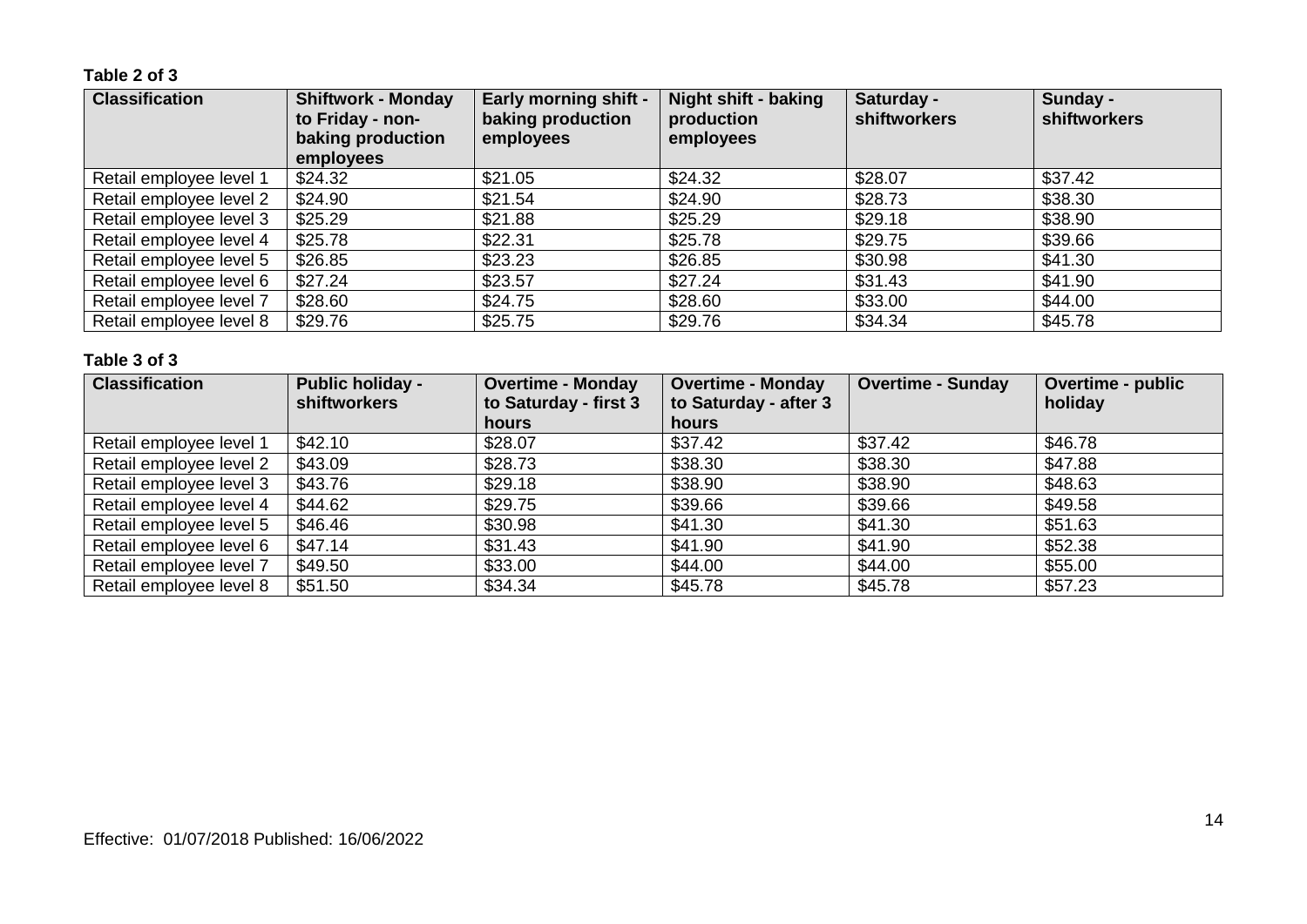# **Junior - Full-time & part-time - 20 years, employed by the employer for more than 6 months**

#### **Table 1 of 3**

| <b>Classification</b>   | Weekly pay rate | Hourly pay rate | Evening -<br><b>Monday to</b><br>Friday after 6pm | Saturday - not<br><b>shiftworkers</b> | Sunday - not<br>shiftworkers | <b>Public holiday -</b><br>not shiftworkers |
|-------------------------|-----------------|-----------------|---------------------------------------------------|---------------------------------------|------------------------------|---------------------------------------------|
| Retail employee level 1 | \$789.90        | \$20.79         | \$25.99                                           | \$25.99                               | \$37.42                      | \$46.78                                     |
| Retail employee level 2 | \$808.70        | \$21.28         | \$26.60                                           | \$26.60                               | \$38.30                      | \$47.88                                     |
| Retail employee level 3 | \$821.40        | \$21.62         | \$27.03                                           | \$27.03                               | \$38.92                      | \$48.65                                     |
| Retail employee level 4 | \$837.40        | \$22.04         | \$27.55                                           | \$27.55                               | \$39.67                      | \$49.59                                     |
| Retail employee level 5 | \$871.80        | \$22.94         | \$28.68                                           | \$28.68                               | \$41.29                      | \$51.62                                     |
| Retail employee level 6 | \$884.50        | \$23.28         | \$29.10                                           | \$29.10                               | \$41.90                      | \$52.38                                     |
| Retail employee level 7 | \$928.80        | \$24.44         | \$30.55                                           | \$30.55                               | \$43.99                      | \$54.99                                     |
| Retail employee level 8 | \$966.50        | \$25.43         | \$31.79                                           | \$31.79                               | \$45.77                      | \$57.22                                     |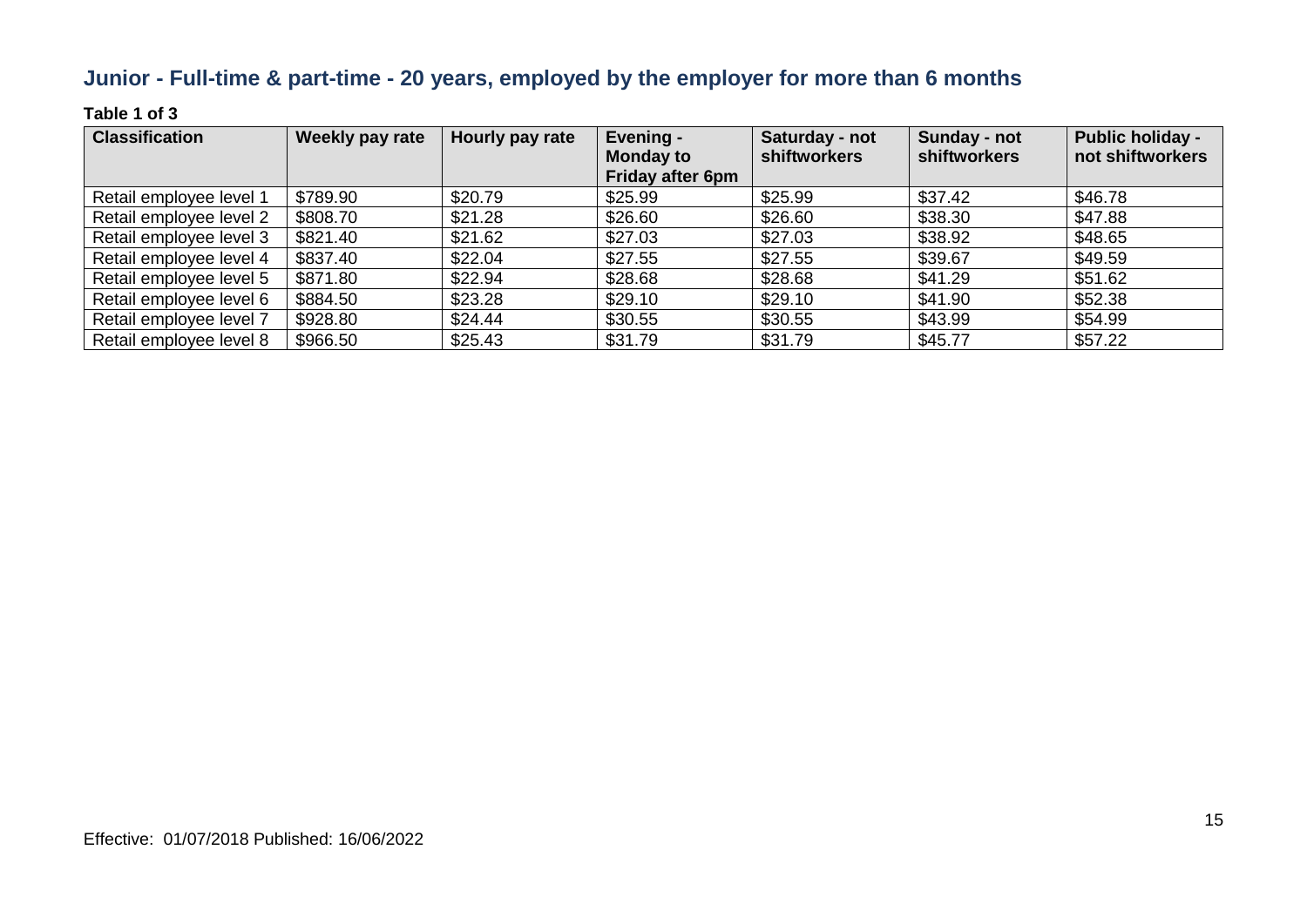#### **Table 2 of 3**

| <b>Classification</b>   | <b>Shiftwork - Monday</b><br>to Friday - non-<br>baking production<br>employees | <b>Early morning shift -</b><br>baking production<br>employees | Night shift - baking<br>production<br>employees | Saturday -<br><b>shiftworkers</b> | Sunday -<br><b>shiftworkers</b> |
|-------------------------|---------------------------------------------------------------------------------|----------------------------------------------------------------|-------------------------------------------------|-----------------------------------|---------------------------------|
| Retail employee level 1 | \$27.03                                                                         | \$23.39                                                        | \$27.03                                         | \$31.19                           | \$41.58                         |
| Retail employee level 2 | \$27.66                                                                         | \$23.94                                                        | \$27.66                                         | \$31.92                           | \$42.56                         |
| Retail employee level 3 | \$28.11                                                                         | \$24.32                                                        | \$28.11                                         | \$32.43                           | \$43.24                         |
| Retail employee level 4 | \$28.65                                                                         | \$24.80                                                        | \$28.65                                         | \$33.06                           | \$44.08                         |
| Retail employee level 5 | \$29.82                                                                         | \$25.81                                                        | \$29.82                                         | \$34.41                           | \$45.88                         |
| Retail employee level 6 | \$30.26                                                                         | \$26.19                                                        | \$30.26                                         | \$34.92                           | \$46.56                         |
| Retail employee level 7 | \$31.77                                                                         | \$27.50                                                        | \$31.77                                         | \$36.66                           | \$48.88                         |
| Retail employee level 8 | \$33.06                                                                         | \$28.61                                                        | \$33.06                                         | \$38.15                           | \$50.86                         |

| <b>Classification</b>   | <b>Public holiday -</b><br><b>shiftworkers</b> | <b>Overtime - Monday</b><br>to Saturday - first 3 | <b>Overtime - Monday</b><br>to Saturday - after 3 | <b>Overtime - Sunday</b> | <b>Overtime - public</b><br>holiday |
|-------------------------|------------------------------------------------|---------------------------------------------------|---------------------------------------------------|--------------------------|-------------------------------------|
|                         |                                                | hours                                             | hours                                             |                          |                                     |
| Retail employee level 1 | \$46.78                                        | \$31.19                                           | \$41.58                                           | \$41.58                  | \$51.98                             |
| Retail employee level 2 | \$47.88                                        | \$31.92                                           | \$42.56                                           | \$42.56                  | \$53.20                             |
| Retail employee level 3 | \$48.65                                        | \$32.43                                           | \$43.24                                           | \$43.24                  | \$54.05                             |
| Retail employee level 4 | \$49.59                                        | \$33.06                                           | \$44.08                                           | \$44.08                  | \$55.10                             |
| Retail employee level 5 | \$51.62                                        | \$34.41                                           | \$45.88                                           | \$45.88                  | \$57.35                             |
| Retail employee level 6 | \$52.38                                        | \$34.92                                           | \$46.56                                           | \$46.56                  | \$58.20                             |
| Retail employee level 7 | \$54.99                                        | \$36.66                                           | \$48.88                                           | \$48.88                  | \$61.10                             |
| Retail employee level 8 | \$57.22                                        | \$38.15                                           | \$50.86                                           | \$50.86                  | \$63.58                             |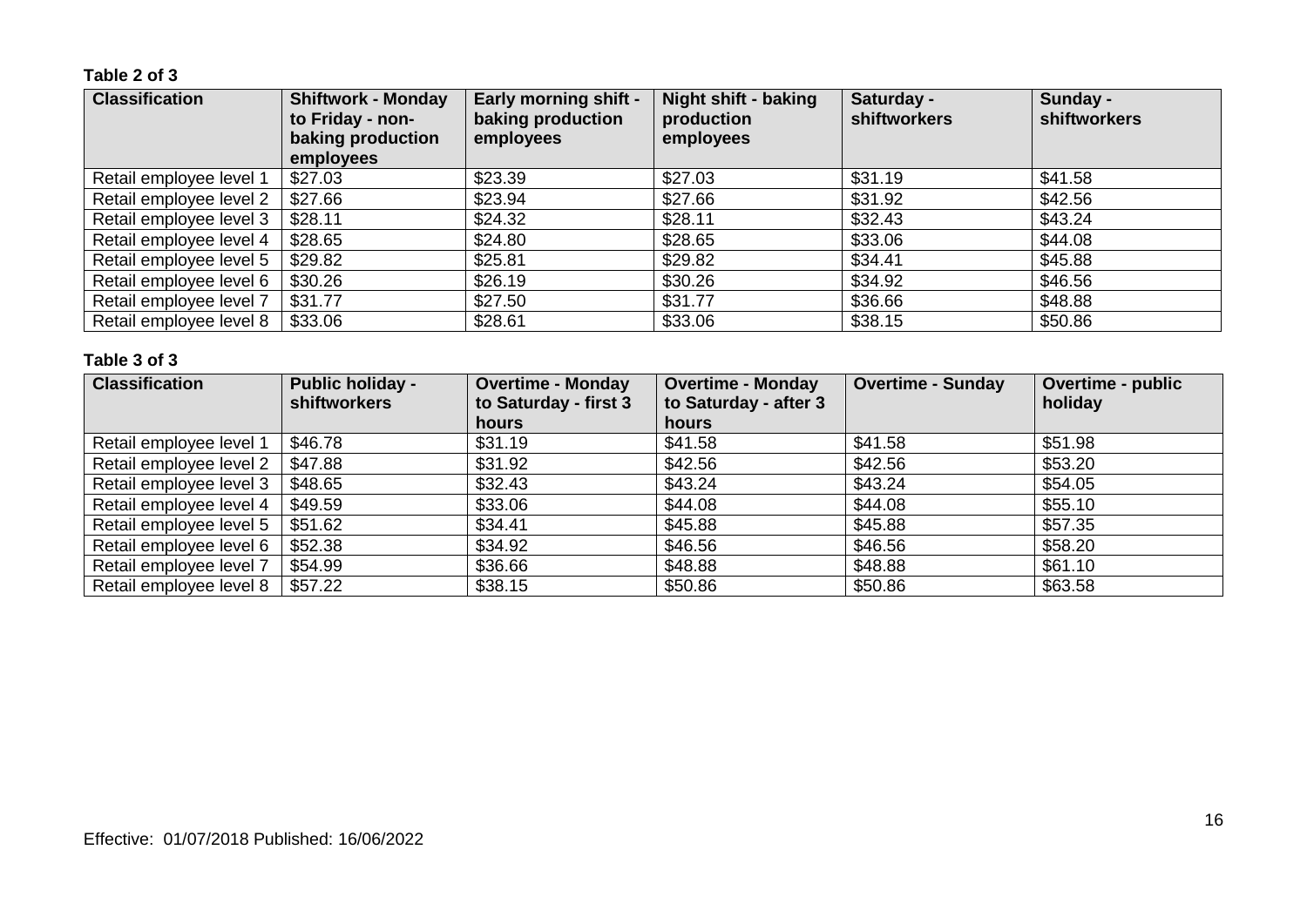# **Junior - Casual - Under 16 years**

#### **Table 1 of 3**

| <b>Classification</b>   | Hourly pay rate | Saturday - not<br>shiftworkers | Sunday - not<br><b>shiftworkers</b> | <b>Public holiday - not</b><br><b>shiftworkers</b> | <b>Shiftwork - Monday</b><br>to Friday - non-<br>baking production<br>employees |
|-------------------------|-----------------|--------------------------------|-------------------------------------|----------------------------------------------------|---------------------------------------------------------------------------------|
| Retail employee level 1 | \$11.69         | \$12.62                        | \$17.30                             | \$23.38                                            | \$14.49                                                                         |
| Retail employee level 2 | \$11.98         | \$12.93                        | \$17.72                             | \$23.95                                            | \$14.85                                                                         |
| Retail employee level 3 | \$12.16         | \$13.14                        | \$18.00                             | \$24.33                                            | \$15.08                                                                         |
| Retail employee level 4 | \$12.40         | \$13.39                        | \$18.35                             | \$24.80                                            | \$15.38                                                                         |
| Retail employee level 5 | \$12.90         | \$13.93                        | \$19.09                             | \$25.80                                            | \$16.00                                                                         |
| Retail employee level 6 | \$13.09         | \$14.13                        | \$19.37                             | \$26.18                                            | \$16.23                                                                         |
| Retail employee level 7 | \$13.75         | \$14.85                        | \$20.35                             | \$27.50                                            | \$17.05                                                                         |
| Retail employee level 8 | \$14.31         | \$15.46                        | \$21.18                             | \$28.63                                            | \$17.75                                                                         |

| <b>Classification</b>   | <b>Early morning shift</b><br>- baking<br>production<br>employees | <b>Night shift - baking</b><br>production<br>employees | Saturday -<br><b>shiftworkers</b> | Sunday -<br>shiftworkers | <b>Public holiday -</b><br>shiftworkers |
|-------------------------|-------------------------------------------------------------------|--------------------------------------------------------|-----------------------------------|--------------------------|-----------------------------------------|
| Retail employee level 1 | \$12.86                                                           | \$14.49                                                | \$16.36                           | \$21.04                  | \$23.38                                 |
| Retail employee level 2 | \$13.17                                                           | \$14.85                                                | \$16.77                           | \$21.56                  | \$23.95                                 |
| Retail employee level 3 | \$13.38                                                           | \$15.08                                                | \$17.03                           | \$21.89                  | \$24.33                                 |
| Retail employee level 4 | \$13.64                                                           | \$15.38                                                | \$17.36                           | \$22.32                  | \$24.80                                 |
| Retail employee level 5 | \$14.19                                                           | \$16.00                                                | \$18.06                           | \$23.22                  | \$25.80                                 |
| Retail employee level 6 | \$14.40                                                           | \$16.23                                                | \$18.32                           | \$23.56                  | \$26.18                                 |
| Retail employee level 7 | \$15.13                                                           | \$17.05                                                | \$19.25                           | \$24.75                  | \$27.50                                 |
| Retail employee level 8 | \$15.74                                                           | \$17.75                                                | \$20.04                           | \$25.76                  | \$28.63                                 |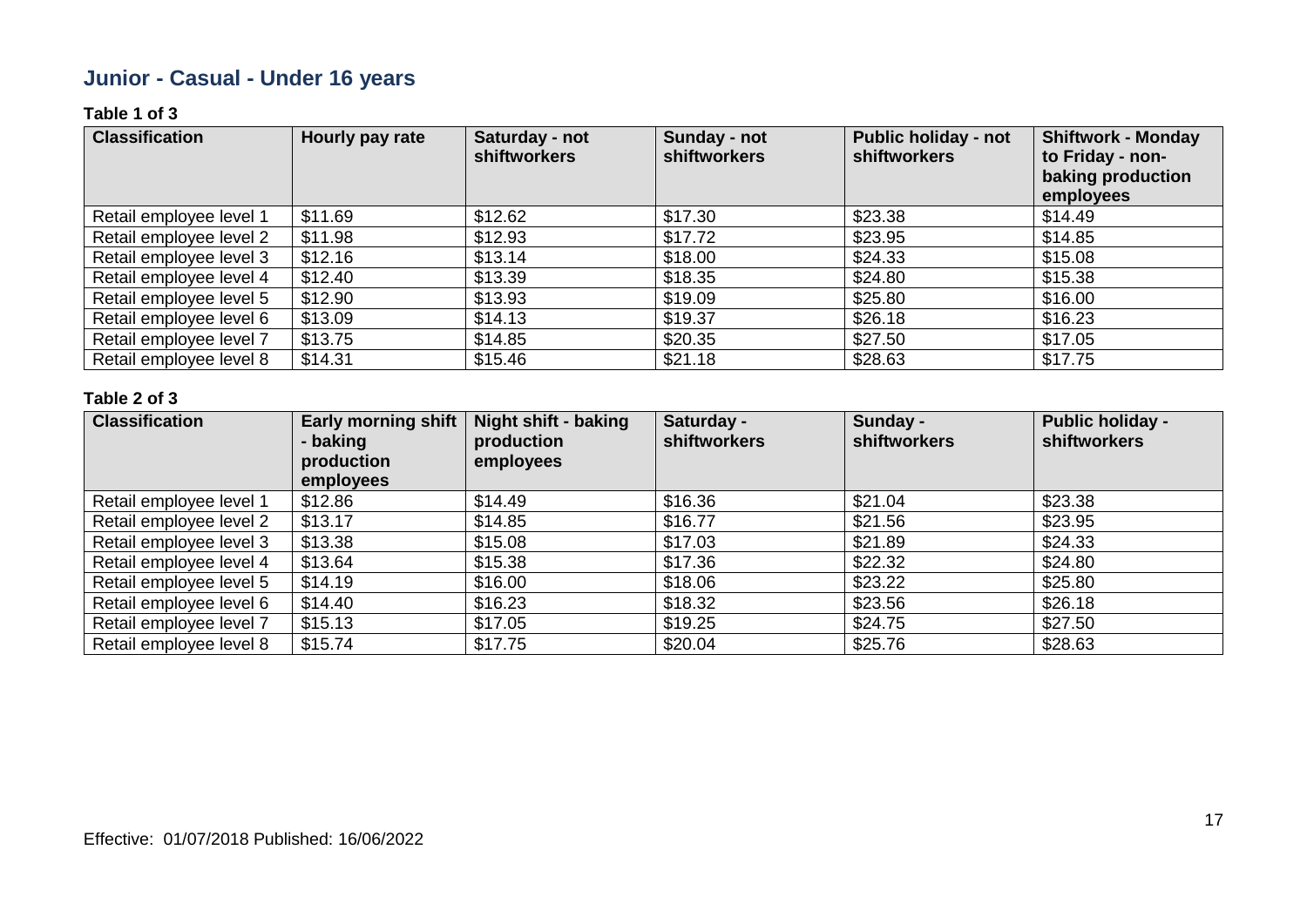| <b>Classification</b>   | <b>Overtime - Monday to</b>     | <b>Overtime - Monday to</b> | <b>Overtime - Sunday</b> | <b>Overtime - public holiday</b> |
|-------------------------|---------------------------------|-----------------------------|--------------------------|----------------------------------|
|                         | <b>Saturday - first 3 hours</b> | Saturday - after 3 hours    |                          |                                  |
| Retail employee level 1 | \$16.36                         | \$21.04                     | \$21.04                  | \$25.71                          |
| Retail employee level 2 | \$16.77                         | \$21.56                     | \$21.56                  | \$26.35                          |
| Retail employee level 3 | \$17.03                         | \$21.89                     | \$21.89                  | \$26.76                          |
| Retail employee level 4 | \$17.36                         | \$22.32                     | \$22.32                  | \$27.28                          |
| Retail employee level 5 | \$18.06                         | \$23.22                     | \$23.22                  | \$28.38                          |
| Retail employee level 6 | \$18.32                         | \$23.56                     | \$23.56                  | \$28.79                          |
| Retail employee level 7 | \$19.25                         | \$24.75                     | \$24.75                  | \$30.25                          |
| Retail employee level 8 | \$20.04                         | \$25.76                     | \$25.76                  | \$31.49                          |

# **Junior - Casual - 16 years**

#### **Table 1 of 3**

| <b>Classification</b>   | Hourly pay rate | Saturday - not<br><b>shiftworkers</b> | Sunday - not<br><b>shiftworkers</b> | <b>Public holiday - not</b><br><b>shiftworkers</b> | <b>Shiftwork - Monday</b><br>to Friday - non-<br>baking production<br>employees |
|-------------------------|-----------------|---------------------------------------|-------------------------------------|----------------------------------------------------|---------------------------------------------------------------------------------|
| Retail employee level 1 | \$12.99         | \$14.03                               | \$19.22                             | \$25.98                                            | \$16.10                                                                         |
| Retail employee level 2 | \$13.30         | \$14.36                               | \$19.68                             | \$26.60                                            | \$16.49                                                                         |
| Retail employee level 3 | \$13.51         | \$14.59                               | \$20.00                             | \$27.03                                            | \$16.76                                                                         |
| Retail employee level 4 | \$13.78         | \$14.88                               | \$20.39                             | \$27.55                                            | \$17.08                                                                         |
| Retail employee level 5 | \$14.34         | \$15.48                               | \$21.22                             | \$28.68                                            | \$17.78                                                                         |
| Retail employee level 6 | \$14.55         | \$15.71                               | \$21.53                             | \$29.10                                            | \$18.04                                                                         |
| Retail employee level 7 | \$15.28         | \$16.50                               | \$22.61                             | \$30.55                                            | \$18.94                                                                         |
| Retail employee level 8 | \$15.90         | \$17.17                               | \$23.53                             | \$31.80                                            | \$19.72                                                                         |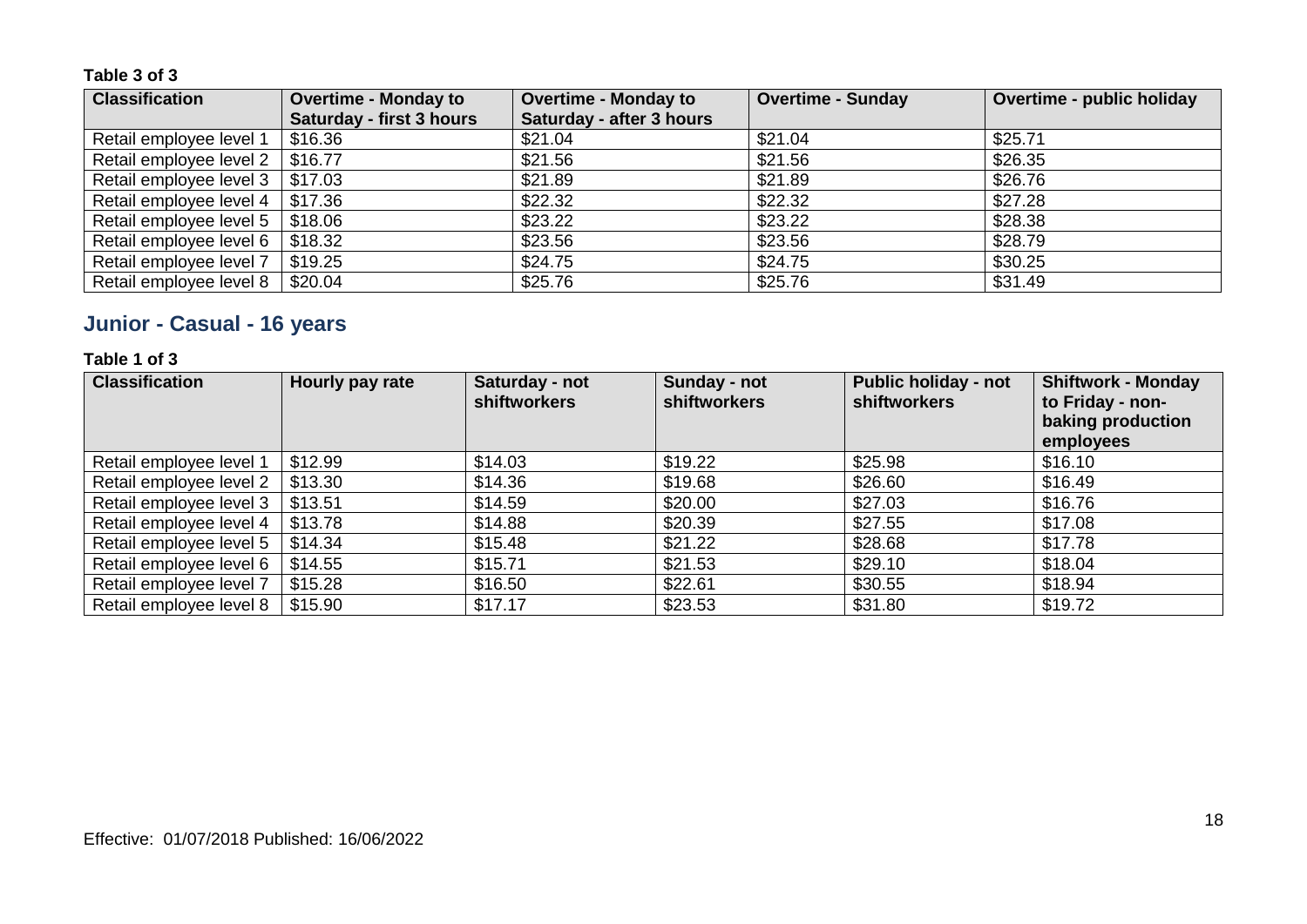#### **Table 2 of 3**

| <b>Classification</b>   | <b>Early morning shift -</b><br>baking production<br>employees | <b>Night shift - baking</b><br>production<br>employees | Saturday -<br>shiftworkers | Sunday -<br><b>shiftworkers</b> | <b>Public holiday -</b><br><b>shiftworkers</b> |
|-------------------------|----------------------------------------------------------------|--------------------------------------------------------|----------------------------|---------------------------------|------------------------------------------------|
| Retail employee level 1 | \$14.29                                                        | \$16.10                                                | \$18.18                    | \$23.38                         | \$25.98                                        |
| Retail employee level 2 | \$14.63                                                        | \$16.49                                                | \$18.62                    | \$23.94                         | \$26.60                                        |
| Retail employee level 3 | \$14.86                                                        | \$16.76                                                | \$18.92                    | \$24.32                         | \$27.03                                        |
| Retail employee level 4 | \$15.15                                                        | \$17.08                                                | \$19.29                    | \$24.80                         | \$27.55                                        |
| Retail employee level 5 | \$15.77                                                        | \$17.78                                                | \$20.07                    | \$25.81                         | \$28.68                                        |
| Retail employee level 6 | \$16.01                                                        | \$18.04                                                | \$20.37                    | \$26.19                         | \$29.10                                        |
| Retail employee level 7 | \$16.80                                                        | \$18.94                                                | \$21.39                    | \$27.50                         | \$30.55                                        |
| Retail employee level 8 | \$17.49                                                        | \$19.72                                                | \$22.26                    | \$28.62                         | \$31.80                                        |

| <b>Classification</b>   | <b>Overtime - Monday to</b>     | <b>Overtime - Monday to</b> | <b>Overtime - Sunday</b> | <b>Overtime - public holiday</b> |
|-------------------------|---------------------------------|-----------------------------|--------------------------|----------------------------------|
|                         | <b>Saturday - first 3 hours</b> | Saturday - after 3 hours    |                          |                                  |
| Retail employee level 1 | \$18.18                         | \$23.38                     | \$23.38                  | \$28.57                          |
| Retail employee level 2 | \$18.62                         | \$23.94                     | \$23.94                  | \$29.26                          |
| Retail employee level 3 | \$18.92                         | \$24.32                     | \$24.32                  | \$29.73                          |
| Retail employee level 4 | \$19.29                         | \$24.80                     | \$24.80                  | \$30.31                          |
| Retail employee level 5 | \$20.07                         | \$25.81                     | \$25.81                  | \$31.54                          |
| Retail employee level 6 | \$20.37                         | \$26.19                     | \$26.19                  | \$32.01                          |
| Retail employee level 7 | \$21.39                         | \$27.50                     | \$27.50                  | \$33.61                          |
| Retail employee level 8 | \$22.26                         | \$28.62                     | \$28.62                  | \$34.98                          |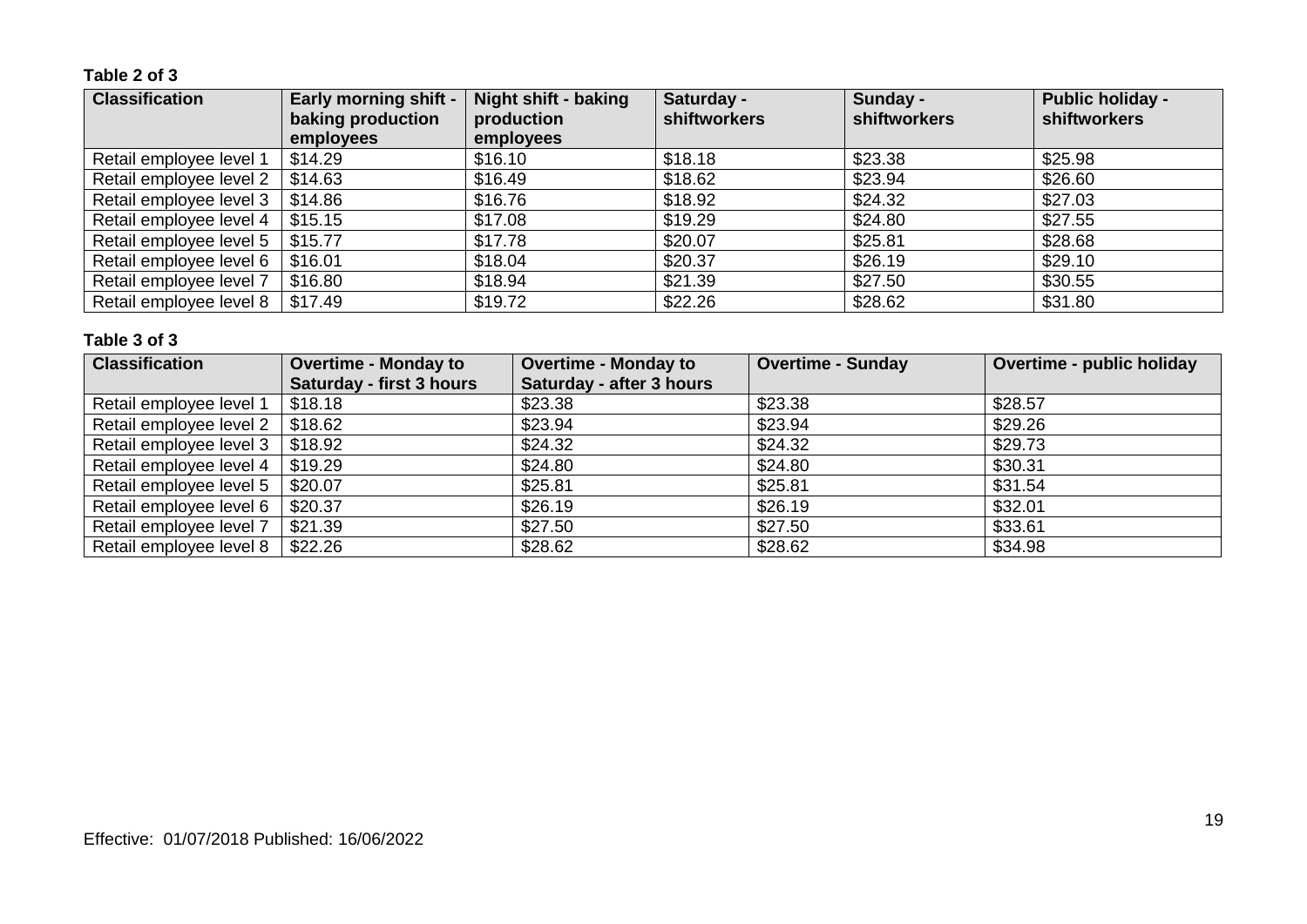# **Junior - Casual - 17 years**

#### **Table 1 of 3**

| <b>Classification</b>   | Hourly pay rate | Saturday - not<br><b>shiftworkers</b> | Sunday - not<br><b>shiftworkers</b> | <b>Public holiday - not</b><br><b>shiftworkers</b> | <b>Shiftwork - Monday</b><br>to Friday - non-<br>baking production<br>employees |
|-------------------------|-----------------|---------------------------------------|-------------------------------------|----------------------------------------------------|---------------------------------------------------------------------------------|
| Retail employee level 1 | \$15.59         | \$16.83                               | \$23.07                             | \$31.18                                            | \$19.33                                                                         |
| Retail employee level 2 | \$15.96         | \$17.24                               | \$23.62                             | \$31.93                                            | \$19.79                                                                         |
| Retail employee level 3 | \$16.21         | \$17.51                               | \$23.99                             | \$32.43                                            | \$20.10                                                                         |
| Retail employee level 4 | \$16.53         | \$17.85                               | \$24.46                             | \$33.05                                            | \$20.49                                                                         |
| Retail employee level 5 | \$17.21         | \$18.59                               | \$25.47                             | \$34.43                                            | \$21.34                                                                         |
| Retail employee level 6 | \$17.46         | \$18.86                               | \$25.84                             | \$34.93                                            | \$21.65                                                                         |
| Retail employee level 7 | \$18.34         | \$19.80                               | \$27.14                             | \$36.68                                            | \$22.74                                                                         |
| Retail employee level 8 | \$19.08         | \$20.60                               | \$28.23                             | \$38.15                                            | \$23.65                                                                         |

| <b>Classification</b>   | <b>Early morning shift -</b><br>baking production | <b>Night shift - baking</b><br>production | Saturday -<br><b>shiftworkers</b> | Sunday -<br><b>shiftworkers</b> | <b>Public holiday -</b><br>shiftworkers |
|-------------------------|---------------------------------------------------|-------------------------------------------|-----------------------------------|---------------------------------|-----------------------------------------|
|                         | employees                                         | employees                                 |                                   |                                 |                                         |
| Retail employee level 1 | \$17.15                                           | \$19.33                                   | \$21.82                           | \$28.06                         | \$31.18                                 |
| Retail employee level 2 | \$17.56                                           | \$19.79                                   | \$22.35                           | \$28.73                         | \$31.93                                 |
| Retail employee level 3 | \$17.83                                           | \$20.10                                   | \$22.70                           | \$29.18                         | \$32.43                                 |
| Retail employee level 4 | \$18.18                                           | \$20.49                                   | \$23.14                           | \$29.75                         | \$33.05                                 |
| Retail employee level 5 | \$18.93                                           | \$21.34                                   | \$24.10                           | \$30.98                         | \$34.43                                 |
| Retail employee level 6 | \$19.21                                           | \$21.65                                   | \$24.45                           | \$31.43                         | \$34.93                                 |
| Retail employee level 7 | \$20.17                                           | \$22.74                                   | \$25.67                           | \$33.01                         | \$36.68                                 |
| Retail employee level 8 | \$20.98                                           | \$23.65                                   | \$26.71                           | \$34.34                         | \$38.15                                 |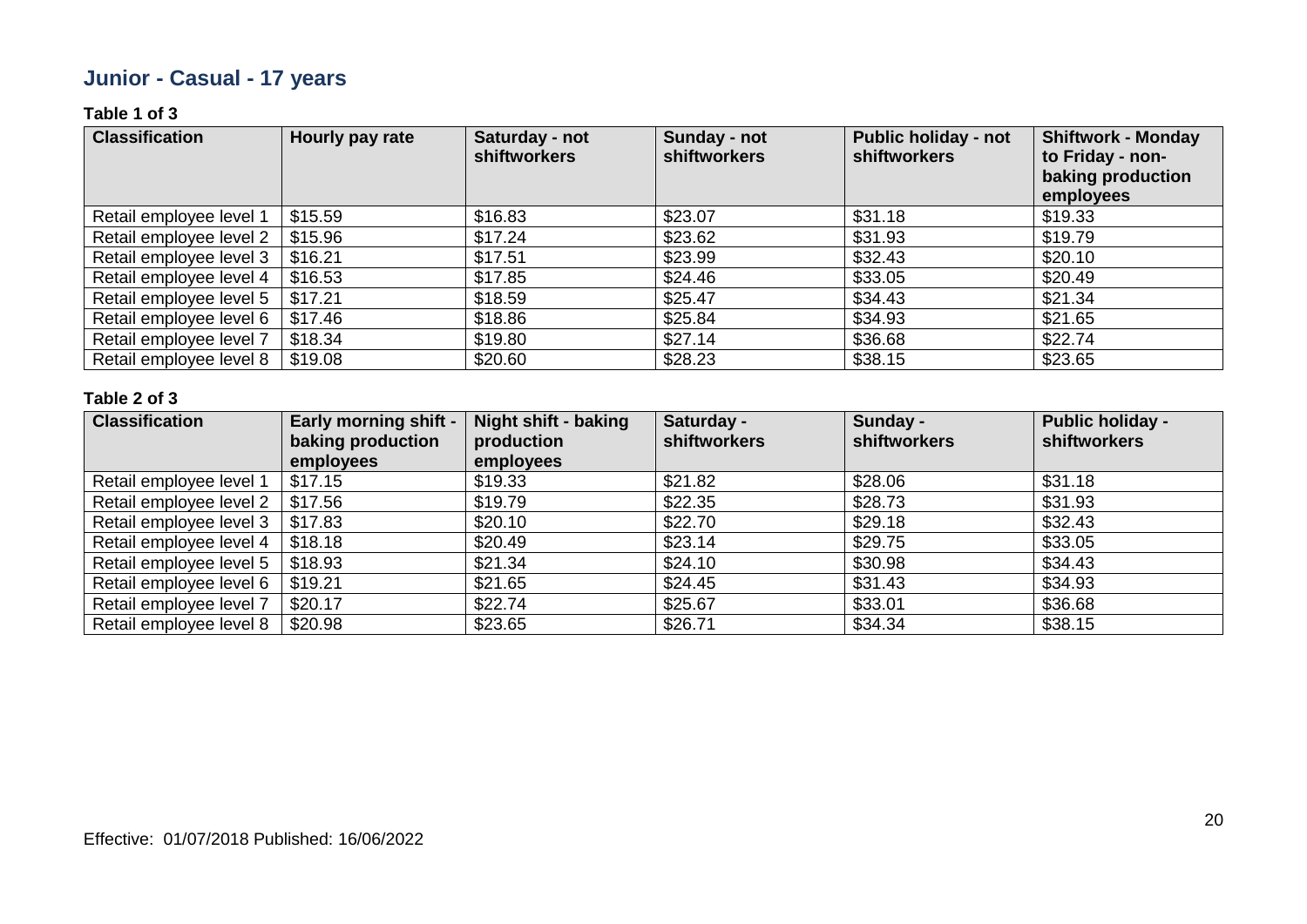| <b>Classification</b>   | <b>Overtime - Monday to</b> | <b>Overtime - Monday to</b> | <b>Overtime - Sunday</b> | <b>Overtime - public holiday</b> |
|-------------------------|-----------------------------|-----------------------------|--------------------------|----------------------------------|
|                         | Saturday - first 3 hours    | Saturday - after 3 hours    |                          |                                  |
| Retail employee level 1 | \$21.82                     | \$28.06                     | \$28.06                  | \$34.29                          |
| Retail employee level 2 | \$22.35                     | \$28.73                     | \$28.73                  | \$35.12                          |
| Retail employee level 3 | \$22.70                     | \$29.18                     | \$29.18                  | \$35.67                          |
| Retail employee level 4 | \$23.14                     | \$29.75                     | \$29.75                  | \$36.36                          |
| Retail employee level 5 | \$24.10                     | \$30.98                     | \$30.98                  | \$37.87                          |
| Retail employee level 6 | \$24.45                     | \$31.43                     | \$31.43                  | \$38.42                          |
| Retail employee level 7 | \$25.67                     | \$33.01                     | \$33.01                  | \$40.34                          |
| Retail employee level 8 | \$26.71                     | \$34.34                     | \$34.34                  | \$41.97                          |

# **Junior - Casual - 18 years**

#### **Table 1 of 3**

| <b>Classification</b>   | Hourly pay rate | Saturday - not<br><b>shiftworkers</b> | Sunday - not<br><b>shiftworkers</b> | <b>Public holiday - not</b><br><b>shiftworkers</b> | <b>Shiftwork - Monday</b><br>to Friday - non-<br>baking production<br>employees |
|-------------------------|-----------------|---------------------------------------|-------------------------------------|----------------------------------------------------|---------------------------------------------------------------------------------|
| Retail employee level 1 | \$18.19         | \$19.64                               | \$26.92                             | \$36.38                                            | \$22.55                                                                         |
| Retail employee level 2 | \$18.63         | \$20.12                               | \$27.57                             | \$37.25                                            | \$23.10                                                                         |
| Retail employee level 3 | \$18.91         | \$20.43                               | \$27.99                             | \$37.83                                            | \$23.45                                                                         |
| Retail employee level 4 | \$19.29         | \$20.83                               | \$28.55                             | \$38.58                                            | \$23.92                                                                         |
| Retail employee level 5 | \$20.08         | \$21.68                               | \$29.71                             | \$40.15                                            | \$24.89                                                                         |
| Retail employee level 6 | \$20.36         | \$21.99                               | \$30.14                             | \$40.73                                            | \$25.25                                                                         |
| Retail employee level 7 | \$21.39         | \$23.10                               | \$31.65                             | \$42.78                                            | \$26.52                                                                         |
| Retail employee level 8 | \$22.25         | \$24.03                               | \$32.93                             | \$44.50                                            | \$27.59                                                                         |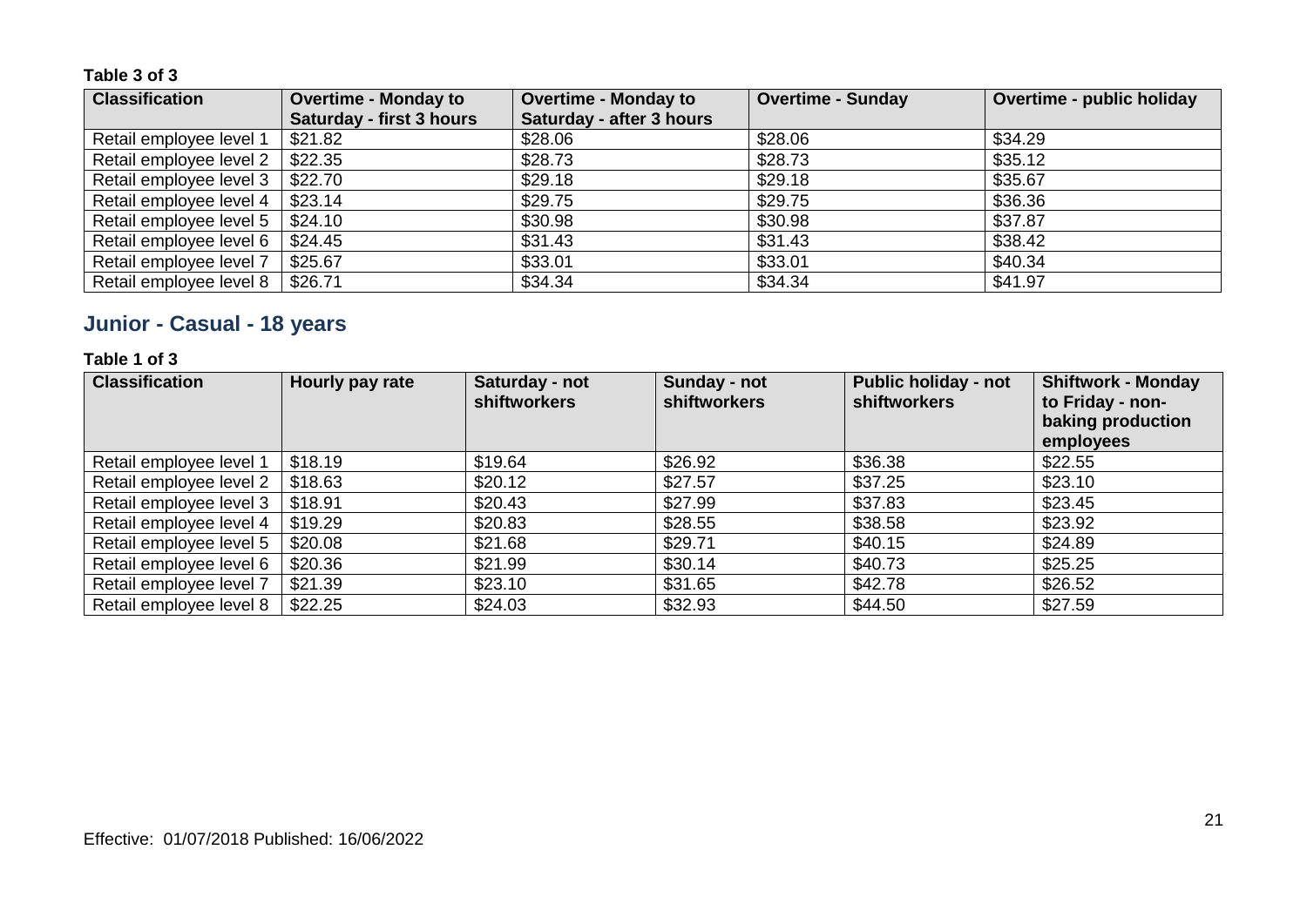#### **Table 2 of 3**

| <b>Classification</b>   | <b>Early morning shift -</b><br>baking production<br>employees | <b>Night shift - baking</b><br>production<br>employees | Saturday -<br>shiftworkers | Sunday -<br>shiftworkers | <b>Public holiday -</b><br>shiftworkers |
|-------------------------|----------------------------------------------------------------|--------------------------------------------------------|----------------------------|--------------------------|-----------------------------------------|
| Retail employee level 1 | \$20.01                                                        | \$22.55                                                | \$25.46                    | \$32.74                  | \$36.38                                 |
| Retail employee level 2 | \$20.49                                                        | \$23.10                                                | \$26.08                    | \$33.53                  | \$37.25                                 |
| Retail employee level 3 | \$20.80                                                        | \$23.45                                                | \$26.48                    | \$34.04                  | \$37.83                                 |
| Retail employee level 4 | \$21.22                                                        | \$23.92                                                | \$27.00                    | \$34.72                  | \$38.58                                 |
| Retail employee level 5 | \$22.08                                                        | \$24.89                                                | \$28.11                    | \$36.14                  | \$40.15                                 |
| Retail employee level 6 | \$22.40                                                        | \$25.25                                                | \$28.51                    | \$36.65                  | \$40.73                                 |
| Retail employee level 7 | \$23.53                                                        | \$26.52                                                | \$29.94                    | \$38.50                  | \$42.78                                 |
| Retail employee level 8 | \$24.48                                                        | \$27.59                                                | \$31.15                    | \$40.05                  | \$44.50                                 |

| <b>Classification</b>   | <b>Overtime - Monday to</b>     | <b>Overtime - Monday to</b> | <b>Overtime - Sunday</b> | Overtime - public holiday |
|-------------------------|---------------------------------|-----------------------------|--------------------------|---------------------------|
|                         | <b>Saturday - first 3 hours</b> | Saturday - after 3 hours    |                          |                           |
| Retail employee level 1 | \$25.46                         | \$32.74                     | \$32.74                  | \$40.01                   |
| Retail employee level 2 | \$26.08                         | \$33.53                     | \$33.53                  | \$40.98                   |
| Retail employee level 3 | \$26.48                         | \$34.04                     | \$34.04                  | \$41.61                   |
| Retail employee level 4 | \$27.00                         | \$34.72                     | \$34.72                  | \$42.43                   |
| Retail employee level 5 | \$28.11                         | \$36.14                     | \$36.14                  | \$44.17                   |
| Retail employee level 6 | \$28.51                         | \$36.65                     | \$36.65                  | \$44.80                   |
| Retail employee level 7 | \$29.94                         | \$38.50                     | \$38.50                  | \$47.05                   |
| Retail employee level 8 | \$31.15                         | \$40.05                     | \$40.05                  | \$48.95                   |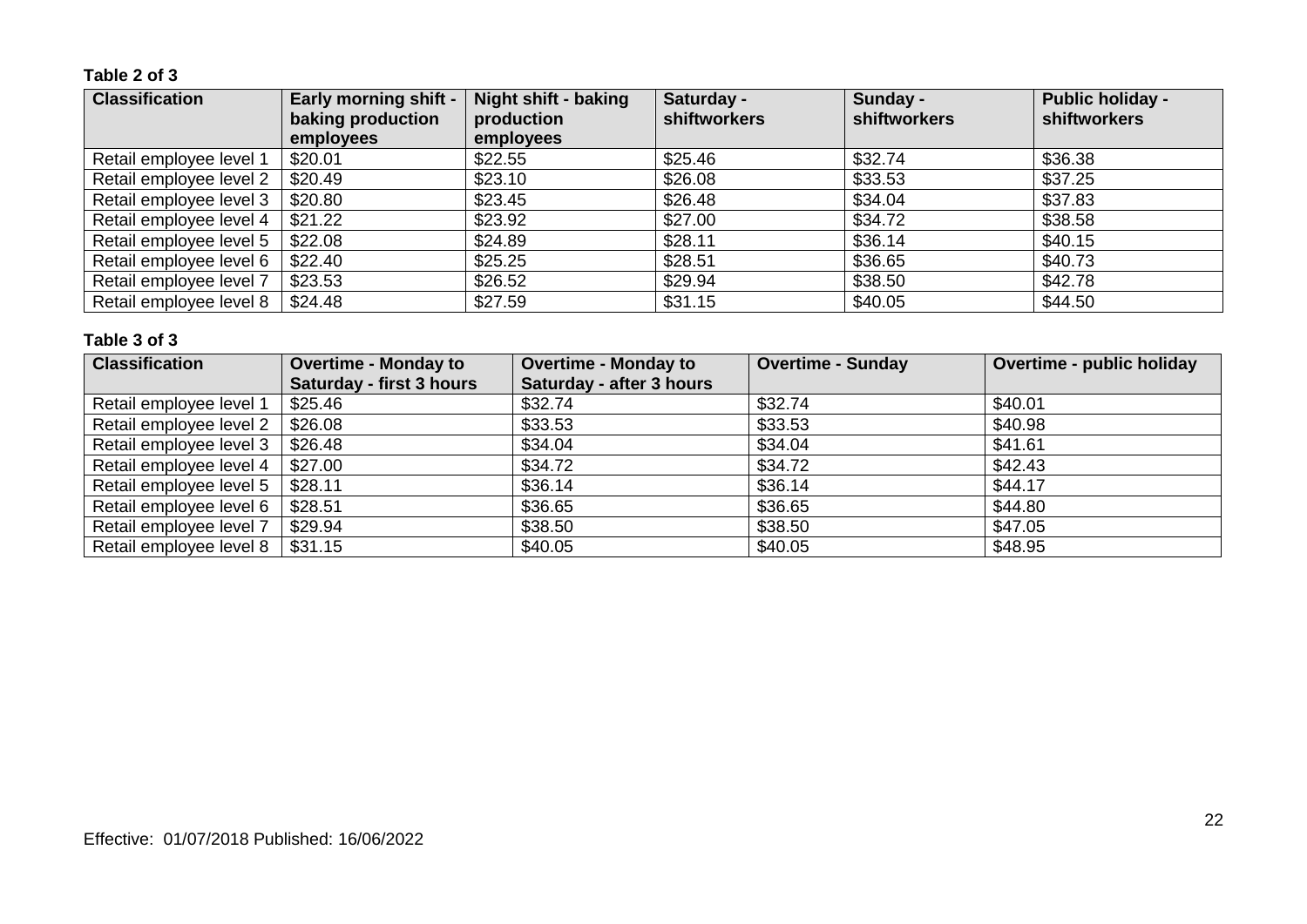# **Junior - Casual - 19 years**

#### **Table 1 of 3**

| <b>Classification</b>   | Hourly pay rate | Saturday - not<br><b>shiftworkers</b> | Sunday - not<br><b>shiftworkers</b> | <b>Public holiday - not</b><br><b>shiftworkers</b> | <b>Shiftwork - Monday</b><br>to Friday - non-<br>baking production<br>employees |
|-------------------------|-----------------|---------------------------------------|-------------------------------------|----------------------------------------------------|---------------------------------------------------------------------------------|
| Retail employee level 1 | \$20.79         | \$22.45                               | \$30.77                             | \$41.58                                            | \$25.78                                                                         |
| Retail employee level 2 | \$21.29         | \$22.99                               | \$31.51                             | \$42.58                                            | \$26.40                                                                         |
| Retail employee level 3 | \$21.61         | \$23.34                               | \$31.99                             | \$43.23                                            | \$26.80                                                                         |
| Retail employee level 4 | \$22.04         | \$23.80                               | \$32.62                             | \$44.08                                            | \$27.33                                                                         |
| Retail employee level 5 | \$22.94         | \$24.77                               | \$33.95                             | \$45.88                                            | \$28.44                                                                         |
| Retail employee level 6 | \$23.28         | \$25.14                               | \$34.45                             | \$46.55                                            | \$28.86                                                                         |
| Retail employee level 7 | \$24.44         | \$26.39                               | \$36.17                             | \$48.88                                            | \$30.30                                                                         |
| Retail employee level 8 | \$25.44         | \$27.47                               | \$37.65                             | \$50.88                                            | \$31.54                                                                         |

| <b>Classification</b>   | <b>Early morning shift -</b> | <b>Night shift - baking</b> | Saturday -          | Sunday -            | <b>Public holiday -</b> |
|-------------------------|------------------------------|-----------------------------|---------------------|---------------------|-------------------------|
|                         | baking production            | production                  | <b>shiftworkers</b> | <b>shiftworkers</b> | shiftworkers            |
|                         | employees                    | employees                   |                     |                     |                         |
| Retail employee level 1 | \$22.87                      | \$25.78                     | \$29.10             | \$37.42             | \$41.58                 |
| Retail employee level 2 | \$23.42                      | \$26.40                     | \$29.80             | \$38.32             | \$42.58                 |
| Retail employee level 3 | \$23.77                      | \$26.80                     | \$30.26             | \$38.90             | \$43.23                 |
| Retail employee level 4 | \$24.24                      | \$27.33                     | \$30.85             | \$39.67             | \$44.08                 |
| Retail employee level 5 | \$25.23                      | \$28.44                     | \$32.11             | \$41.29             | \$45.88                 |
| Retail employee level 6 | \$25.60                      | \$28.86                     | \$32.59             | \$41.90             | \$46.55                 |
| Retail employee level 7 | \$26.88                      | \$30.30                     | \$34.21             | \$43.99             | \$48.88                 |
| Retail employee level 8 | \$27.98                      | \$31.54                     | \$35.61             | \$45.79             | \$50.88                 |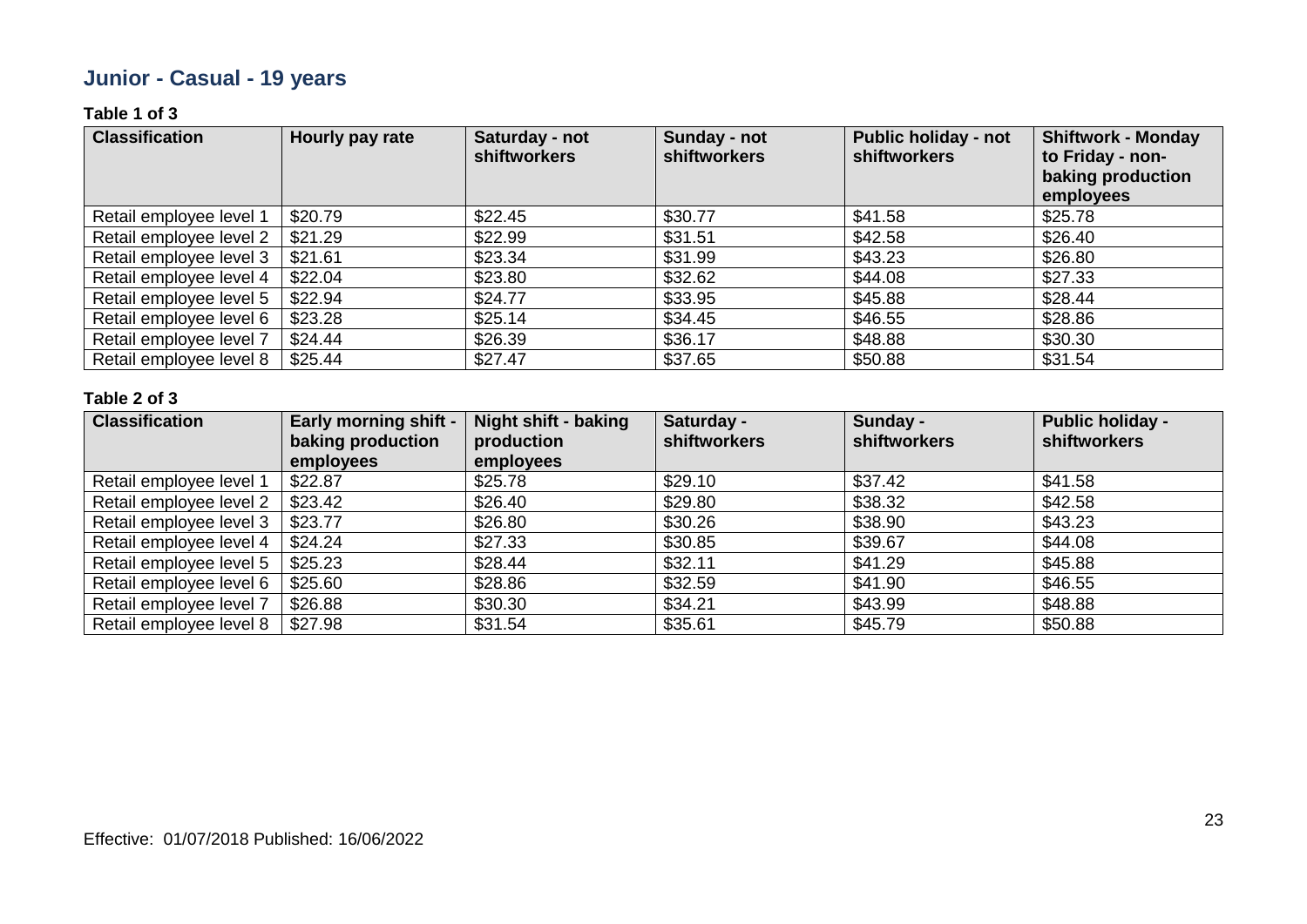| <b>Classification</b>   | <b>Overtime - Monday to</b>     | <b>Overtime - Monday to</b> | <b>Overtime - Sunday</b> | <b>Overtime - public holiday</b> |
|-------------------------|---------------------------------|-----------------------------|--------------------------|----------------------------------|
|                         | <b>Saturday - first 3 hours</b> | Saturday - after 3 hours    |                          |                                  |
| Retail employee level 1 | \$29.10                         | \$37.42                     | \$37.42                  | \$45.73                          |
| Retail employee level 2 | \$29.80                         | \$38.32                     | \$38.32                  | \$46.83                          |
| Retail employee level 3 | \$30.26                         | \$38.90                     | \$38.90                  | \$47.55                          |
| Retail employee level 4 | \$30.85                         | \$39.67                     | \$39.67                  | \$48.48                          |
| Retail employee level 5 | \$32.11                         | \$41.29                     | \$41.29                  | \$50.46                          |
| Retail employee level 6 | \$32.59                         | \$41.90                     | \$41.90                  | \$51.21                          |
| Retail employee level 7 | \$34.21                         | \$43.99                     | \$43.99                  | \$53.76                          |
| Retail employee level 8 | \$35.61                         | \$45.79                     | \$45.79                  | \$55.96                          |

# **Junior - Casual - 20 years, employed by the employer for 6 months or less**

#### **Table 1 of 3**

| <b>Classification</b>   | Hourly pay rate | Saturday - not<br><b>shiftworkers</b> | Sunday - not<br><b>shiftworkers</b> | <b>Public holiday - not</b><br><b>shiftworkers</b> | <b>Shiftwork - Monday</b><br>to Friday - non-<br>baking production |
|-------------------------|-----------------|---------------------------------------|-------------------------------------|----------------------------------------------------|--------------------------------------------------------------------|
|                         |                 |                                       |                                     |                                                    | employees                                                          |
| Retail employee level 1 | \$23.39         | \$25.26                               | \$34.61                             | \$46.78                                            | \$29.00                                                            |
| Retail employee level 2 | \$23.94         | \$25.85                               | \$35.43                             | \$47.88                                            | \$29.68                                                            |
| Retail employee level 3 | \$24.31         | \$26.26                               | \$35.98                             | \$48.63                                            | \$30.15                                                            |
| Retail employee level 4 | \$24.79         | \$26.77                               | \$36.69                             | \$49.58                                            | \$30.74                                                            |
| Retail employee level 5 | \$25.81         | \$27.88                               | \$38.20                             | \$51.63                                            | \$32.01                                                            |
| Retail employee level 6 | \$26.19         | \$28.28                               | \$38.76                             | \$52.38                                            | \$32.47                                                            |
| Retail employee level 7 | \$27.50         | \$29.70                               | \$40.70                             | \$55.00                                            | \$34.10                                                            |
| Retail employee level 8 | \$28.61         | \$30.90                               | \$42.35                             | \$57.23                                            | \$35.48                                                            |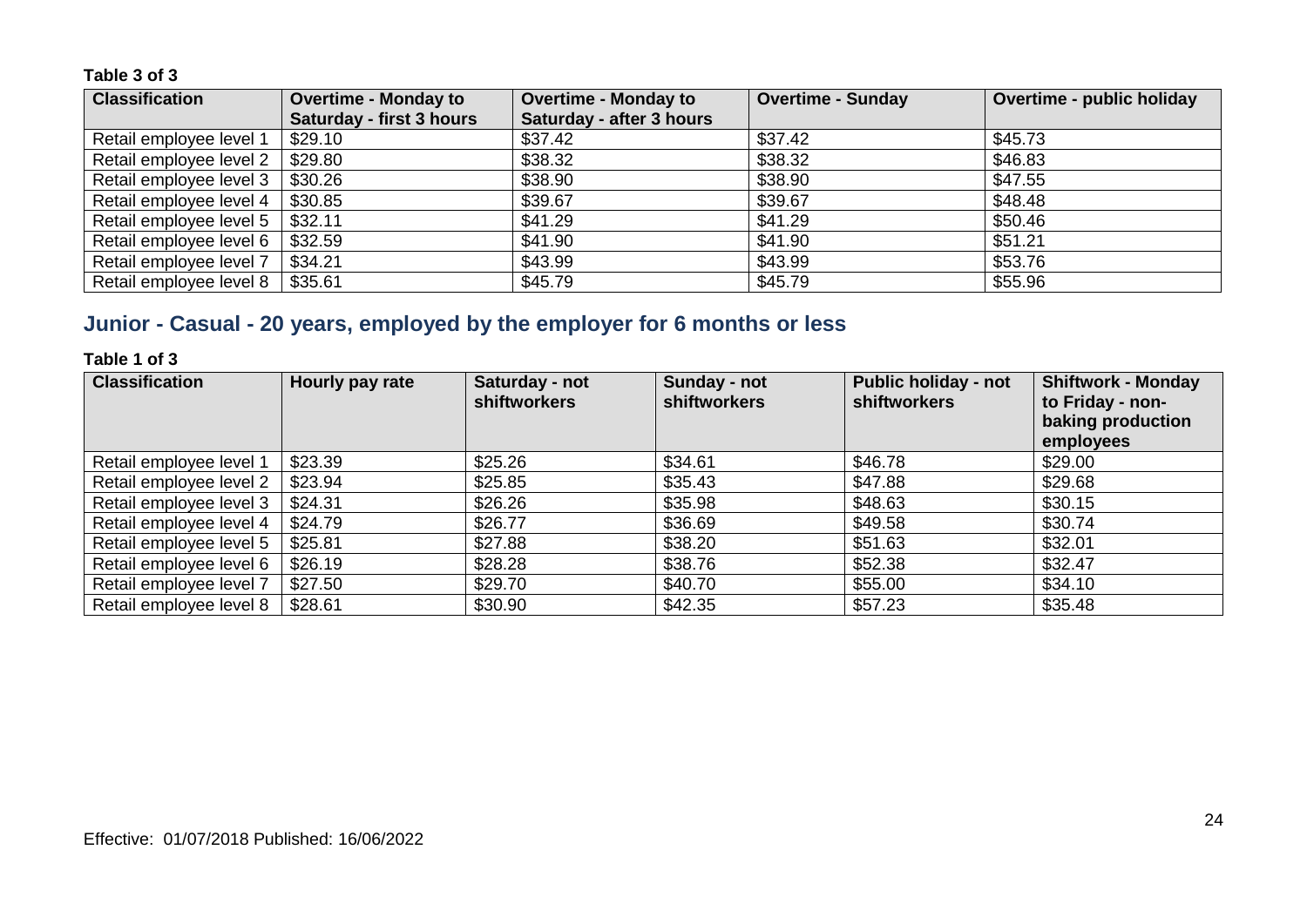#### **Table 2 of 3**

| <b>Classification</b>   | <b>Early morning shift -</b><br>baking production<br>employees | <b>Night shift - baking</b><br>production<br>employees | Saturday -<br>shiftworkers | Sunday -<br><b>shiftworkers</b> | <b>Public holiday -</b><br><b>shiftworkers</b> |
|-------------------------|----------------------------------------------------------------|--------------------------------------------------------|----------------------------|---------------------------------|------------------------------------------------|
| Retail employee level 1 | \$25.73                                                        | \$29.00                                                | \$32.74                    | \$42.10                         | \$46.78                                        |
| Retail employee level 2 | \$26.33                                                        | \$29.68                                                | \$33.51                    | \$43.09                         | \$47.88                                        |
| Retail employee level 3 | \$26.74                                                        | \$30.15                                                | \$34.04                    | \$43.76                         | \$48.63                                        |
| Retail employee level 4 | \$27.27                                                        | \$30.74                                                | \$34.70                    | \$44.62                         | \$49.58                                        |
| Retail employee level 5 | \$28.39                                                        | \$32.01                                                | \$36.14                    | \$46.46                         | \$51.63                                        |
| Retail employee level 6 | \$28.81                                                        | \$32.47                                                | \$36.66                    | \$47.14                         | \$52.38                                        |
| Retail employee level 7 | \$30.25                                                        | \$34.10                                                | \$38.50                    | \$49.50                         | \$55.00                                        |
| Retail employee level 8 | \$31.47                                                        | \$35.48                                                | \$40.06                    | \$51.50                         | \$57.23                                        |

| <b>Classification</b>   | <b>Overtime - Monday to</b> | <b>Overtime - Monday to</b> | <b>Overtime - Sunday</b> | Overtime - public holiday |
|-------------------------|-----------------------------|-----------------------------|--------------------------|---------------------------|
|                         | Saturday - first 3 hours    | Saturday - after 3 hours    |                          |                           |
| Retail employee level 1 | \$32.74                     | \$42.10                     | \$42.10                  | \$51.45                   |
| Retail employee level 2 | \$33.51                     | \$43.09                     | \$43.09                  | \$52.66                   |
| Retail employee level 3 | \$34.04                     | \$43.76                     | \$43.76                  | \$53.49                   |
| Retail employee level 4 | \$34.70                     | \$44.62                     | \$44.62                  | \$54.53                   |
| Retail employee level 5 | \$36.14                     | \$46.46                     | \$46.46                  | \$56.79                   |
| Retail employee level 6 | \$36.66                     | \$47.14                     | \$47.14                  | \$57.61                   |
| Retail employee level 7 | \$38.50                     | \$49.50                     | \$49.50                  | \$60.50                   |
| Retail employee level 8 | \$40.06                     | \$51.50                     | \$51.50                  | \$62.95                   |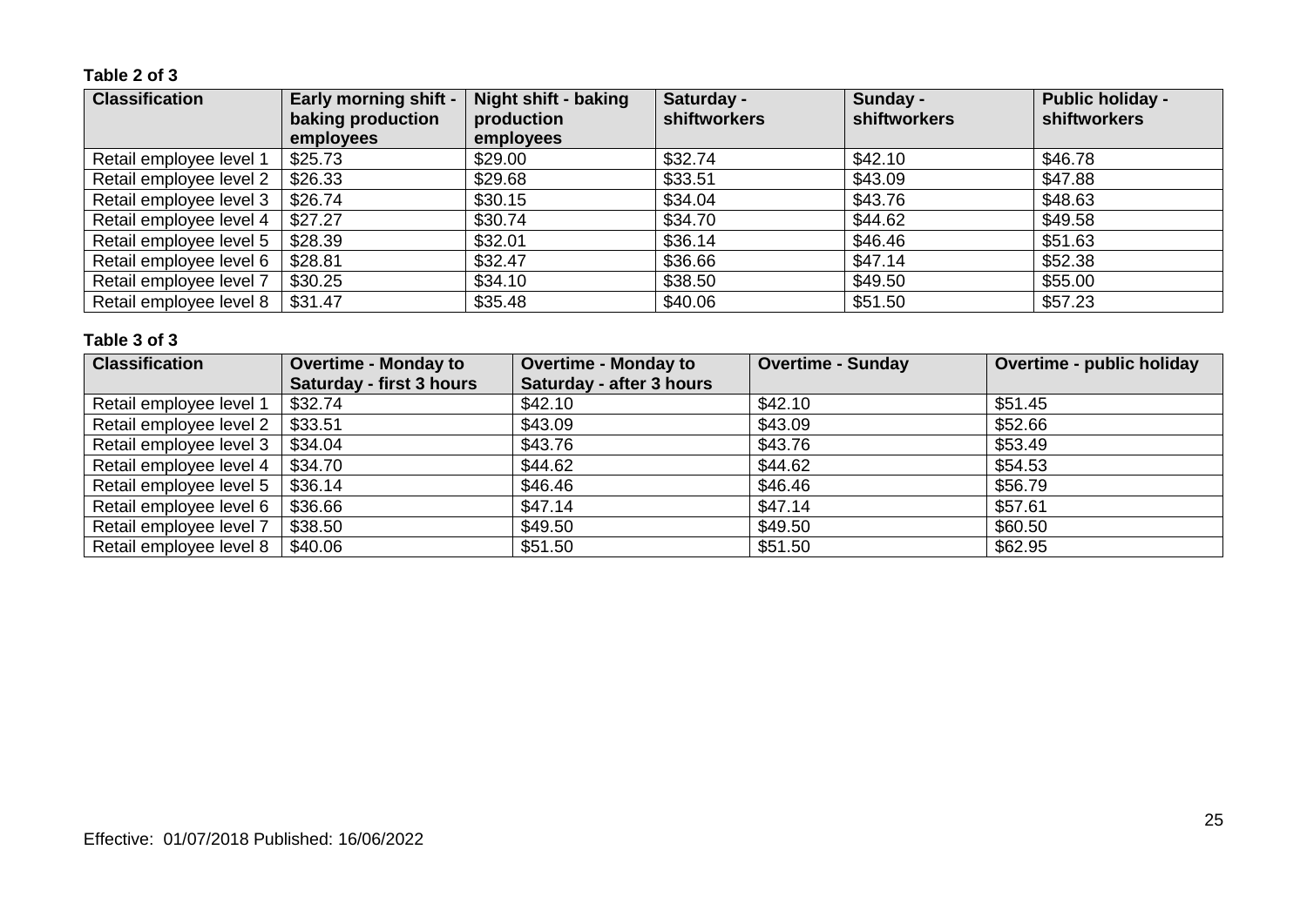# **Junior - Casual - 20 years, employed by the employer for more than 6 months**

#### **Table 1 of 3**

| <b>Classification</b>   | Hourly pay rate | Saturday - not<br><b>shiftworkers</b> | Sunday - not<br><b>shiftworkers</b> | Public holiday - not<br><b>shiftworkers</b> | <b>Shiftwork - Monday</b><br>to Friday - non-<br>baking production<br>employees |
|-------------------------|-----------------|---------------------------------------|-------------------------------------|---------------------------------------------|---------------------------------------------------------------------------------|
| Retail employee level 1 | \$25.99         | \$28.07                               | \$38.46                             | \$51.98                                     | \$32.22                                                                         |
| Retail employee level 2 | \$26.60         | \$28.73                               | \$39.37                             | \$53.20                                     | \$32.98                                                                         |
| Retail employee level 3 | \$27.03         | \$29.19                               | \$40.00                             | \$54.05                                     | \$33.51                                                                         |
| Retail employee level 4 | \$27.55         | \$29.75                               | \$40.77                             | \$55.10                                     | \$34.16                                                                         |
| Retail employee level 5 | \$28.68         | \$30.97                               | \$42.44                             | \$57.35                                     | \$35.56                                                                         |
| Retail employee level 6 | \$29.10         | \$31.43                               | \$43.07                             | \$58.20                                     | \$36.08                                                                         |
| Retail employee level 7 | \$30.55         | \$32.99                               | \$45.21                             | \$61.10                                     | \$37.88                                                                         |
| Retail employee level 8 | \$31.79         | \$34.33                               | \$47.05                             | \$63.58                                     | \$39.42                                                                         |

| <b>Classification</b>   | <b>Early morning shift -</b><br>baking production<br>employees | <b>Night shift - baking</b><br>production<br>employees | Saturday -<br><b>shiftworkers</b> | Sunday -<br><b>shiftworkers</b> | <b>Public holiday -</b><br>shiftworkers |
|-------------------------|----------------------------------------------------------------|--------------------------------------------------------|-----------------------------------|---------------------------------|-----------------------------------------|
| Retail employee level 1 | \$28.59                                                        | \$32.22                                                | \$36.38                           | \$46.78                         | \$51.98                                 |
| Retail employee level 2 | \$29.26                                                        | \$32.98                                                | \$37.24                           | \$47.88                         | \$53.20                                 |
| Retail employee level 3 | \$29.73                                                        | \$33.51                                                | \$37.84                           | \$48.65                         | \$54.05                                 |
| Retail employee level 4 | \$30.31                                                        | \$34.16                                                | \$38.57                           | \$49.59                         | \$55.10                                 |
| Retail employee level 5 | \$31.54                                                        | \$35.56                                                | \$40.15                           | \$51.62                         | \$57.35                                 |
| Retail employee level 6 | \$32.01                                                        | \$36.08                                                | \$40.74                           | \$52.38                         | \$58.20                                 |
| Retail employee level 7 | \$33.61                                                        | \$37.88                                                | \$42.77                           | \$54.99                         | \$61.10                                 |
| Retail employee level 8 | \$34.97                                                        | \$39.42                                                | \$44.50                           | \$57.22                         | \$63.58                                 |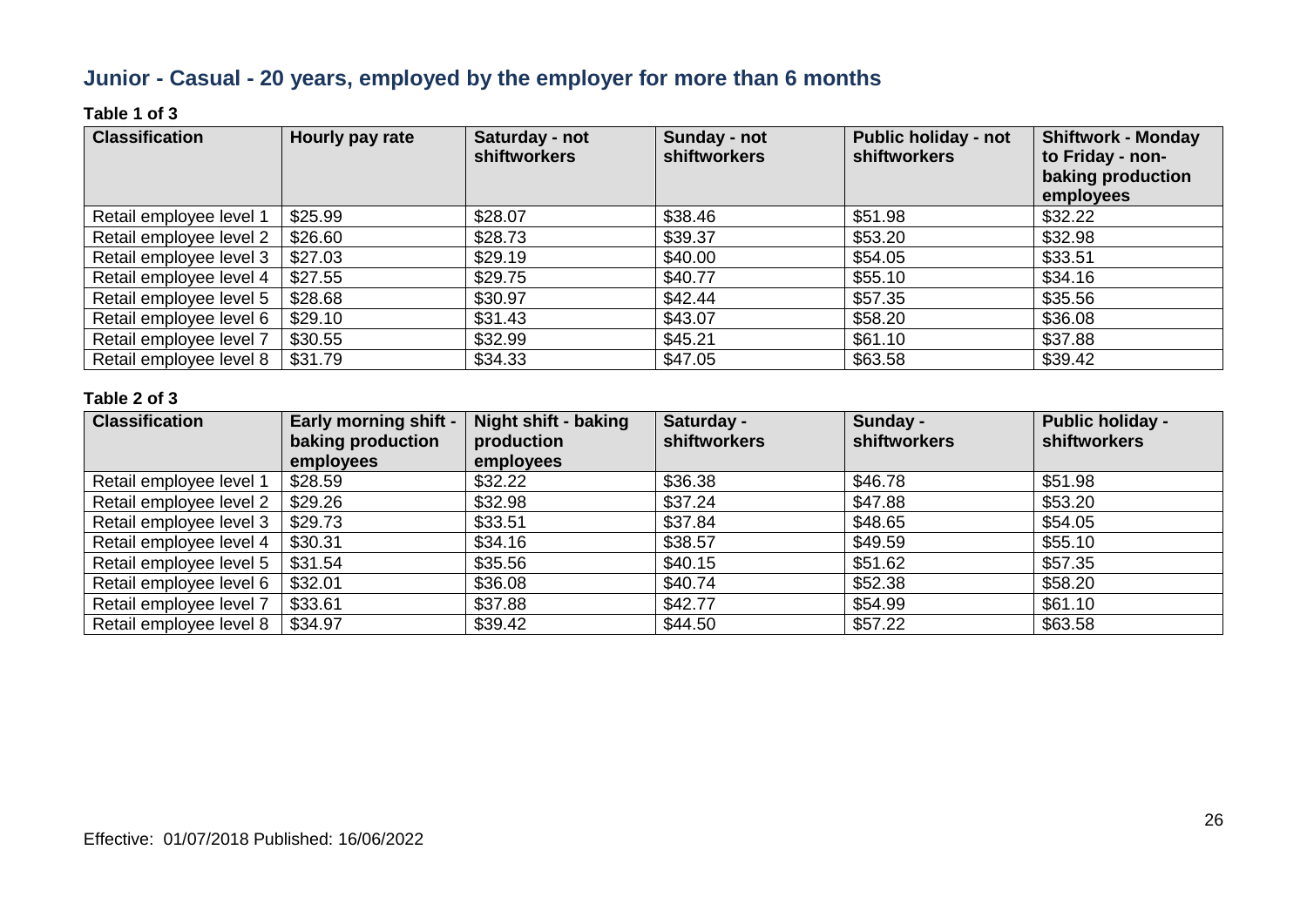| <b>Classification</b>   | <b>Overtime - Monday to</b>     | <b>Overtime - Monday to</b> | Overtime - Sunday | <b>Overtime - public holiday</b> |
|-------------------------|---------------------------------|-----------------------------|-------------------|----------------------------------|
|                         | <b>Saturday - first 3 hours</b> | Saturday - after 3 hours    |                   |                                  |
| Retail employee level 1 | \$36.38                         | \$46.78                     | \$46.78           | \$57.17                          |
| Retail employee level 2 | \$37.24                         | \$47.88                     | \$47.88           | \$58.52                          |
| Retail employee level 3 | \$37.84                         | \$48.65                     | \$48.65           | \$59.46                          |
| Retail employee level 4 | \$38.57                         | \$49.59                     | \$49.59           | \$60.61                          |
| Retail employee level 5 | \$40.15                         | \$51.62                     | \$51.62           | \$63.09                          |
| Retail employee level 6 | \$40.74                         | \$52.38                     | \$52.38           | \$64.02                          |
| Retail employee level 7 | \$42.77                         | \$54.99                     | \$54.99           | \$67.21                          |
| Retail employee level 8 | \$44.50                         | \$57.22                     | \$57.22           | \$69.93                          |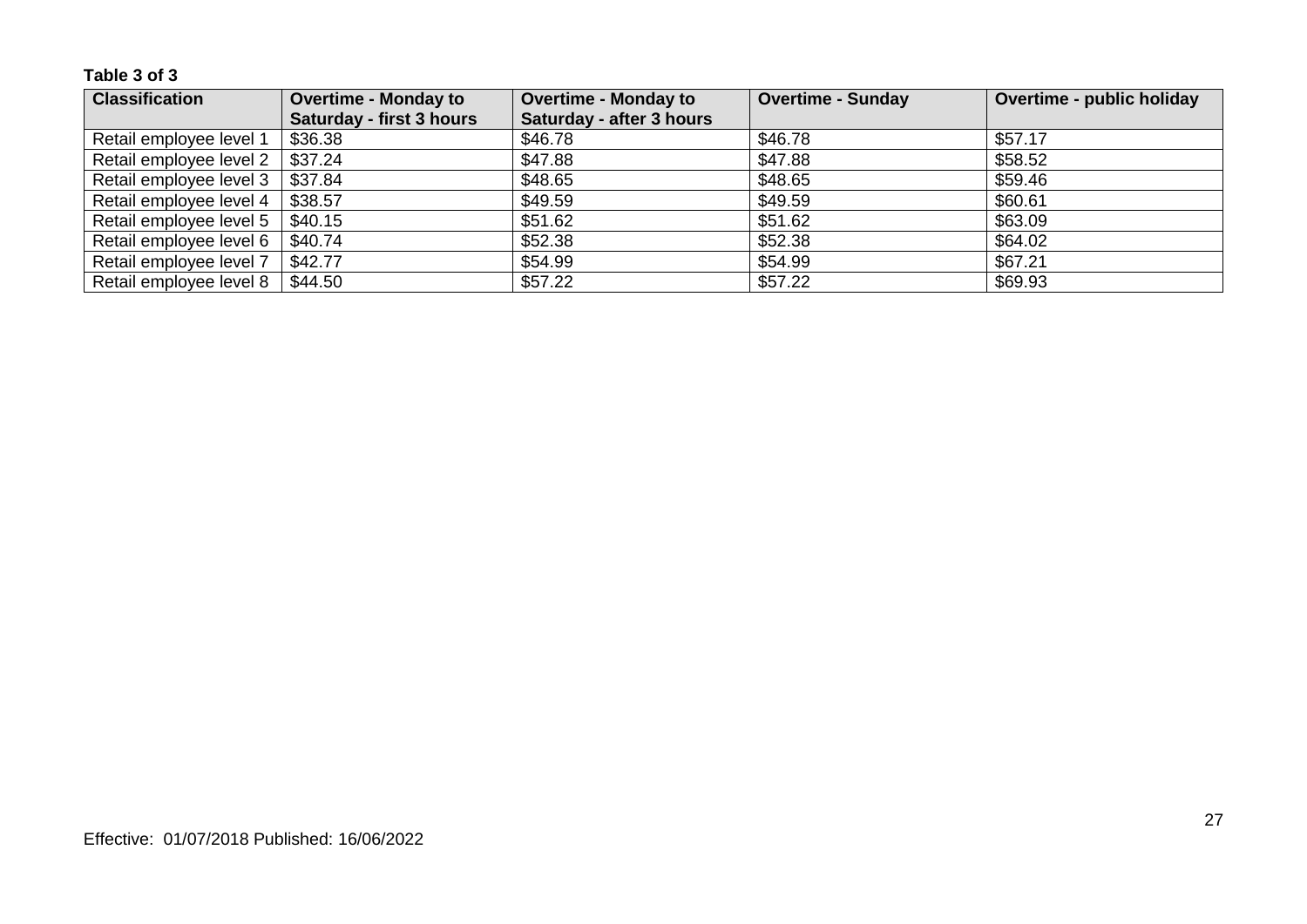# **Apprentice - 4 year apprenticeship - Started before 1 Jan 2014**

#### **Table 1 of 3**

| <b>Classification</b> | Hourly pay rate | <b>Evening - Monday to</b><br><b>Friday after 6pm</b> | Saturday - not<br>shiftworkers | Sunday - not<br>shiftworkers | <b>Public holiday - not</b><br><b>shiftworkers</b> |
|-----------------------|-----------------|-------------------------------------------------------|--------------------------------|------------------------------|----------------------------------------------------|
| Apprentice - 1st year | \$11.02         | \$13.78                                               | \$13.78                        | \$19.84                      | \$24.80                                            |
| Apprentice - 2nd year | \$13.22         | \$16.53                                               | \$16.53                        | \$23.80                      | \$29.75                                            |
| Apprentice - 3rd year | \$17.63         | \$22.04                                               | \$22.04                        | \$31.73                      | \$39.67                                            |
| Apprentice - 4th year | \$19.84         | \$24.80                                               | \$24.80                        | \$35.71                      | \$44.64                                            |

#### **Table 2 of 3**

| <b>Classification</b> | <b>Shiftwork - Monday</b><br>to Friday - non-<br>baking production<br>employees | <b>Early morning shift -</b><br>baking production<br>employees | Night shift - baking<br>production<br>employees | Saturday -<br><b>shiftworkers</b> | Sunday -<br>shiftworkers |
|-----------------------|---------------------------------------------------------------------------------|----------------------------------------------------------------|-------------------------------------------------|-----------------------------------|--------------------------|
| Apprentice - 1st year | \$14.33                                                                         | \$12.40                                                        | \$14.33                                         | \$16.53                           | \$22.04                  |
| Apprentice - 2nd year | \$17.19                                                                         | \$14.87                                                        | \$17.19                                         | \$19.83                           | \$26.44                  |
| Apprentice - 3rd year | \$22.92                                                                         | \$19.83                                                        | \$22.92                                         | \$26.45                           | \$35.26                  |
| Apprentice - 4th year | \$25.79                                                                         | \$22.32                                                        | \$25.79                                         | \$29.76                           | \$39.68                  |

| <b>Classification</b> | <b>Public holiday -</b><br><b>shiftworkers</b> | <b>Overtime - Monday</b><br>to Saturday - first 3 | <b>Overtime - Monday</b><br>to Saturday - after 3 | <b>Overtime - Sunday</b> | Overtime - public<br>holiday |
|-----------------------|------------------------------------------------|---------------------------------------------------|---------------------------------------------------|--------------------------|------------------------------|
|                       |                                                | hours                                             | hours                                             |                          |                              |
| Apprentice - 1st year | \$24.80                                        | \$16.53                                           | \$22.04                                           | \$22.04                  | \$27.55                      |
| Apprentice - 2nd year | \$29.75                                        | \$19.83                                           | \$26.44                                           | \$26.44                  | \$33.05                      |
| Apprentice - 3rd year | \$39.67                                        | \$26.45                                           | \$35.26                                           | \$35.26                  | \$44.08                      |
| Apprentice - 4th year | \$44.64                                        | \$29.76                                           | \$39.68                                           | \$39.68                  | \$49.60                      |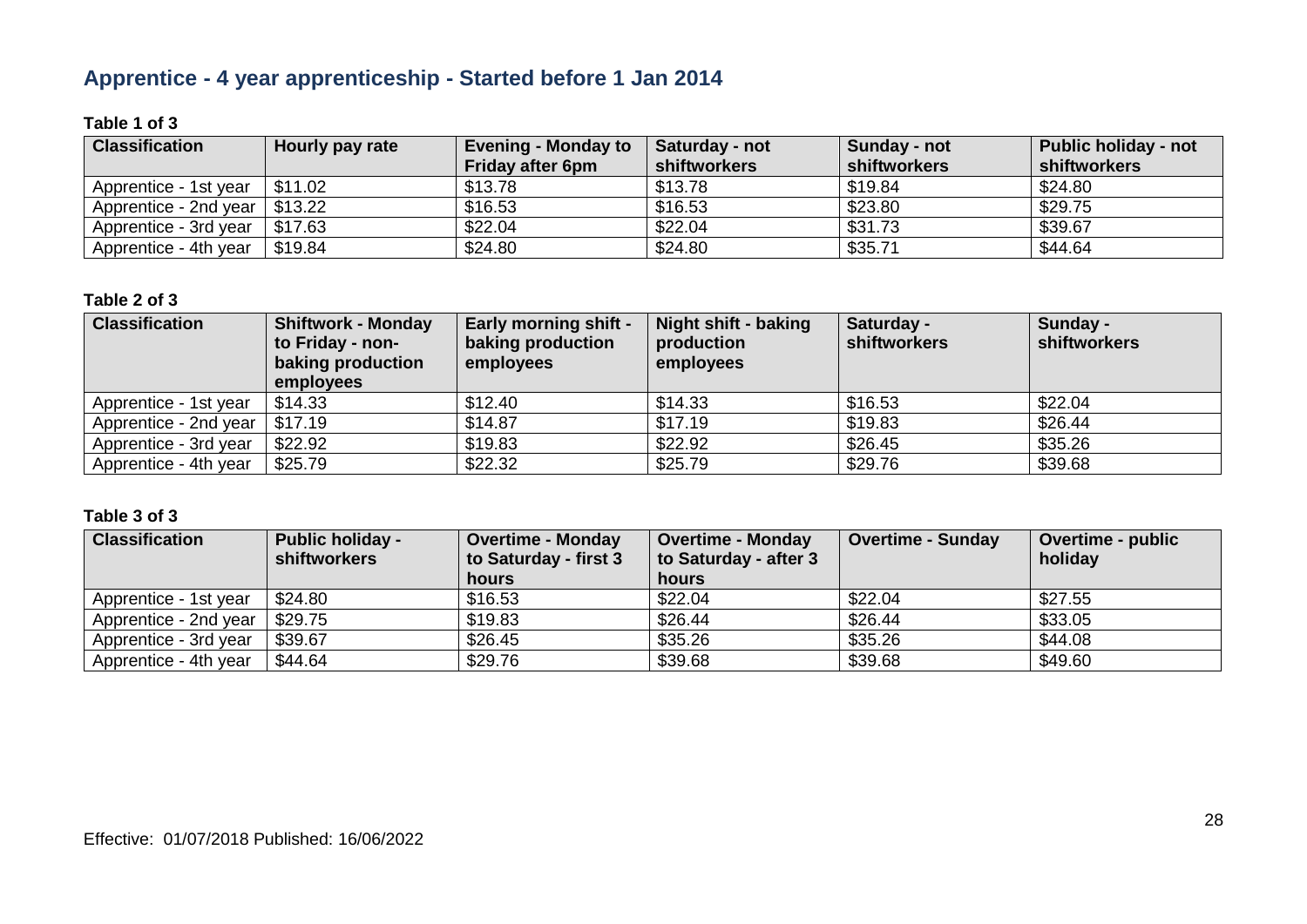# **Apprentice - 4 year apprenticeship - Started after 1 Jan 2014 - Did not complete year 12**

#### **Table 1 of 3**

| <b>Classification</b>           | Hourly pay rate | <b>Evening - Monday to</b><br><b>Friday after 6pm</b> | Saturday - not<br>shiftworkers | Sunday - not<br>shiftworkers | Public holiday - not<br><b>shiftworkers</b> |
|---------------------------------|-----------------|-------------------------------------------------------|--------------------------------|------------------------------|---------------------------------------------|
| Apprentice - 1st year           | $\pm$ \$11.02   | \$13.78                                               | \$13.78                        | \$19.84                      | \$24.80                                     |
| Apprentice - 2nd year   \$13.22 |                 | \$16.53                                               | \$16.53                        | \$23.80                      | \$29.75                                     |
| Apprentice - 3rd year           | \$17.63         | \$22.04                                               | \$22.04                        | \$31.73                      | \$39.67                                     |
| Apprentice - 4th year           | \$19.84         | \$24.80                                               | \$24.80                        | \$35.71                      | \$44.64                                     |

#### **Table 2 of 3**

| <b>Classification</b> | <b>Shiftwork - Monday</b><br>to Friday - non-<br>baking production<br>employees | <b>Early morning shift -</b><br>baking production<br>employees | Night shift - baking<br>production<br>employees | Saturday -<br><b>shiftworkers</b> | Sunday -<br>shiftworkers |
|-----------------------|---------------------------------------------------------------------------------|----------------------------------------------------------------|-------------------------------------------------|-----------------------------------|--------------------------|
| Apprentice - 1st year | \$14.33                                                                         | \$12.40                                                        | \$14.33                                         | \$16.53                           | \$22.04                  |
| Apprentice - 2nd year | \$17.19                                                                         | \$14.87                                                        | \$17.19                                         | \$19.83                           | \$26.44                  |
| Apprentice - 3rd year | \$22.92                                                                         | \$19.83                                                        | \$22.92                                         | \$26.45                           | \$35.26                  |
| Apprentice - 4th year | \$25.79                                                                         | \$22.32                                                        | \$25.79                                         | \$29.76                           | \$39.68                  |

| <b>Classification</b> | <b>Public holiday -</b><br><b>shiftworkers</b> | <b>Overtime - Monday</b><br>to Saturday - first 3 | <b>Overtime - Monday</b><br>to Saturday - after 3 | <b>Overtime - Sunday</b> | Overtime - public<br>holiday |
|-----------------------|------------------------------------------------|---------------------------------------------------|---------------------------------------------------|--------------------------|------------------------------|
|                       |                                                | hours                                             | hours                                             |                          |                              |
| Apprentice - 1st year | \$24.80                                        | \$16.53                                           | \$22.04                                           | \$22.04                  | \$27.55                      |
| Apprentice - 2nd year | \$29.75                                        | \$19.83                                           | \$26.44                                           | \$26.44                  | \$33.05                      |
| Apprentice - 3rd year | \$39.67                                        | \$26.45                                           | \$35.26                                           | \$35.26                  | \$44.08                      |
| Apprentice - 4th year | \$44.64                                        | \$29.76                                           | \$39.68                                           | \$39.68                  | \$49.60                      |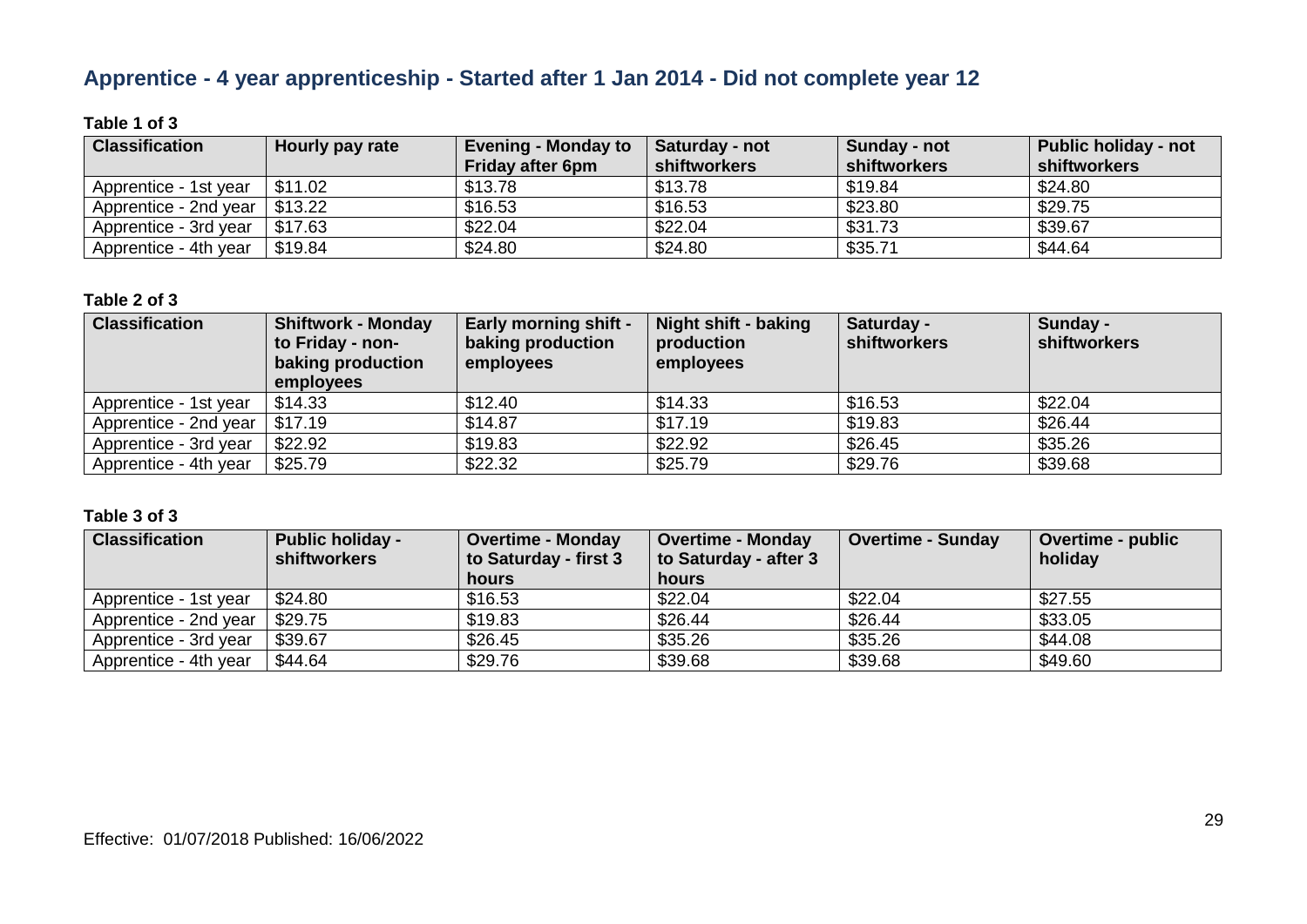# **Apprentice - 4 year apprenticeship - Started after 1 Jan 2014 - Completed year 12**

#### **Table 1 of 3**

| <b>Classification</b> | Hourly pay rate | <b>Evening - Monday to</b><br><b>Friday after 6pm</b> | Saturday - not<br>shiftworkers | Sunday - not<br>shiftworkers | Public holiday - not<br><b>shiftworkers</b> |
|-----------------------|-----------------|-------------------------------------------------------|--------------------------------|------------------------------|---------------------------------------------|
| Apprentice - 1st year | \$12.12         | \$15.15                                               | \$15.15                        | \$21.82                      | \$27.27                                     |
| Apprentice - 2nd year | \$14.33         | \$17.91                                               | \$17.91                        | \$25.79                      | \$32.24                                     |
| Apprentice - 3rd year | \$17.63         | \$22.04                                               | \$22.04                        | \$31.73                      | \$39.67                                     |
| Apprentice - 4th year | \$19.84         | \$24.80                                               | \$24.80                        | \$35.71                      | \$44.64                                     |

#### **Table 2 of 3**

| <b>Classification</b> | <b>Shiftwork - Monday</b><br>to Friday - non-<br>baking production<br>employees | <b>Early morning shift -</b><br>baking production<br>employees | Night shift - baking<br>production<br>employees | Saturday -<br><b>shiftworkers</b> | Sunday -<br>shiftworkers |
|-----------------------|---------------------------------------------------------------------------------|----------------------------------------------------------------|-------------------------------------------------|-----------------------------------|--------------------------|
| Apprentice - 1st year | \$15.76                                                                         | \$13.64                                                        | \$15.76                                         | \$18.18                           | \$24.24                  |
| Apprentice - 2nd year | \$18.63                                                                         | \$16.12                                                        | \$18.63                                         | \$21.50                           | \$28.66                  |
| Apprentice - 3rd year | \$22.92                                                                         | \$19.83                                                        | \$22.92                                         | \$26.45                           | \$35.26                  |
| Apprentice - 4th year | \$25.79                                                                         | \$22.32                                                        | \$25.79                                         | \$29.76                           | \$39.68                  |

| <b>Classification</b> | <b>Public holiday -</b><br><b>shiftworkers</b> | <b>Overtime - Monday</b><br>to Saturday - first 3 | <b>Overtime - Monday</b><br>to Saturday - after 3 | <b>Overtime - Sunday</b> | <b>Overtime - public</b><br>holiday |
|-----------------------|------------------------------------------------|---------------------------------------------------|---------------------------------------------------|--------------------------|-------------------------------------|
|                       |                                                | hours                                             | hours                                             |                          |                                     |
| Apprentice - 1st year | \$27.27                                        | \$18.18                                           | \$24.24                                           | \$24.24                  | \$30.30                             |
| Apprentice - 2nd year | \$32.24                                        | \$21.50                                           | \$28.66                                           | \$28.66                  | \$35.83                             |
| Apprentice - 3rd year | \$39.67                                        | \$26.45                                           | \$35.26                                           | \$35.26                  | \$44.08                             |
| Apprentice - 4th year | \$44.64                                        | \$29.76                                           | \$39.68                                           | \$39.68                  | \$49.60                             |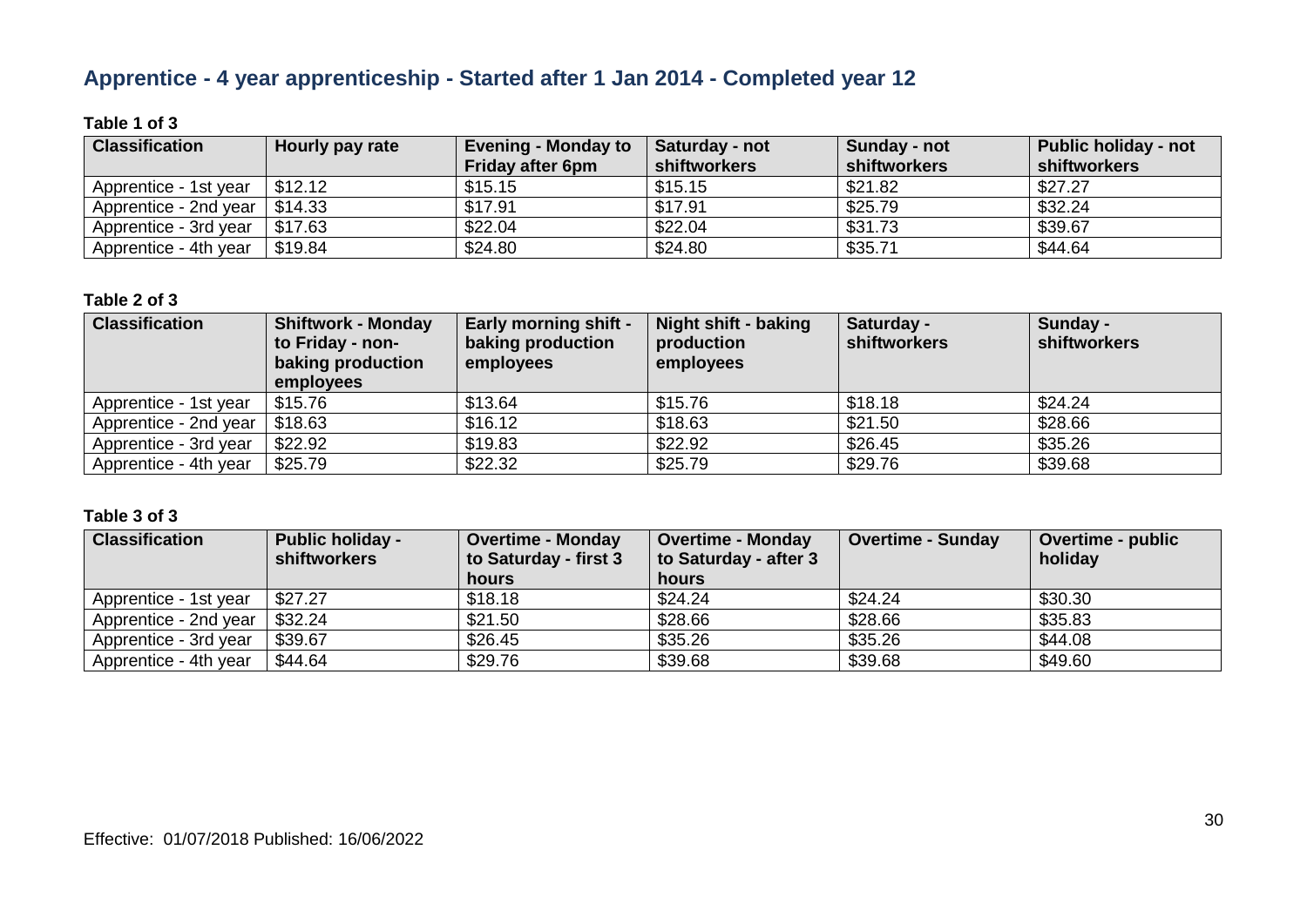# **Apprentice - 3 year apprenticeship - Started before 1 Jan 2014**

#### **Table 1 of 3**

| <b>Classification</b>                | Hourly pay rate | <b>Evening - Monday to</b><br><b>Friday after 6pm</b> | Saturday - not<br>shiftworkers | Sunday - not<br>shiftworkers | <b>Public holiday - not</b><br><b>shiftworkers</b> |
|--------------------------------------|-----------------|-------------------------------------------------------|--------------------------------|------------------------------|----------------------------------------------------|
| Apprentice - 1st year                | \$11.02         | \$13.78                                               | \$13.78                        | \$19.84                      | \$24.80                                            |
| Apprentice - 2nd year $\mid$ \$13.22 |                 | \$16.53                                               | \$16.53                        | \$23.80                      | \$29.75                                            |
| Apprentice - 3rd year                | \$17.63         | \$22.04                                               | \$22.04                        | \$31.73                      | \$39.67                                            |

#### **Table 2 of 3**

| <b>Classification</b> | <b>Shiftwork - Monday</b><br>to Friday - non-<br>baking production<br>employees | <b>Early morning shift -</b><br>baking production<br>employees | Night shift - baking<br>production<br>employees | Saturday -<br>shiftworkers | Sunday -<br>shiftworkers |
|-----------------------|---------------------------------------------------------------------------------|----------------------------------------------------------------|-------------------------------------------------|----------------------------|--------------------------|
| Apprentice - 1st year | \$14.33                                                                         | \$12.40                                                        | \$14.33                                         | \$16.53                    | \$22.04                  |
| Apprentice - 2nd year | \$17.19                                                                         | \$14.87                                                        | \$17.19                                         | \$19.83                    | \$26.44                  |
| Apprentice - 3rd year | \$22.92                                                                         | \$19.83                                                        | \$22.92                                         | \$26.45                    | \$35.26                  |

| <b>Classification</b> | <b>Public holiday -</b><br><b>shiftworkers</b> | <b>Overtime - Monday</b><br>to Saturday - first 3<br>hours | Overtime - Monday<br>to Saturday - after 3<br>hours | <b>Overtime - Sunday</b> | <b>Overtime - public</b><br>holiday |
|-----------------------|------------------------------------------------|------------------------------------------------------------|-----------------------------------------------------|--------------------------|-------------------------------------|
| Apprentice - 1st year | \$24.80                                        | \$16.53                                                    | \$22.04                                             | \$22.04                  | \$27.55                             |
| Apprentice - 2nd year | \$29.75                                        | \$19.83                                                    | \$26.44                                             | \$26.44                  | \$33.05                             |
| Apprentice - 3rd year | \$39.67                                        | \$26.45                                                    | \$35.26                                             | \$35.26                  | \$44.08                             |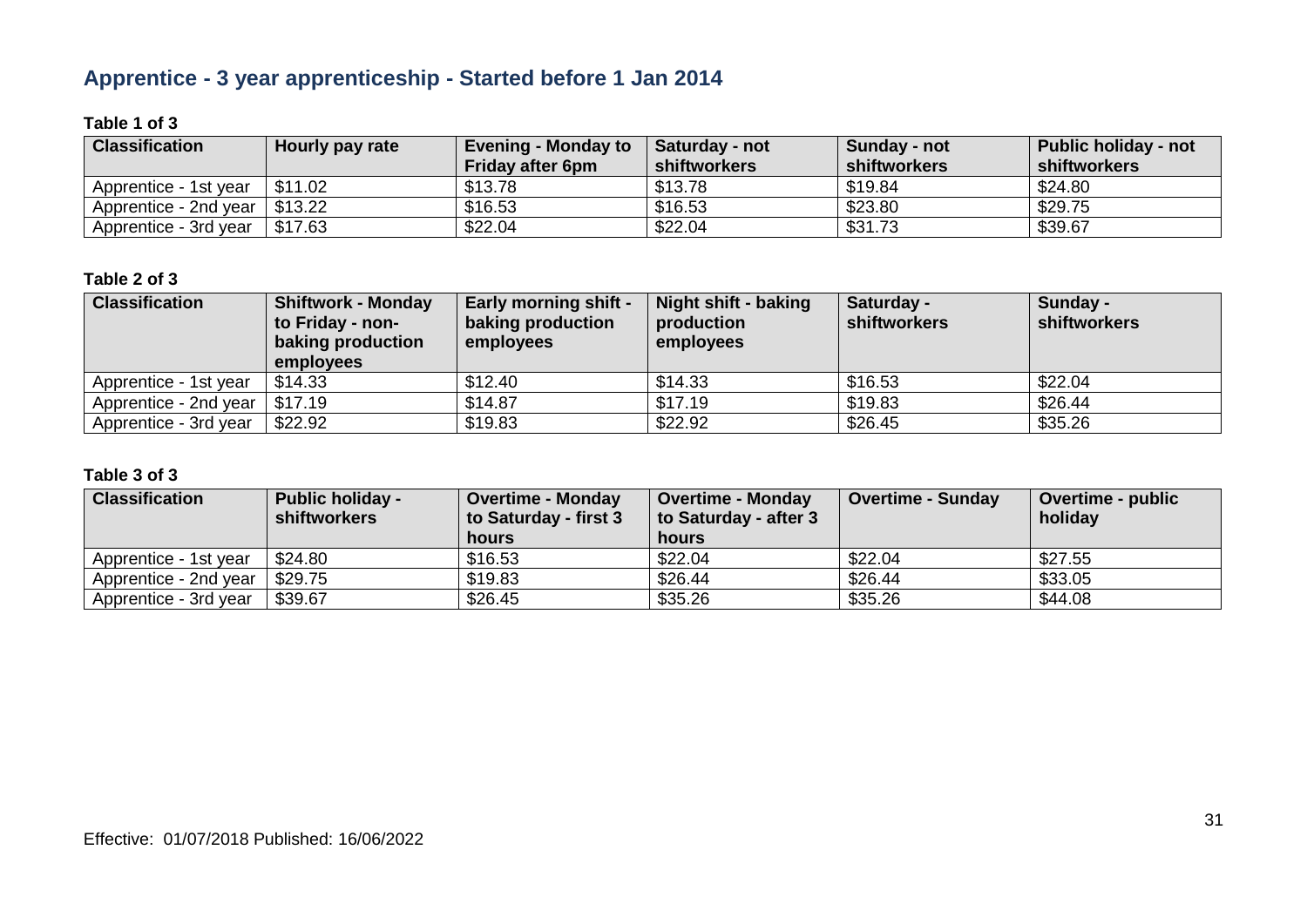# **Apprentice - 3 year apprenticeship - Started after 1 Jan 2014 - Did not complete year 12**

#### **Table 1 of 3**

| <b>Classification</b> | Hourly pay rate | <b>Evening - Monday to</b><br><b>Friday after 6pm</b> | Saturday - not<br>∣ shiftworkers | Sunday - not<br>shiftworkers | Public holiday - not<br><b>shiftworkers</b> |
|-----------------------|-----------------|-------------------------------------------------------|----------------------------------|------------------------------|---------------------------------------------|
| Apprentice - 1st year | \$11.02         | \$13.78                                               | \$13.78                          | \$19.84                      | \$24.80                                     |
| Apprentice - 2nd year | \$13.22         | \$16.53                                               | \$16.53                          | \$23.80                      | \$29.75                                     |
| Apprentice - 3rd year | \$17.63         | \$22.04                                               | \$22.04                          | \$31.73                      | \$39.67                                     |

#### **Table 2 of 3**

| <b>Classification</b> | <b>Shiftwork - Monday</b><br>to Friday - non-<br>baking production<br>employees | <b>Early morning shift -</b><br>baking production<br>employees | Night shift - baking<br>production<br>employees | Saturday -<br><b>shiftworkers</b> | Sunday -<br>shiftworkers |
|-----------------------|---------------------------------------------------------------------------------|----------------------------------------------------------------|-------------------------------------------------|-----------------------------------|--------------------------|
| Apprentice - 1st year | \$14.33                                                                         | \$12.40                                                        | \$14.33                                         | \$16.53                           | \$22.04                  |
| Apprentice - 2nd year | \$17.19                                                                         | \$14.87                                                        | \$17.19                                         | \$19.83                           | \$26.44                  |
| Apprentice - 3rd year | \$22.92                                                                         | \$19.83                                                        | \$22.92                                         | \$26.45                           | \$35.26                  |

| <b>Classification</b> | <b>Public holiday -</b><br><b>shiftworkers</b> | <b>Overtime - Monday</b><br>to Saturday - first 3<br>hours | Overtime - Monday<br>to Saturday - after 3<br>hours | <b>Overtime - Sunday</b> | <b>Overtime - public</b><br>holiday |
|-----------------------|------------------------------------------------|------------------------------------------------------------|-----------------------------------------------------|--------------------------|-------------------------------------|
| Apprentice - 1st year | \$24.80                                        | \$16.53                                                    | \$22.04                                             | \$22.04                  | \$27.55                             |
| Apprentice - 2nd year | \$29.75                                        | \$19.83                                                    | \$26.44                                             | \$26.44                  | \$33.05                             |
| Apprentice - 3rd year | \$39.67                                        | \$26.45                                                    | \$35.26                                             | \$35.26                  | \$44.08                             |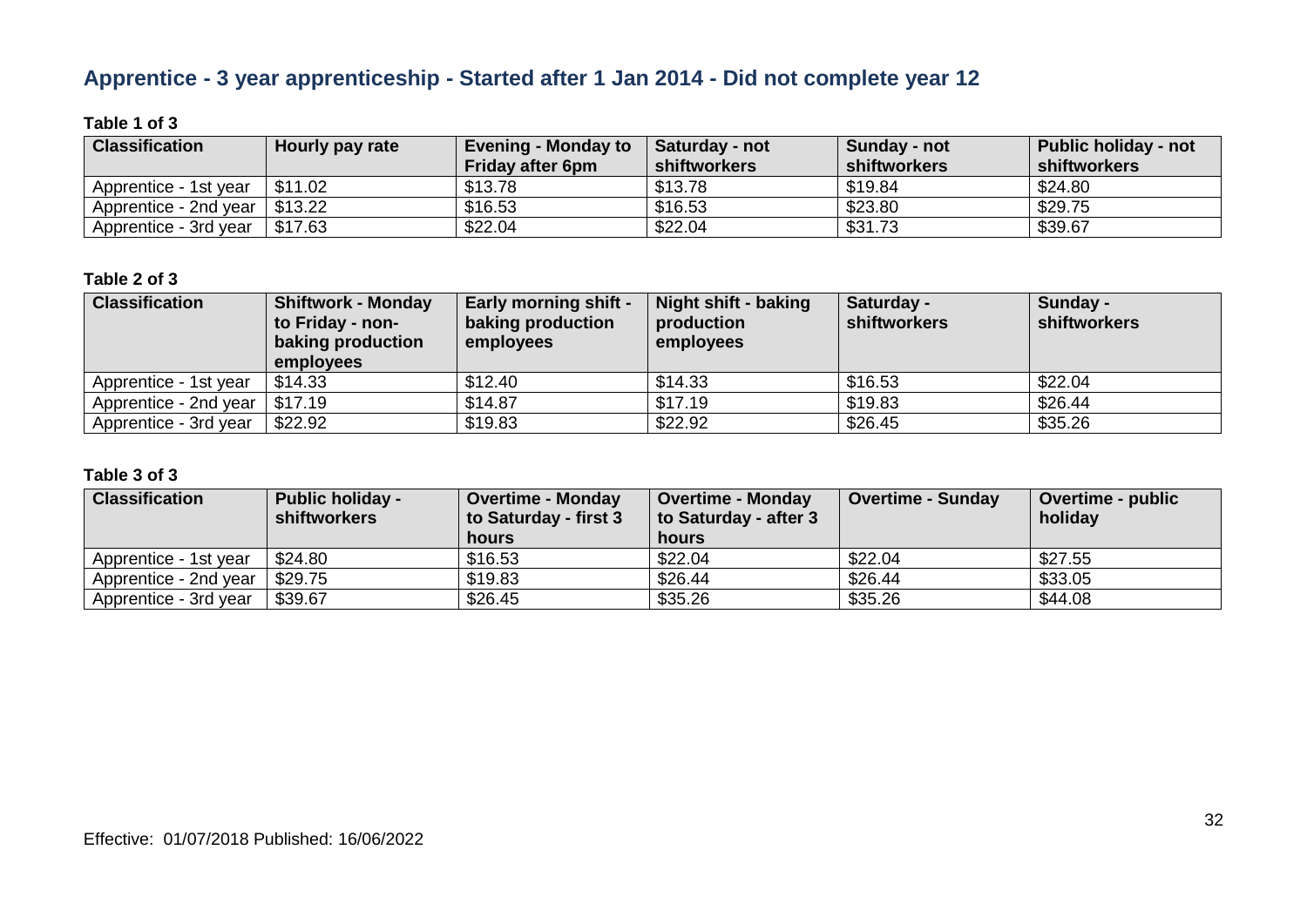# **Apprentice - 3 year apprenticeship - Started after 1 Jan 2014 - Completed year 12**

#### **Table 1 of 3**

| <b>Classification</b>                 | Hourly pay rate | <b>Evening - Monday to</b><br><b>Friday after 6pm</b> | Saturday - not<br>shiftworkers | Sunday - not<br>shiftworkers | <b>Public holiday - not</b><br><b>shiftworkers</b> |
|---------------------------------------|-----------------|-------------------------------------------------------|--------------------------------|------------------------------|----------------------------------------------------|
| Apprentice - 1st year                 | \$12.12         | \$15.15                                               | \$15.15                        | \$21.82                      | \$27.27                                            |
| Apprentice - 2nd year $\vert$ \$14.33 |                 | \$17.91                                               | \$17.91                        | \$25.79                      | \$32.24                                            |
| Apprentice - 3rd year                 | \$17.63         | \$22.04                                               | \$22.04                        | \$31.73                      | \$39.67                                            |

#### **Table 2 of 3**

| <b>Classification</b>                 | <b>Shiftwork - Monday</b><br>to Friday - non-<br>baking production<br>employees | <b>Early morning shift -</b><br>baking production<br>employees | Night shift - baking<br>production<br>employees | Saturday -<br><b>shiftworkers</b> | Sunday -<br>shiftworkers |
|---------------------------------------|---------------------------------------------------------------------------------|----------------------------------------------------------------|-------------------------------------------------|-----------------------------------|--------------------------|
| Apprentice - 1st year                 | \$15.76                                                                         | \$13.64                                                        | \$15.76                                         | \$18.18                           | \$24.24                  |
| Apprentice - 2nd year $\vert$ \$18.63 |                                                                                 | \$16.12                                                        | \$18.63                                         | \$21.50                           | \$28.66                  |
| Apprentice - 3rd year                 | \$22.92                                                                         | \$19.83                                                        | \$22.92                                         | \$26.45                           | \$35.26                  |

| <b>Classification</b> | <b>Public holiday -</b><br><b>shiftworkers</b> | <b>Overtime - Monday</b><br>to Saturday - first 3<br>hours | <b>Overtime - Monday</b><br>to Saturday - after 3<br><b>hours</b> | <b>Overtime - Sunday</b> | <b>Overtime - public</b><br>holiday |
|-----------------------|------------------------------------------------|------------------------------------------------------------|-------------------------------------------------------------------|--------------------------|-------------------------------------|
| Apprentice - 1st year | \$27.27                                        | \$18.18                                                    | \$24.24                                                           | \$24.24                  | \$30.30                             |
| Apprentice - 2nd year | \$32.24                                        | \$21.50                                                    | \$28.66                                                           | \$28.66                  | \$35.83                             |
| Apprentice - 3rd year | \$39.67                                        | \$26.45                                                    | \$35.26                                                           | \$35.26                  | \$44.08                             |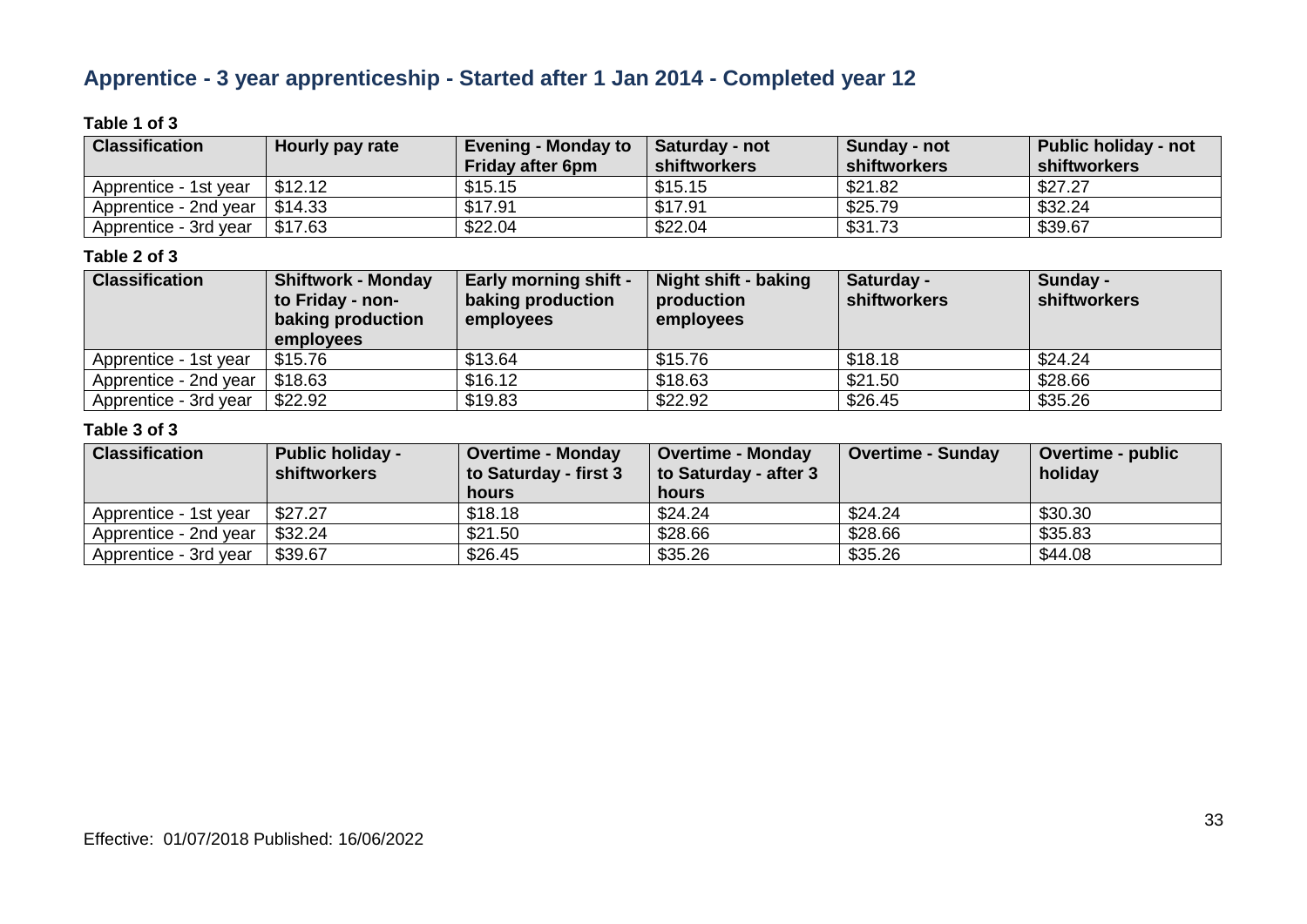# **Adult apprentice - 4 year apprenticeship - Started before 1 Jan 2014**

#### **Table 1 of 3**

| <b>Classification</b> | Hourly pay rate | <b>Evening - Monday to</b><br><b>Friday after 6pm</b> | <b>Saturday - not</b><br>shiftworkers | Sunday - not<br>shiftworkers | <b>Public holiday - not</b><br><b>shiftworkers</b> |
|-----------------------|-----------------|-------------------------------------------------------|---------------------------------------|------------------------------|----------------------------------------------------|
| Apprentice - 1st year | \$11.02         | \$13.78                                               | \$13.78                               | \$19.84                      | \$24.80                                            |
| Apprentice - 2nd year | \$13.22         | \$16.53                                               | \$16.53                               | \$23.80                      | \$29.75                                            |
| Apprentice - 3rd year | \$17.63         | \$22.04                                               | \$22.04                               | \$31.73                      | \$39.67                                            |
| Apprentice - 4th year | \$19.84         | \$24.80                                               | \$24.80                               | \$35.71                      | \$44.64                                            |

#### **Table 2 of 3**

| <b>Classification</b>           | <b>Shiftwork - Monday</b><br>to Friday - non-<br>baking production<br>employees | <b>Early morning shift -</b><br>baking production<br>employees | Night shift - baking<br>production<br>employees | Saturday -<br>shiftworkers | Sunday -<br><b>shiftworkers</b> |
|---------------------------------|---------------------------------------------------------------------------------|----------------------------------------------------------------|-------------------------------------------------|----------------------------|---------------------------------|
| Apprentice - 1st year           | \$14.33                                                                         | \$12.40                                                        | \$14.33                                         | \$16.53                    | \$22.04                         |
| Apprentice - 2nd year   \$17.19 |                                                                                 | \$14.87                                                        | \$17.19                                         | \$19.83                    | \$26.44                         |
| Apprentice - 3rd year           | \$22.92                                                                         | \$19.83                                                        | \$22.92                                         | \$26.45                    | \$35.26                         |
| Apprentice - 4th year           | \$25.79                                                                         | \$22.32                                                        | \$25.79                                         | \$29.76                    | \$39.68                         |

| <b>Classification</b> | <b>Public holiday -</b><br><b>shiftworkers</b> | <b>Overtime - Monday</b><br>to Saturday - first 3 | <b>Overtime - Monday</b><br>to Saturday - after 3 | <b>Overtime - Sunday</b> | Overtime - public<br>holiday |
|-----------------------|------------------------------------------------|---------------------------------------------------|---------------------------------------------------|--------------------------|------------------------------|
|                       |                                                | hours                                             | hours                                             |                          |                              |
| Apprentice - 1st year | \$24.80                                        | \$16.53                                           | \$22.04                                           | \$22.04                  | \$27.55                      |
| Apprentice - 2nd year | \$29.75                                        | \$19.83                                           | \$26.44                                           | \$26.44                  | \$33.05                      |
| Apprentice - 3rd year | \$39.67                                        | \$26.45                                           | \$35.26                                           | \$35.26                  | \$44.08                      |
| Apprentice - 4th year | \$44.64                                        | \$29.76                                           | \$39.68                                           | \$39.68                  | \$49.60                      |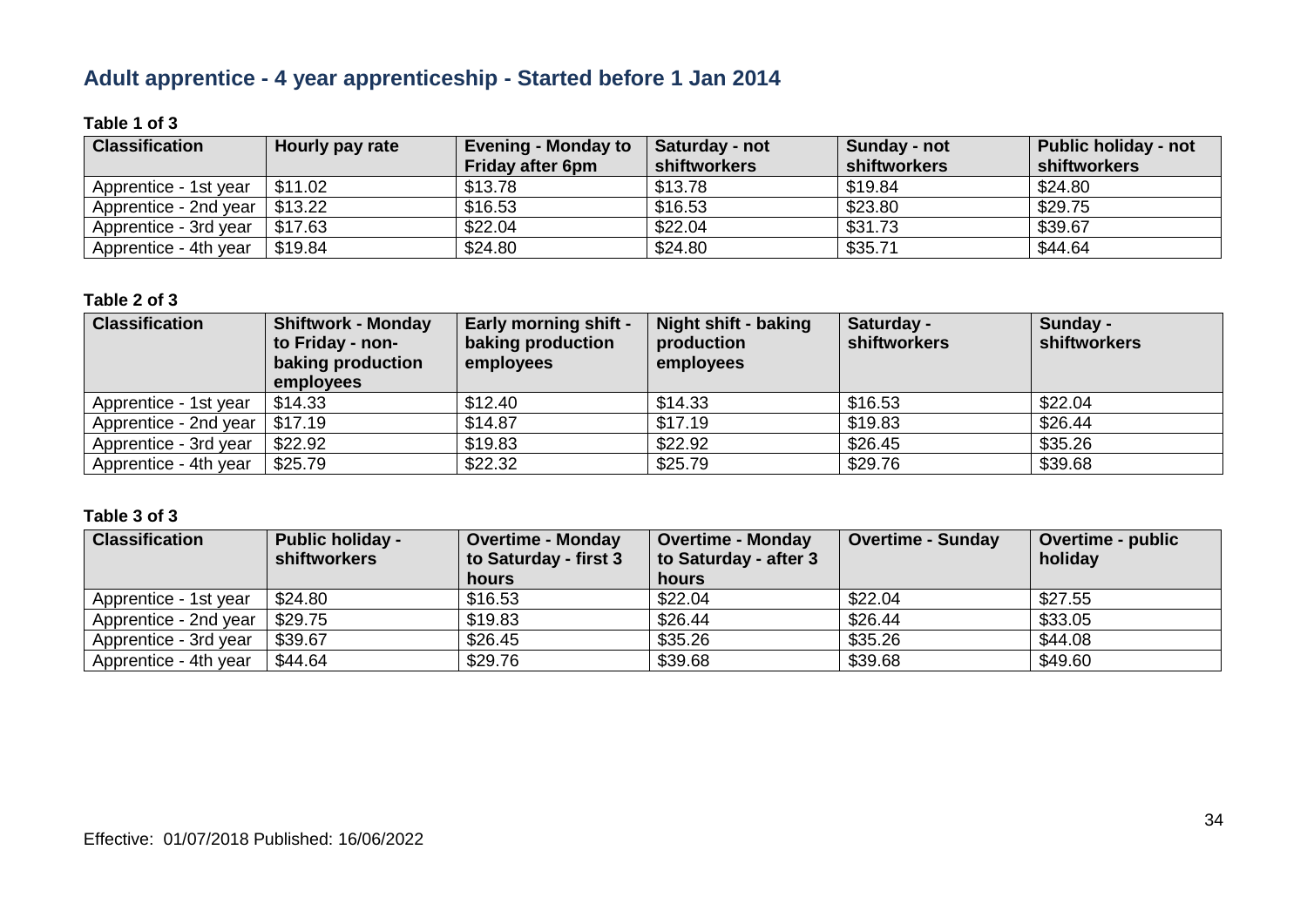# **Adult apprentice - 4 year apprenticeship - Started after 1 Jan 2014**

#### **Table 1 of 3**

| <b>Classification</b> | Hourly pay rate | <b>Evening - Monday to</b><br><b>Friday after 6pm</b> | Saturday - not<br>shiftworkers | Sunday - not<br>shiftworkers | Public holiday - not<br><b>shiftworkers</b> |
|-----------------------|-----------------|-------------------------------------------------------|--------------------------------|------------------------------|---------------------------------------------|
| Apprentice - 1st year | \$17.63         | \$22.04                                               | \$22.04                        | \$31.73                      | \$39.67                                     |
| Apprentice - 2nd year | \$20.79         | \$25.99                                               | \$25.99                        | \$37.42                      | \$46.78                                     |
| Apprentice - 3rd year | \$20.79         | \$25.99                                               | \$25.99                        | \$37.42                      | \$46.78                                     |
| Apprentice - 4th year | \$20.79         | \$25.99                                               | \$25.99                        | \$37.42                      | \$46.78                                     |

#### **Table 2 of 3**

| <b>Classification</b> | <b>Shiftwork - Monday</b><br>to Friday - non-<br>baking production<br>employees | <b>Early morning shift -</b><br>baking production<br>employees | Night shift - baking<br>production<br>employees | Saturday -<br>shiftworkers | Sunday -<br>shiftworkers |
|-----------------------|---------------------------------------------------------------------------------|----------------------------------------------------------------|-------------------------------------------------|----------------------------|--------------------------|
| Apprentice - 1st year | \$22.92                                                                         | \$19.83                                                        | \$22.92                                         | \$26.45                    | \$35.26                  |
| Apprentice - 2nd year | \$27.03                                                                         | \$23.39                                                        | \$27.03                                         | \$31.19                    | \$41.58                  |
| Apprentice - 3rd year | \$27.03                                                                         | \$23.39                                                        | \$27.03                                         | \$31.19                    | \$41.58                  |
| Apprentice - 4th year | \$27.03                                                                         | \$23.39                                                        | \$27.03                                         | \$31.19                    | \$41.58                  |

| <b>Classification</b> | <b>Public holiday -</b><br><b>shiftworkers</b> | <b>Overtime - Monday</b><br>to Saturday - first 3 | <b>Overtime - Monday</b><br>to Saturday - after 3 | <b>Overtime - Sunday</b> | Overtime - public<br>holiday |
|-----------------------|------------------------------------------------|---------------------------------------------------|---------------------------------------------------|--------------------------|------------------------------|
|                       |                                                | hours                                             | hours                                             |                          |                              |
| Apprentice - 1st year | \$39.67                                        | \$26.45                                           | \$35.26                                           | \$35.26                  | \$44.08                      |
| Apprentice - 2nd year | \$46.78                                        | \$31.19                                           | \$41.58                                           | \$41.58                  | \$51.98                      |
| Apprentice - 3rd year | \$46.78                                        | \$31.19                                           | \$41.58                                           | \$41.58                  | \$51.98                      |
| Apprentice - 4th year | \$46.78                                        | \$31.19                                           | \$41.58                                           | \$41.58                  | \$51.98                      |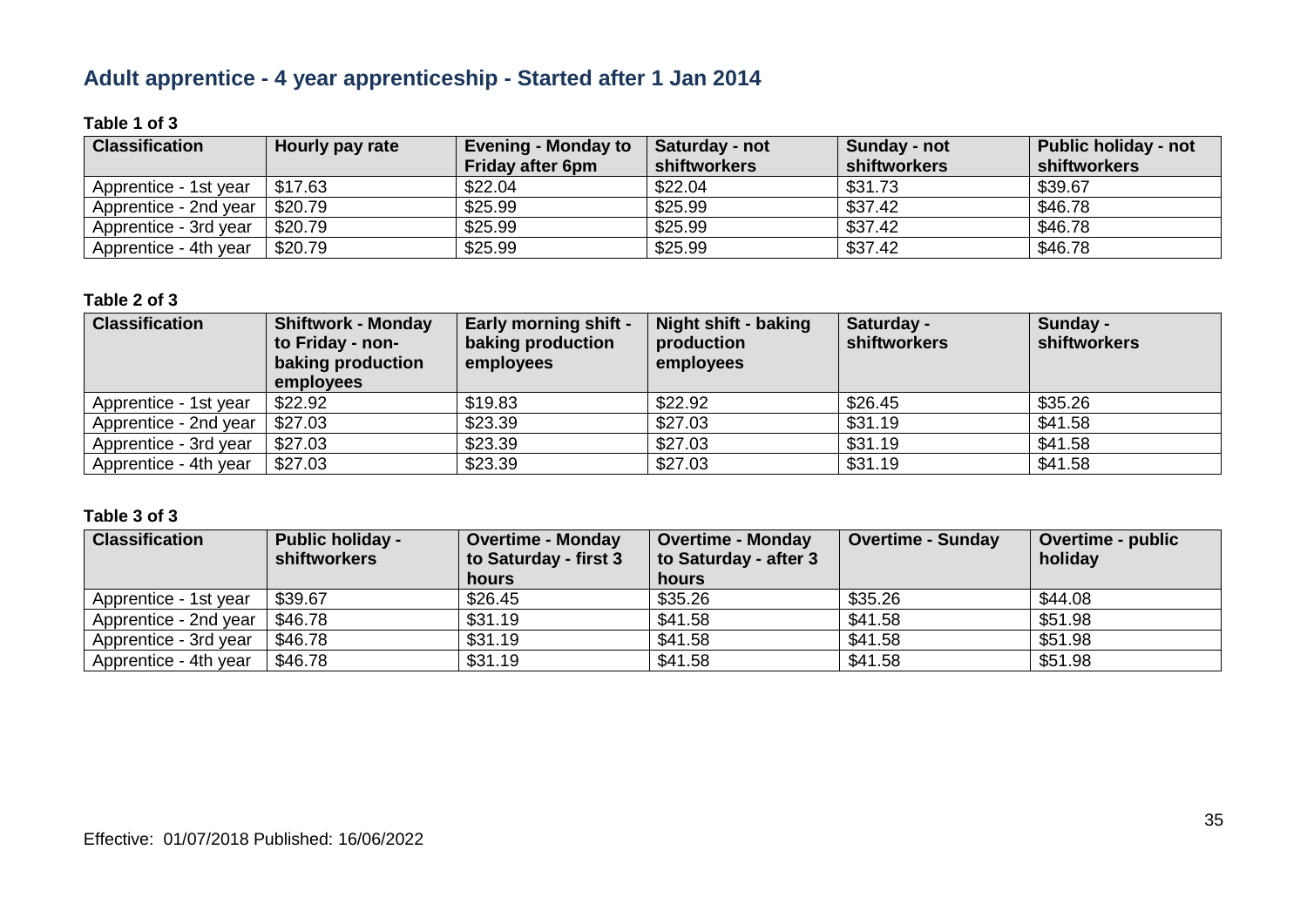# **Adult apprentice - 3 year apprenticeship - Started before 1 Jan 2014**

#### **Table 1 of 3**

| <b>Classification</b>           | Hourly pay rate | <b>Evening - Monday to</b><br><b>Friday after 6pm</b> | <b>Saturday - not</b><br>shiftworkers | Sunday - not<br>shiftworkers | <b>Public holiday - not</b><br><b>shiftworkers</b> |
|---------------------------------|-----------------|-------------------------------------------------------|---------------------------------------|------------------------------|----------------------------------------------------|
| Apprentice - 1st year           | \$11.02         | \$13.78                                               | \$13.78                               | \$19.84                      | \$24.80                                            |
| Apprentice - 2nd year   \$13.22 |                 | \$16.53                                               | \$16.53                               | \$23.80                      | \$29.75                                            |
| Apprentice - 3rd year           | \$17.63         | \$22.04                                               | \$22.04                               | \$31.73                      | \$39.67                                            |

#### **Table 2 of 3**

| <b>Classification</b> | <b>Shiftwork - Monday</b><br>to Friday - non-<br>baking production<br>employees | <b>Early morning shift -</b><br>baking production<br>employees | Night shift - baking<br>production<br>employees | Saturday -<br>shiftworkers | Sunday -<br>shiftworkers |
|-----------------------|---------------------------------------------------------------------------------|----------------------------------------------------------------|-------------------------------------------------|----------------------------|--------------------------|
| Apprentice - 1st year | \$14.33                                                                         | \$12.40                                                        | \$14.33                                         | \$16.53                    | \$22.04                  |
| Apprentice - 2nd year | \$17.19                                                                         | \$14.87                                                        | \$17.19                                         | \$19.83                    | \$26.44                  |
| Apprentice - 3rd year | \$22.92                                                                         | \$19.83                                                        | \$22.92                                         | \$26.45                    | \$35.26                  |

| <b>Classification</b> | <b>Public holiday -</b><br><b>shiftworkers</b> | <b>Overtime - Monday</b><br>to Saturday - first 3<br>hours | <b>Overtime - Monday</b><br>to Saturday - after 3<br>hours | <b>Overtime - Sunday</b> | <b>Overtime - public</b><br>holiday |
|-----------------------|------------------------------------------------|------------------------------------------------------------|------------------------------------------------------------|--------------------------|-------------------------------------|
| Apprentice - 1st year | \$24.80                                        | \$16.53                                                    | \$22.04                                                    | \$22.04                  | \$27.55                             |
| Apprentice - 2nd year | \$29.75                                        | \$19.83                                                    | \$26.44                                                    | \$26.44                  | \$33.05                             |
| Apprentice - 3rd year | \$39.67                                        | \$26.45                                                    | \$35.26                                                    | \$35.26                  | \$44.08                             |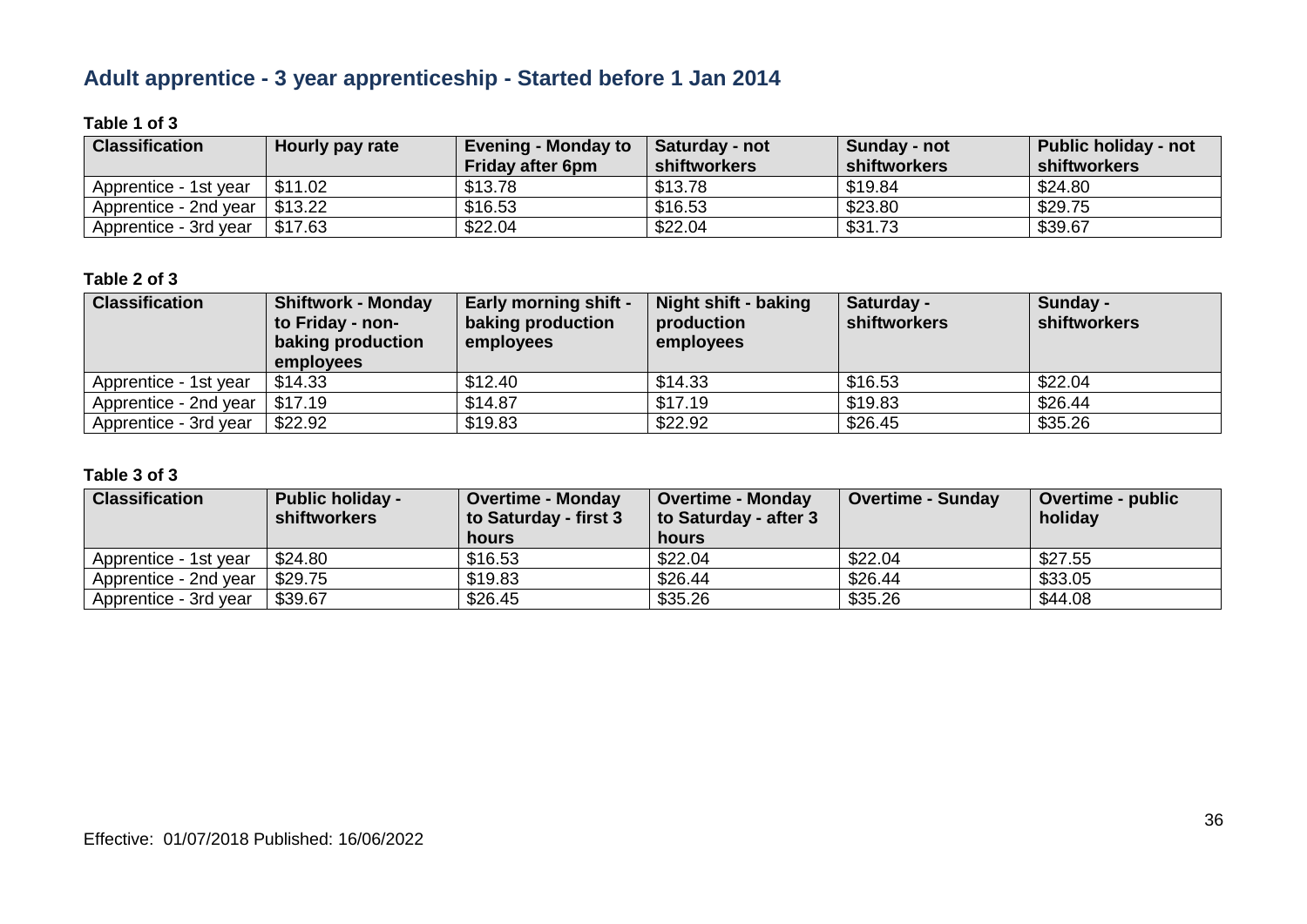# **Adult apprentice - 3 year apprenticeship - Started after 1 Jan 2014**

#### **Table 1 of 3**

| <b>Classification</b> | Hourly pay rate | <b>Evening - Monday to</b><br><b>Friday after 6pm</b> | <b>Saturday - not</b><br>shiftworkers | Sunday - not<br>shiftworkers | Public holiday - not<br><b>shiftworkers</b> |
|-----------------------|-----------------|-------------------------------------------------------|---------------------------------------|------------------------------|---------------------------------------------|
|                       |                 |                                                       |                                       |                              |                                             |
| Apprentice - 1st year | \$17.63         | \$22.04                                               | \$22.04                               | \$31.73                      | \$39.67                                     |
| Apprentice - 2nd year | \$20.79         | \$25.99                                               | \$25.99                               | \$37.42                      | \$46.78                                     |
| Apprentice - 3rd year | \$20.79         | \$25.99                                               | \$25.99                               | \$37.42                      | \$46.78                                     |

#### **Table 2 of 3**

| <b>Classification</b> | <b>Shiftwork - Monday</b><br>to Friday - non-<br>baking production<br>employees | <b>Early morning shift -</b><br>baking production<br>employees | Night shift - baking<br>production<br>employees | Saturday -<br>shiftworkers | Sunday -<br>shiftworkers |
|-----------------------|---------------------------------------------------------------------------------|----------------------------------------------------------------|-------------------------------------------------|----------------------------|--------------------------|
| Apprentice - 1st year | \$22.92                                                                         | \$19.83                                                        | \$22.92                                         | \$26.45                    | \$35.26                  |
| Apprentice - 2nd year | \$27.03                                                                         | \$23.39                                                        | \$27.03                                         | \$31.19                    | \$41.58                  |
| Apprentice - 3rd year | \$27.03                                                                         | \$23.39                                                        | \$27.03                                         | \$31.19                    | \$41.58                  |

| <b>Classification</b> | <b>Public holiday -</b><br><b>shiftworkers</b> | <b>Overtime - Monday</b><br>to Saturday - first 3<br>hours | <b>Overtime - Monday</b><br>to Saturday - after 3<br>hours | <b>Overtime - Sunday</b> | <b>Overtime - public</b><br>holiday |
|-----------------------|------------------------------------------------|------------------------------------------------------------|------------------------------------------------------------|--------------------------|-------------------------------------|
| Apprentice - 1st year | \$39.67                                        | \$26.45                                                    | \$35.26                                                    | \$35.26                  | \$44.08                             |
| Apprentice - 2nd year | \$46.78                                        | \$31.19                                                    | \$41.58                                                    | \$41.58                  | \$51.98                             |
| Apprentice - 3rd year | \$46.78                                        | \$31.19                                                    | \$41.58                                                    | \$41.58                  | \$51.98                             |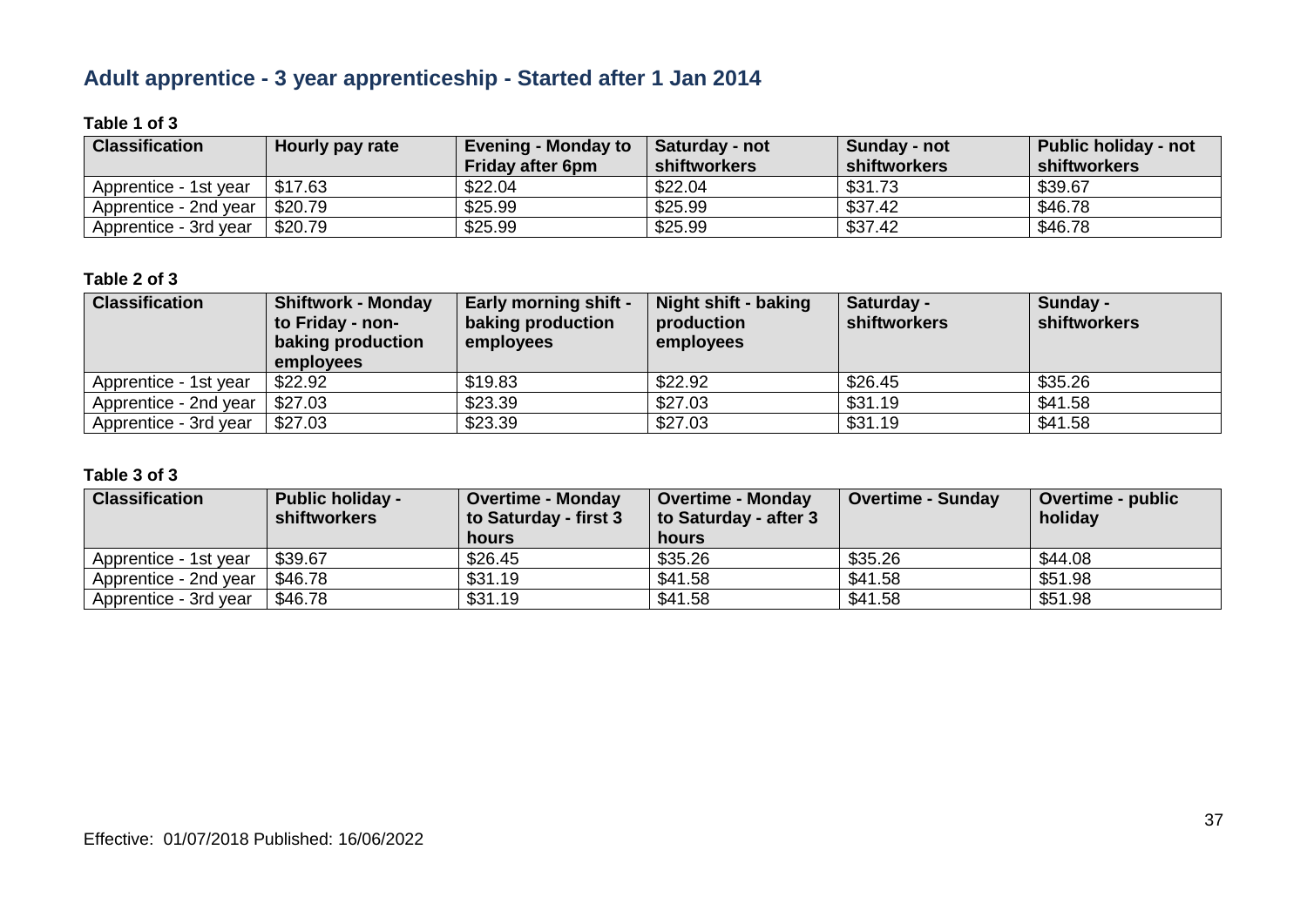# **Allowances**

| <b>Allowances</b>                                          | <b>Rate</b>                                                                                |
|------------------------------------------------------------|--------------------------------------------------------------------------------------------|
| Apprentice training fees and textbook costs                | reimbursement of training fees for prescribed courses and the cost of prescribed           |
| reimbursement                                              | textbooks                                                                                  |
| Apprentice travel to block release training reimbursement  | reimbursement for the excess reasonable travel costs incurred in the course of travelling  |
|                                                            | to and from the training                                                                   |
| Cold work allowance - 0°C and above                        | \$0.29 per hour while so employed                                                          |
| Cold work allowance - below 0°C                            | \$0.73 per hour while so employed                                                          |
| District allowance - Broken Hill                           | \$0.94 per hour                                                                            |
| First aid allowance                                        | \$10.89 per week                                                                           |
| Laundry allowance - full-time employees                    | \$6.25 per week                                                                            |
| Laundry allowance - part-time or casual employees          | \$1.25 per shift                                                                           |
| Liquor licence allowance                                   | \$0.68 per hour up to a maximum of \$25.96 per week                                        |
| Meal allowance                                             | \$18.29 for the first meal and \$16.57 for an extra meal if overtime worked is more than 4 |
|                                                            | hours                                                                                      |
| Protective or special clothing reimbursement               | reimbursement for the cost of purchasing protective or special clothing such as a          |
|                                                            | uniform, dress or other clothing and the cost of replacement items, when replacement is    |
|                                                            | due to normal wear and tear                                                                |
| Recall allowance                                           | the appropriate rate for all hours worked with a minimum of 3 hours on each occasion       |
| <b>Travelling / transport</b>                              |                                                                                            |
| Excess travelling costs - temporary transfer to another    | reimbursement of all extra transport costs                                                 |
| branch or shop                                             |                                                                                            |
| Transport reimbursement - starting or finishing after 10pm | reimbursement for the cost of a taxi fare from the place of employment to the usual        |
| or before 7am - normal means of transport unavailable      | place of residence                                                                         |
| Vehicle allowance                                          | \$0.78 per km                                                                              |
| Working away from usual workplace - travelling time        | payment at the minimum hourly rate for time spent travelling in excess of time normally    |
| reimbursement - Monday to Saturday                         | spent travelling between home and the usual place of employment                            |
| Working away from usual workplace - travelling time        | payment at the minimum hourly rate + 50% for time spent travelling in excess of time       |
| reimbursement - Sunday and public holiday                  | normally spent travelling between home and the usual place of employment                   |

# **Disclaimer**

The Fair Work Ombudsman is committed to providing advice that you can rely on. You can find out more about accountability and what you can expect from us in our [Customer service charter](https://www.fairwork.gov.au/about-us/our-role-and-purpose/our-priorities/our-commitment-to-you#customer-service-charter) at [www.fairwork.gov.au/our-commitment-to-you.](http://www.fairwork.gov.au/our-commitment-to-you)